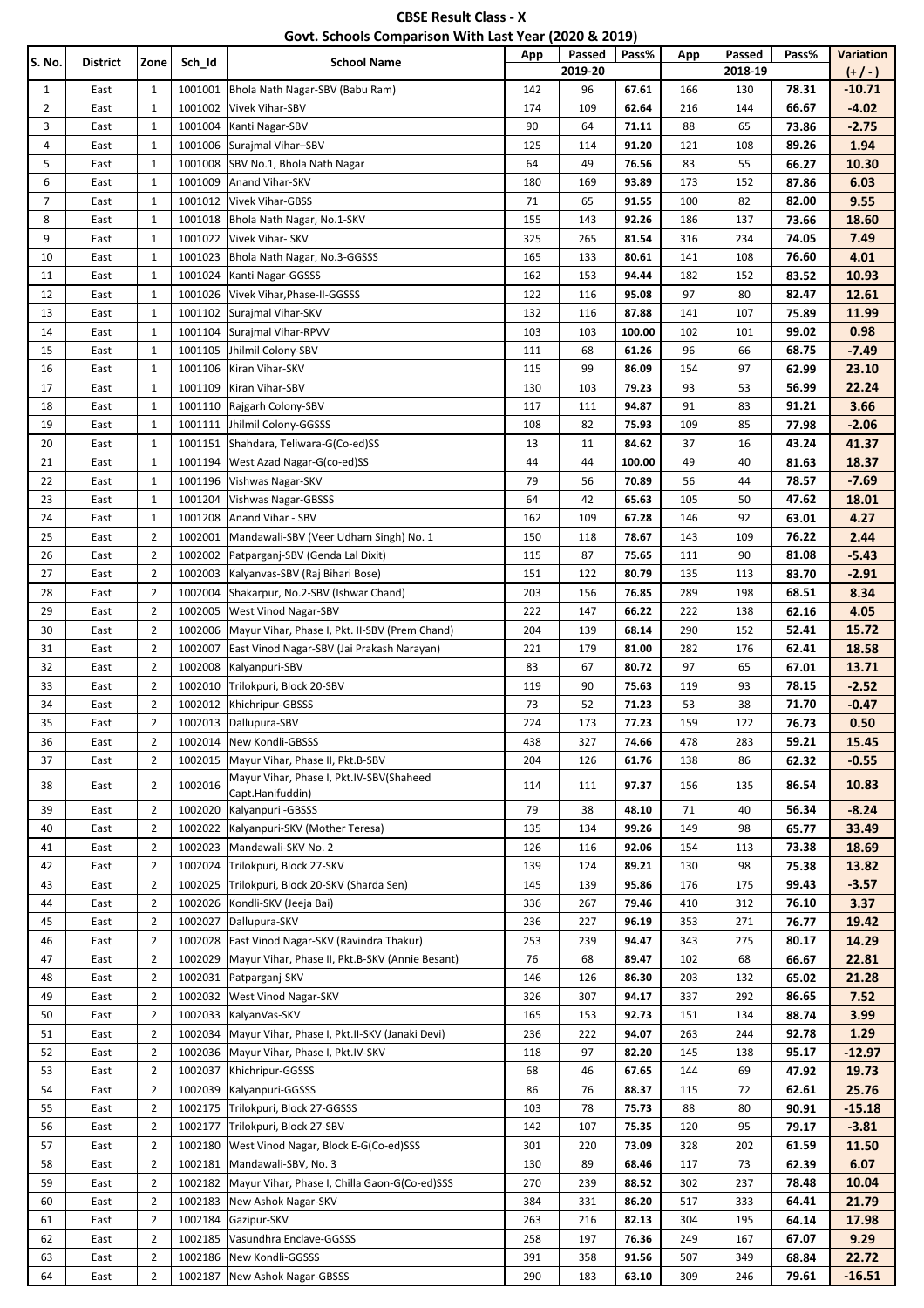| <b>CBSE Result Class - X</b>                          |
|-------------------------------------------------------|
| Govt. Schools Comparison With Last Year (2020 & 2019) |

| S. No. | District   | Zone           | Sch_Id  | <b>School Name</b>                               | App | Passed<br>2019-20 | Pass%  | App       | Passed<br>2018-19 | Pass%  | Variation<br>$(+/-)$ |
|--------|------------|----------------|---------|--------------------------------------------------|-----|-------------------|--------|-----------|-------------------|--------|----------------------|
| 65     | East       | 2              | 1002189 | Patparganj, I.P. Extn- Sarvodaya (Co-ed) SSS     | 122 | 118               | 96.72  | 154       | 143               | 92.86  | 3.86                 |
| 66     | East       | 2              | 1002190 | Mandawali, No.3 - SKV                            | 172 | 157               | 91.28  | 186       | 149               | 80.11  | 11.17                |
| 67     | East       | $\overline{2}$ | 1002191 | Shakarpur, School Block-GGSSS                    | 120 | 89                | 74.17  | 126       | 106               | 84.13  | $-9.96$              |
| 68     | East       | 2              | 1002192 | Shakarpur, No.1-SBV                              | 83  | 58                | 69.88  | 112       | 59                | 52.68  | 17.20                |
| 69     | East       | $\overline{2}$ | 1002193 | Shakarpur, No.2-SKV                              | 192 | 176               | 91.67  | 204       | 192               | 94.12  | $-2.45$              |
| 70     | East       | 2              | 1002195 | Shakarpur, School Block-SBV                      | 118 | 90                | 76.27  | 94        | 69                | 73.40  | 2.87                 |
| 71     | East       | 2              | 1002196 | Shakarpur, No.1-SKV                              | 130 | 118               | 90.77  | 100       | 84                | 84.00  | 6.77                 |
| 72     | East       | 2              | 1002197 | Trilokpuri, Block 27-GBSSS                       | 136 | 117               | 86.03  | 85        | 68                | 80.00  | 6.03                 |
| 73     | East       | 2              | 1002198 | Kondli-SBV                                       | 292 | 155               | 53.08  | 236       | 146               | 61.86  | $-8.78$              |
| 74     | East       | 2              | 1002199 | Mayur Vihar, Phase III GGSS                      | 188 | 177               | 94.15  | 214       | 214               | 100.00 | $-5.85$              |
| 75     | East       | 2              | 1002263 | Mayur Vihar, Phase III, Kondli-Gharauli-GBSS     | 183 | 141               | 77.05  | 163       | 130               | 79.75  | $-2.71$              |
| 76     | East       | 2              | 1002350 | Khichripur Village, Govt.(Co-ed)SS               | 69  | 38                | 55.07  | 76        | 46                | 60.53  | $-5.45$              |
| 77     | East       | 2              | 1002351 | Preet Vihar, Govt. Co-Ed Senior Secondary School | 175 | 137               | 78.29  | 119       | 61                | 51.26  | 27.03                |
| 78     | East       | 2              | 1002352 | Mayur Vihar, Phase III, Kondli Gharauli-GGSS     | 266 | 205               | 77.07  | 232       | 190               | 81.90  | $-4.83$              |
| 79     | East       | 2              | 1002354 | Mayur Vihar, Phase III GBSS                      | 234 | 130               | 55.56  | 226       | 190               | 84.07  | $-28.52$             |
| 80     | East       | 2              | 1002360 | Khichari Pur Village , J.J Colony - SKV          | 93  | 71                | 76.34  | 66        | 58                | 87.88  | $-11.53$             |
| 81     | East       | 2              | 1002362 | Vasundhra Enclave-GBSSS                          | 395 | 264               | 66.84  | 220       | 158               | 71.82  | $-4.98$              |
| 82     | East       | 2              | 1002363 | Gazipur-GBSSS                                    | 167 | 114               | 68.26  | 277       | 152               | 54.87  | 13.39                |
| 83     | East       | 2              | 1002367 | Mandawali, No.2 - SBV                            | 92  | 67                | 72.83  | 80        | 53                | 66.25  | 6.58                 |
| 84     | East       | 2              | 1002368 | Mandawali, No.1- SKV                             | 144 | 122               | 84.72  | 142       | 113               | 79.58  | 5.14                 |
| 85     | East       | 2              | 1002369 | Khichripur Village, J.J.Colony-SBV               | 61  | 45                | 73.77  | 36        | 31                | 86.11  | $-12.34$             |
| 86     | East       | 2              | 1002399 | I.P. Extension, Near Mayo College-RPVV           | 104 | 104               | 100.00 | 70        | 70                | 100.00 | 0.00                 |
| 87     | East       | 2              | 1002400 | khichripur School of Excellence                  | 80  | 80                | 100.00 | <b>NA</b> | <b>NA</b>         | ΝA     | <b>NA</b>            |
| 88     | East       | 3              | 1003001 | Laxmi Nagar-SBV                                  | 233 | 150               | 64.38  | 173       | 111               | 64.16  | 0.22                 |
| 89     | East       | 3              | 1003002 | Rani Garden-SBV                                  | 124 | 124               | 100.00 | 101       | 101               | 100.00 | 0.00                 |
| 90     | East       | 3              | 1003003 | Jheel Khurenja, No.1-SBV                         | 46  | 41                | 89.13  | 86        | 38                | 44.19  | 44.94                |
| 91     | East       | 3              | 1003004 | Kailash Nagar-SBV                                | 55  | 55                | 100.00 | 48        | 44                | 91.67  | 8.33                 |
| 92     | East       | 3              | 1003007 | <b>Chander Nagar-GBSSS</b>                       | 90  | 87                | 96.67  | 112       | 90                | 80.36  | 16.31                |
| 93     | East       | 3              | 1003009 | Geeta Colony, Block 13-GBSSS                     | 133 | 133               | 100.00 | 136       | 132               | 97.06  | 2.94                 |
| 94     | East       | 3              | 1003012 | Gandhi Nagar-SBV                                 | 97  | 90                | 92.78  | 115       | 82                | 71.30  | 21.48                |
| 95     | East       | 3              | 1003013 | Krishna Nagar-SBV                                | 174 | 162               | 93.10  | 177       | 123               | 69.49  | 23.61                |
| 96     | East       | 3              | 1003024 | Geeta Colony, Block 13-SKV                       | 236 | 141               | 59.75  | 183       | 152               | 83.06  | -23.31               |
| 97     | East       | 3              | 1003025 | Chander Nagar-SKV                                | 165 | 143               | 86.67  | 161       | 147               | 91.30  | $-4.64$              |
| 98     | East       | 3              | 1003026 | Shankar Nagar-SKV                                | 100 | 96                | 96.00  | 82        | 67                | 81.71  | 14.29                |
| 99     | East       | 3              | 1003027 | Gandhi Nagar, No.1-SKV                           | 193 | 183               | 94.82  | 193       | 165               | 85.49  | 9.33                 |
| 100    | East       | 3              | 1003028 | Laxmi Nagar-SKV                                  | 217 | 209               | 96.31  | 297       | 205               | 69.02  | 27.29                |
| 101    | East       | 3              | 1003030 | Rani Garden-GGSSS                                | 100 | 96                | 96.00  | 125       | 78                | 62.40  | 33.60                |
| 102    | East       | 3              | 1003033 | Kailash Nagar-GGSSS                              | 84  | 81                | 96.43  | 62        | 55                | 88.71  | 7.72                 |
| 103    | East       | 3              | 1003034 | Gandhi Nagar, No.2-GGSSS                         | 91  | 90                | 98.90  | 98        | 96                | 97.96  | 0.94                 |
| 104    | East       | 3              | 1003035 | Gandhi Nagar, No.3-GGSSS                         | 81  | 78                | 96.30  | 60        | 59                | 98.33  | -2.04                |
| 105    | East       | 3              | 1003036 | Krishna Nagar-SKV                                | 234 | 234               | 100.00 | 225       | 158               | 70.22  | 29.78                |
| 106    | East       | 3              | 1003152 | Radhey Shyam Park-SBV                            | 107 | 106               | 99.07  | 83        | 74                | 89.16  | 9.91                 |
| 107    | East       | 3              | 1003153 | Radhey Shyam Park- SKV                           | 186 | 147               | 79.03  | 213       | 167               | 78.40  | 0.63                 |
| 108    | East       | 3              | 1003202 | Geeta Colony, Block 2-G(Co-ed)SS                 | 78  | 55                | 70.51  | 83        | 73                | 87.95  | -17.44               |
| 109    | East       | 3              | 1003204 | Old Seelampur-SKV                                | 38  | 31                | 81.58  | 25        | 21                | 84.00  | -2.42                |
| 110    | East       | 3              | 1003205 | Shivpuri-G(Co-ed)SSS                             | 100 | 92                | 92.00  | 78        | 70                | 89.74  | 2.26                 |
| 111    | East       | 3              | 1003260 | Lalita Park-GGSSS                                | 75  | 62                | 82.67  | 115       | 57                | 49.57  | 33.10                |
| 112    | East       | 3              | 1003261 | Gandhi Nagar-RPVV                                | 96  | 96                | 100.00 | 102       | 102               | 100.00 | 0.00                 |
| 113    | East       | 3              | 1003264 | Lalita Park-GBSSS                                | 65  | 50                | 76.92  | 116       | 58                | 50.00  | 26.92                |
| 114    | East       | 3              | 1003265 | Old Seelampur -SBV                               | 43  | 40                | 93.02  | 42        | 27                | 64.29  | 28.74                |
| 115    | North East | 4              | 1104001 | Yamuna Vihar, Block B, No.1-SBV                  | 626 | 467               | 74.60  | 606       | 399               | 65.84  | 8.76                 |
| 116    | North East | 4              | 1104002 | Khajoori Khas-SBV                                | 447 | 321               | 71.81  | 565       | 287               | 50.80  | 21.02                |
| 117    | North East | 4              | 1104003 | Yamuna Vihar, Block B, No.2-SBV                  | 435 | 324               | 74.48  | 556       | 397               | 71.40  | 3.08                 |
| 118    | North East | 4              | 1104004 | Gokalpur Village-GBSSS                           | 384 | 217               | 56.51  | 417       | 233               | 55.88  | 0.64                 |
| 119    | North East | 4              | 1104005 | Gokalpuri-GBSSS                                  | 437 | 284               | 64.99  | 449       | 250               | 55.68  | 9.31                 |
| 120    | North East | 4              | 1104006 | Ghonda, No.1-GBSSS                               | 272 | 190               | 69.85  | 212       | 149               | 70.28  | -0.43                |
| 121    | North East | 4              | 1104007 | Ghonda, No.2-GBSSS                               | 161 | 113               | 70.19  | 108       | 84                |        |                      |
|        |            |                |         |                                                  |     |                   |        |           |                   | 77.78  | $-7.59$              |
| 122    | North East | 4              | 1104008 | Yamuna Vihar, Block C, No.2-GBSSS                | 614 | 400               | 65.15  | 600       | 324               | 54.00  | 11.15                |
| 123    | North East | 4              | 1104009 | Yamuna Vihar, Block C, No.1-GBSSS                | 480 | 405               | 84.38  | 633       | 366               | 57.82  | 26.56                |
| 124    | North East | 4              | 1104010 | Dayalpur-GBSSS                                   | 326 | 223               | 68.40  | 343       | 244               | 71.14  | $-2.73$              |
| 125    | North East | 4              | 1104011 | Sabhapur-GGSSS                                   | 277 | 228               | 82.31  | 243       | 148               | 60.91  | 21.41                |
| 126    | North East | 4              | 1104012 | Bhajanpura-G(Co-ed)SSS (RDJK)                    | 170 | 126               | 74.12  | 235       | 139               | 59.15  | 14.97                |
| 127    | North East | 4              | 1104014 | Mustufabad-GBSS                                  | 144 | 105               | 72.92  | 252       | 102               | 40.48  | 32.44                |
| 128    | North East | 4              | 1104015 | Khajoori Khas-GBSSS                              | 316 | 245               | 77.53  | 375       | 256               | 68.27  | 9.26                 |
| 129    | North East | 4              | 1104018 | Yamuna Vihar, Block C, No.1-SKV                  | 608 | 531               | 87.34  | 662       | 491               | 74.17  | 13.17                |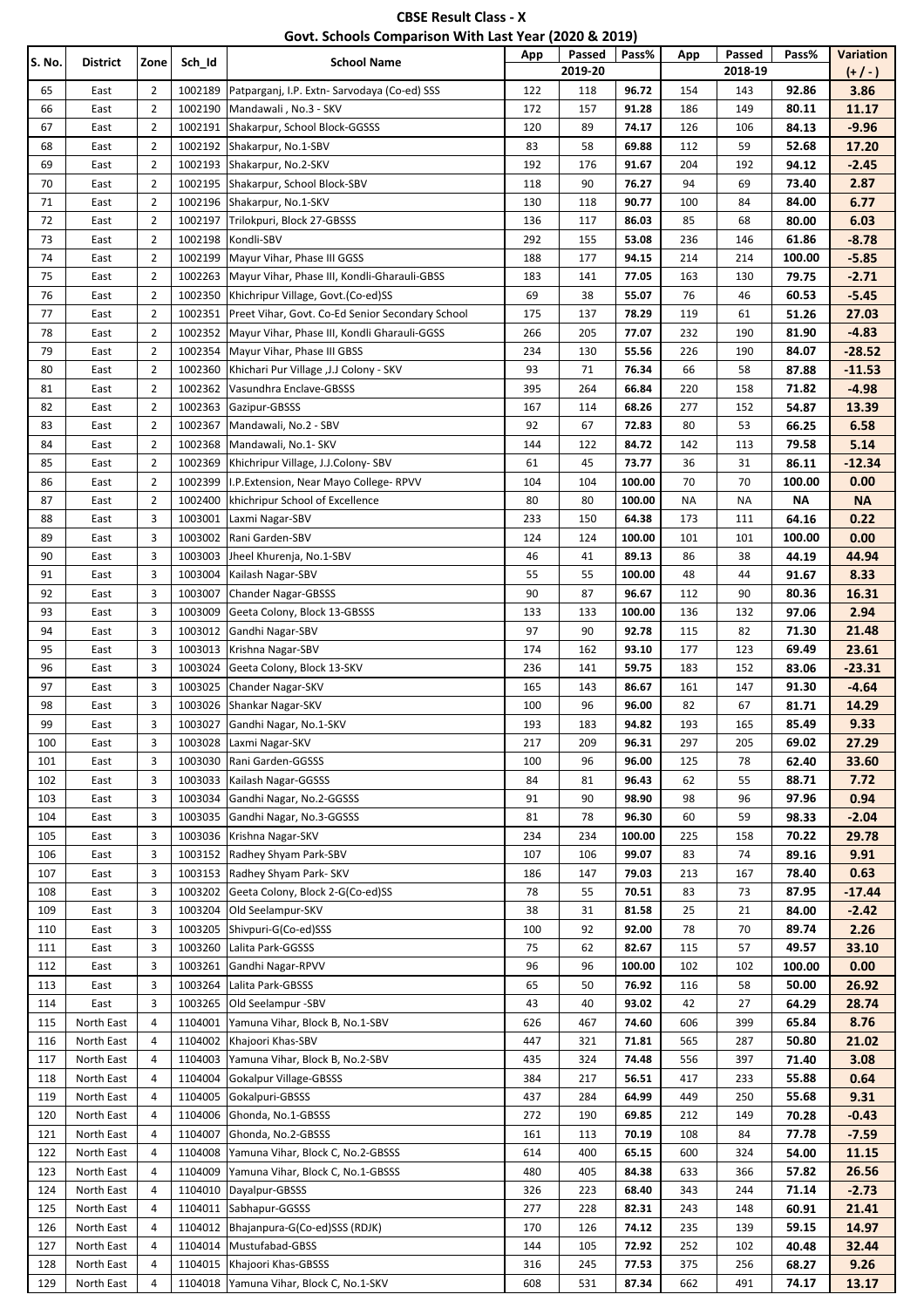| <b>CBSE Result Class - X</b>                          |
|-------------------------------------------------------|
| Govt. Schools Comparison With Last Year (2020 & 2019) |

| S. No.     | District                 | Zone   | Sch_Id             | <b>School Name</b>                                           | App        | Passed<br>2019-20 | Pass%           | App        | Passed<br>2018-19 | Pass%           | Variation<br>$(+/-)$ |
|------------|--------------------------|--------|--------------------|--------------------------------------------------------------|------------|-------------------|-----------------|------------|-------------------|-----------------|----------------------|
| 130        | North East               | 4      | 1104019            | Ghonda, No.2-SKV                                             | 139        | 112               | 80.58           | 144        | 113               | 78.47           | 2.10                 |
| 131        | North East               | 4      | 1104020            | Gokalpuri-SKV                                                | 307        | 264               | 85.99           | 512        | 230               | 44.92           | 41.07                |
| 132        | North East               | 4      | 1104021            | Gokalpur Village-SKV                                         | 458        | 384               | 83.84           | 629        | 379               | 60.25           | 23.59                |
| 133        | North East               | 4      | 1104022            | Khajoori Khas-SKV                                            | 495        | 439               | 88.69           | 691        | 450               | 65.12           | 23.56                |
| 134        | North East               | 4      | 1104023            | Yamuna Vihar, Block B, No.1-GGSSS                            | 525        | 399               | 76.00           | 647        | 390               | 60.28           | 15.72                |
| 135        | North East               | 4      | 1104024            | Yamuna Vihar, Block C, No.2-SKV                              | 547        | 364               | 66.54           | 734        | 435               | 59.26           | 7.28                 |
| 136        | North East               | 4      | 1104025            | Ghonda, No.1-GGSSS                                           | 237        | 204               | 86.08           | 249        | 232               | 93.17           | $-7.10$              |
| 137        | North East               | 4      | 1104026            | Dayalpur-GGSSS                                               | 296        | 263               | 88.85           | 405        | 253               | 62.47           | 26.38                |
| 138        | North East               | 4      | 1104027            | Yamuna Vihar, Block B, No.2-GGSSS                            | 332        | 310               | 93.37           | 434        | 389               | 89.63           | 3.74                 |
| 139        | North East               | 4      | 1104028            | Mustufabad-GGSS                                              | 202        | 143               | 70.79           | 365        | 101               | 27.67           | 43.12                |
| 140        | North East               | 4      | 1104029            | Vijay Park-GGSSS                                             | 150        | 131               | 87.33           | 206        | 146               | 70.87           | 16.46                |
| 141        | North East               | 4      | 1104142            | Karawal Nagar-GGSSS                                          | 752        | 557               | 74.07           | 614        | 486               | 79.15           | $-5.08$              |
| 142<br>143 | North East<br>North East | 4<br>4 | 1104143<br>1104149 | Karawal Nagar-GBSSS<br>Yamuna Vihar, Block B-RPVV            | 704<br>104 | 496<br>104        | 70.45<br>100.00 | 569<br>104 | 365<br>104        | 64.15           | 6.31<br>0.00         |
| 144        | North East               | 4      | 1104150            | Bhajanpura-GBSSS (RDJK)                                      | 168        | 153               | 91.07           | 171        | 90                | 100.00<br>52.63 | 38.44                |
| 145        | North East               | 4      | 1104151            | Vijay Park-GBSSS                                             | 157        | 126               | 80.25           | 203        | 95                | 46.80           | 33.46                |
| 146        | North East               | 4      | 1104153            | Khajoori Khas-GGSSS                                          | 298        | 270               | 90.60           | 402        | 220               | 54.73           | 35.88                |
| 147        | North East               | 4      | 1104261            | <b>Tukhmirpur-GBSSS</b>                                      | 272        | 176               | 64.71           | 378        | 153               | 40.48           | 24.23                |
| 148        | North East               | 4      | 1104262            | Tukhmirpur-GGSSS                                             | 390        | 279               | 71.54           | 507        | 257               | 50.69           | 20.85                |
| 149        | North East               | 4      | 1104335            | Sonia Vihar-GGSSS                                            | 395        | 344               | 87.09           | 299        | 212               | 70.90           | 16.19                |
| 150        | North East               | 4      | 1104336            | Sonia Vihar-GBSSS                                            | 460        | 218               | 47.39           | 401        | 181               | 45.14           | 2.25                 |
| 151        | North East               | 4      | 1104400            | LONI ROAD, EAST GOKULPUR, GGSSS                              | 310        | 253               | 81.61           | 341        | 195               | 57.18           | 24.43                |
| 152        | North East               | 4      | 1104406            | Loni Road, East Gokul Pur, Govt. Boys Sr. Sec. School        | 582        | 275               | 47.25           | 763        | 425               | 55.70           | $-8.45$              |
| 153        | North East               | 4      | 1104417            | SABHAPUR-GOVT. BOYS S.SEC. SCHOOL                            | 215        | 195               | 90.70           | 316        | 194               | 61.39           | 29.31                |
| 154        | North East               | 4      | 1104418            | Badarpur Khadar -SV                                          | 126        | 120               | 95.24           | 62         | 47                | 75.81           | 19.43                |
| 155        | North East               | 4      | 1104419            | Tukhmirpur, No.2 - GGSSS                                     | 313        | 124               | 39.62           | 453        | 212               | 46.80           | $-7.18$              |
| 156        | North East               | 4      | 1104420            | Tukhmirpur, No.2- GBSSS                                      | 290        | 99                | 34.14           | 249        | 108               | 43.37           | $-9.24$              |
| 157        | North East               | 5      | 1105001            | Shahadara, G.T. Road-SBV (Gandhi Memorial)                   | 169        | 109               | 64.50           | 161        | 89                | 55.28           | 9.22                 |
| 158        | North East               | 5      | 1105002            | Gautam Puri-SBV                                              | 171        | 120               | 70.18           | 152        | 111               | 73.03           | $-2.85$              |
| 159        | North East               | 5      | 1105003            | Brahmpuri-SBV                                                | 211        | 166               | 78.67           | 184        | 118               | 64.13           | 14.54                |
| 160        | North East               | 5      | 1105004            | New Seelampur, No.1-SBV                                      | 30         | 25                | 83.33           | 33         | 23                | 69.70           | 13.64                |
| 161        | North East               | 5      | 1105005            | Shahadara, Shivaji Park-GBSSS                                | 139        | 99                | 71.22           | 109        | 65                | 59.63           | 11.59                |
| 162        | North East               | 5      | 1105006            | Shahadara, G.T. Road-GBSSS                                   | 123        | 121               | 98.37           | 114        | 103               | 90.35           | 8.02                 |
| 163        | North East               | 5      | 1105007            | Babarpur-GBSSS                                               | 109        | 89                | 81.65           | 111        | 70                | 63.06           | 18.59                |
| 164        | North East               | 5      | 1105008            | Jafrabad-SBV                                                 | 376        | 268               | 71.28           | 471        | 283               | 60.08           | 11.19                |
| 165        | North East               | 5      | 1105009            | New Seelampur, No.2-GBSSS                                    | 66         | 53                | 80.30           | 99         | 49                | 49.49           | 30.81                |
| 166        | North East               | 5      | 1105011            | Shastri Park-GBSSS                                           | 174        | 115               | 66.09           | 257        | 171               | 66.54           | -0.45                |
| 167        | North East               | 5      | 1105013            | Shahadara, G. T. Road-GBSecondarySchool                      | 58         | 42                | 72.41           | 82         | 48                | 58.54           | 13.88                |
| 168        | North East               | 5      | 1105014            | New Seelampur, Marginal Band-GBSS                            | 38         | 23                | 60.53           | 63         | 42                | 66.67           | $-6.14$              |
| 169        | North East               | 5      | 1105015            | <b>Welcome Colony-GBSS</b>                                   | 75         | 62                | 82.67           | 94         | 37                | 39.36           | 43.30                |
| 170        | North East               | 5      | 1105017            | Jafrabad Extn.-GBSSS                                         | 45         | 26                | 57.78           | 90         | 56                | 62.22           | $-4.44$              |
| 171        | North East               | 5      | 1105018            | Jafrabad, Zeenat Mahal(Urdu Medium)-SKV                      | 621        | 512               | 82.45           | 632        | 424               | 67.09           | 15.36                |
| 172        | North East               | 5      | 1105019            | Babarpur-SKV                                                 | 225        | 165               | 73.33           | 210        | 139               | 66.19           | 7.14                 |
| 173<br>174 | North East<br>North East | 5<br>5 | 1105020<br>1105021 | New Seelampur, No.1-SKV (C.R.Dass)<br>Shastri Park-SKV       | 125<br>186 | 123<br>141        | 98.40<br>75.81  | 134<br>236 | 119<br>102        | 88.81           | 9.59                 |
| 175        | North East               | 5      | 1105022            | Shahadara, Shivaji Park-GGSSS                                | 71         | 69                | 97.18           | 112        | 90                | 43.22<br>80.36  | 32.59<br>16.83       |
| 176        | North East               | 5      | 1105023            | Gautam Puri-GGSSS                                            | 148        | 137               | 92.57           | 185        | 111               | 60.00           | 32.57                |
| 177        | North East               | 5      | 1105024            | Shahadara, G.T.Road-SKV                                      | 163        | 140               | 85.89           | 241        | 165               | 68.46           | 17.42                |
| 178        | North East               | 5      | 1105025            | New Seelampur, No.2-GGSSS                                    | 46         | 35                | 76.09           | 55         | 42                | 76.36           | $-0.28$              |
| 179        | North East               | 5      | 1105026            | Brahampuri-GGSSS                                             | 269        | 182               | 67.66           | 317        | 190               | 59.94           | 7.72                 |
| 180        | North East               | 5      | 1105029            | Shahadara, G.T. Road-GGSS                                    | 67         | 64                | 95.52           | 63         | 35                | 55.56           | 39.97                |
| 181        | North East               | 5      | 1105107            | New Usmanpur (Gautam Puri)-GBSSS                             | 166        | 98                | 59.04           | 199        | 129               | 64.82           | $-5.79$              |
| 182        | North East               | 5      | 1105108            | Welcome Colony-GGSS                                          | 109        | 104               | 95.41           | 89         | 47                | 52.81           | 42.60                |
| 183        | North East               | 5      | 1105109            | West Jyoti Nagar-GBSSS                                       | 145        | 95                | 65.52           | 106        | 83                | 78.30           | $-12.78$             |
| 184        | North East               | 5      | 1105110            | Shahadara, G.T. Road-SKV (Mani Ben Patel Bharti              | 158        | 134               | 84.81           | 199        | 179               | 89.95           | $-5.14$              |
|            |                          |        |                    | Mahila)                                                      |            |                   |                 |            |                   |                 |                      |
| 185        | North East               | 5      | 1105111            | West Jyoti Nagar-GGSSS                                       | 103        | 97                | 94.17           | 123        | 96                | 78.05           | 16.13                |
| 186        | North East               | 5      |                    | 1105113 Brahmpuri-GBSSS                                      | 67         | 44                | 65.67           | 121        | 87                | 71.90           | $-6.23$              |
| 187        | North East               | 5      | 1105114            | Jafrabad Extn.-GGSSS                                         | 30         | 27                | 90.00           | 35         | 18                | 51.43           | 38.57                |
| 188        | North East               | 5      | 1105116            | Brahmpuri-GGSSS                                              | 100        | 89                | 89.00           | 123        | 97                | 78.86           | 10.14                |
| 189        | North East               | 5      | 1105117            | New Usmanpur (Gautam Puri)-GGSSS                             | 247        | 145               | 58.70           | 194        | 158               | 81.44           | $-22.74$             |
| 190        | North East               | 5      | 1105229            | Brahmpuri, GGSSS Block-X                                     | 184        | 98                | 53.26           | 199        | 155               | 77.89           | $-24.63$             |
| 191<br>192 | North East<br>North East | 5<br>5 | 1105236<br>1105238 | Shastri Park, Buland Masjid, SKV<br>New Seelampur, No.1-GGSS | 118<br>53  | 88<br>36          | 74.58<br>67.92  | 90<br>117  | 75<br>59          | 83.33<br>50.43  | $-8.76$<br>17.50     |
| 193        | North East               | 5      | 1105239            | New Jafrabad- GGSSS                                          | 123        | 69                | 56.10           | 136        | 64                | 47.06           | 9.04                 |
|            |                          |        |                    |                                                              |            |                   |                 |            |                   |                 |                      |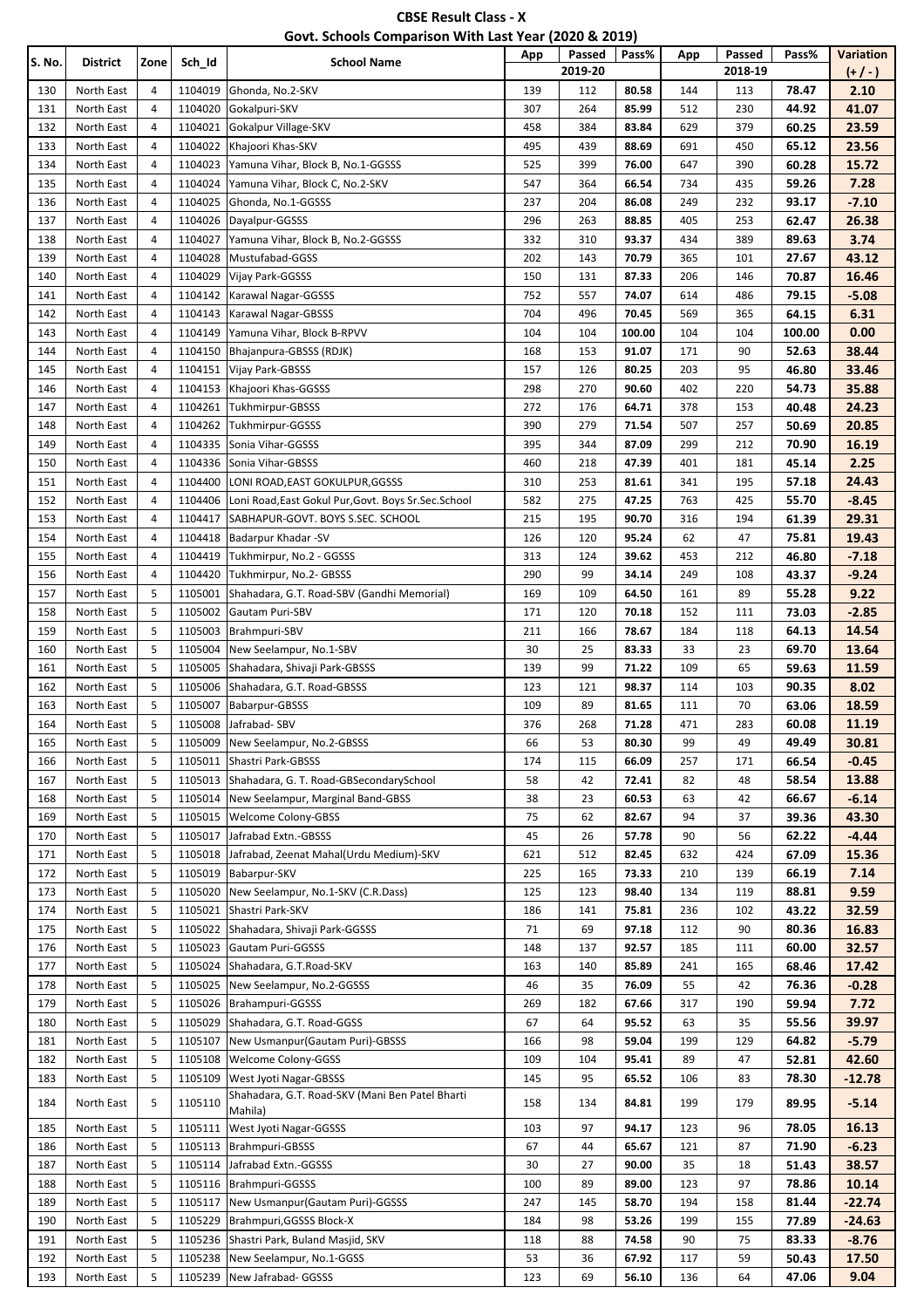| <b>CBSE Result Class - X</b>                          |
|-------------------------------------------------------|
| Govt. Schools Comparison With Last Year (2020 & 2019) |

| S. No.     | District                 | Zone           | Sch_Id             | <b>School Name</b>                                                               | App        | Passed<br>2019-20 | Pass%           | App        | Passed<br>2018-19 | Pass%           | Variation<br>$(+/-)$ |
|------------|--------------------------|----------------|--------------------|----------------------------------------------------------------------------------|------------|-------------------|-----------------|------------|-------------------|-----------------|----------------------|
| 194        | North East               | 5              | 1105241            | Brahmpuri, GBSSS, X- BLOCK                                                       | 159        | 123               | 77.36           | 173        | 146               | 84.39           | $-7.03$              |
| 195        | North East               | 5              | 1105242            | Shastri Park, Buland Masjid, SBV                                                 | 94         | 67                | 71.28           | 46         | 29                | 63.04           | 8.23                 |
| 196        | North East               | 5              | 1105247            | New Jafrabad- GBSSS                                                              | 59         | 31                | 52.54           | 40         | 32                | 80.00           | $-27.46$             |
| 197        | North East               | 5              | 1105248            | <b>Gautam Puri-RPVV</b>                                                          | 70         | 69                | 98.57           | ΝA         | NA                | ΝA              | <b>NA</b>            |
| 198        | North East               | 5              | 1105249            | Brahmpuri- Govt. Co-ed Sr. Sec. School (Gandhi)                                  | 86         | 47                | 54.65           | 62         | 40                | 64.52           | $-9.86$              |
| 199        | North East               | 6              | 1106001            | Nand Nagri, Block B-SBV (B.P)                                                    | 207        | 76                | 36.71           | 194        | 139               | 71.65           | -34.93               |
| 200        | North East               | 6              | 1106002            | Dilshad Garden, Block C-SBV                                                      | 247        | 172               | 69.64           | 310        | 236               | 76.13           | $-6.49$              |
| 201        | North East               | 6              | 1106003            | Nand Nagri, Block E-SBV                                                          | 307        | 236               | 76.87           | 328        | 190               | 57.93           | 18.95                |
| 202        | North East               | 6              | 1106004            | Nand Nagri, Janta Flats-GBSSS                                                    | 167        | 101               | 60.48           | 252        | 98                | 38.89           | 21.59                |
| 203        | North East               | 6              | 1106005            | Mandoli-GBSSS                                                                    | 317        | 180               | 56.78           | 303        | 202               | 66.67           | $-9.88$              |
| 204        | North East               | 6              | 1106006            | Shahdara, Mansarovar Park, No.1-GBSSS                                            | 174        | 157               | 90.23           | 156        | 129               | 82.69           | 7.54                 |
| 205<br>206 | North East<br>North East | 6<br>6         | 1106007<br>1106009 | Shahdara, Mansarovar Park, No.2-GBSSS<br>Seemapuri-GBSSS                         | 158<br>233 | 141<br>166        | 89.24<br>71.24  | 173<br>195 | 118<br>83         | 68.21<br>42.56  | 21.03<br>28.68       |
| 207        | North East               | 6              | 1106010            | <b>Ashok Nagar-GBSS</b>                                                          | 57         | 43                | 75.44           | 47         | 29                | 61.70           | 13.74                |
| 208        | North East               | 6              | 1106011            | New Seemapuri-GBSSS                                                              | 246        | 151               | 61.38           | 231        | 115               | 49.78           | 11.60                |
| 209        | North East               | 6              | 1106012            | Dilshad Garden, Block J&K-GBSSS                                                  | 241        | 201               | 83.40           | 317        | 242               | 76.34           | 7.06                 |
| 210        | North East               | 6              | 1106014            | Nand Nagri Extn., F-1, F-2, GBSSS                                                | 158        | 105               | 66.46           | 182        | 74                | 40.66           | 25.80                |
| 211        | North East               | 6              | 1106018            | New Seemapuri-SKV                                                                | 123        | 119               | 96.75           | 230        | 167               | 72.61           | 24.14                |
| 212        | North East               | 6              | 1106019            | Mandoli-SKV                                                                      | 289        | 257               | 88.93           | 390        | 247               | 63.33           | 25.59                |
| 213        | North East               | 6              | 1106020            | Shahdara, Mansarovar Park, No.1-SKV                                              | 95         | 66                | 69.47           | 105        | 84                | 80.00           | $-10.53$             |
| 214        | North East               | 6              | 1106021            | Seemapuri-SKV (Vishwamitra)                                                      | 340        | 270               | 79.41           | 372        | 216               | 58.06           | 21.35                |
| 215        | North East               | 6              | 1106022            | Nand Nagri, Block B-SKV (Raja Ravi Verma)                                        | 196        | 142               | 72.45           | 263        | 162               | 61.60           | 10.85                |
| 216        | North East               | 6              | 1106023            | Dilshad Garden, Block J&K-SKV (St. Eknath)                                       | 325        | 269               | 82.77           | 395        | 319               | 80.76           | 2.01                 |
| 217        | North East               | 6              | 1106024            | East of Loni Road, DDA Flats-SKV                                                 | 362        | 308               | 85.08           | 426        | 296               | 69.48           | 15.60                |
| 218        | North East               | 6              | 1106025            | Dilshad Garden, Block C-GGSSS                                                    | 312        | 270               | 86.54           | 322        | 250               | 77.64           | 8.90                 |
| 219        | North East               | 6              | 1106026            | Nand Nagri Extn., F-1, F-2, GGSSS                                                | 160        | 130               | 81.25           | 176        | 127               | 72.16           | 9.09                 |
| 220        | North East               | 6              | 1106112            | Ashok Nagar-GGSS                                                                 | 93         | 65                | 69.89           | 76         | 68                | 89.47           | $-19.58$             |
| 221        | North East               | 6              | 1106113            | Nand Nagri, Block E-SKV                                                          | 347        | 258               | 74.35           | 448        | 285               | 63.62           | 10.74                |
| 222        | North East               | 6              | 1106114            | Shahdara, Mansarover Park, No.2-SKV                                              | 177        | 157               | 88.70           | 160        | 140               | 87.50           | 1.20                 |
| 223        | North East               | 6              | 1106115            | Nand Nagri, Janta Flats-GGSSS                                                    | 150        | 136               | 90.67           | 176        | 92                | 52.27           | 38.39                |
| 224        | North East               | 6              | 1106116            | Nand Nagri, Block A-GGSSS                                                        | 162        | 116               | 71.60           | 164        | 97                | 59.15           | 12.46                |
| 225        | North East               | 6              | 1106117            | Saboli- GGSSS                                                                    | 363        | 336               | 92.56           | 482        | 298               | 61.83           | 30.74                |
| 226        | North East               | 6              | 1106118            | East of Loni Road, DDA Flats-GBSSS                                               | 444        | 338               | 76.13           | 378        | 249               | 65.87           | 10.25                |
| 227        | North East               | 6              | 1106119            | Nand Nagri, Block A-GBSSS                                                        | 125        | 79                | 63.20           | 170        | 65                | 38.24           | 24.96                |
| 228        | North East               | 6              | 1106120            | Saboli- GBSSS                                                                    | 494        | 256               | 51.82           | 523        | 236               | 45.12           | 6.70                 |
| 229        | North East               | 6              | 1106122            | Old Seemapuri, Block GH-GGSS                                                     | 138        | 121               | 87.68           | 221        | 185               | 83.71           | 3.97                 |
| 230        | North East               | 6<br>6         | 1106123            | Meet Nagar, Block B-GGSS<br>Nand Nagri, Block D-RPVV                             | 102        | 101               | 99.02           | 87         | 81                | 93.10           | 5.92                 |
| 231<br>232 | North East<br>North East | 6              | 1106252<br>1106256 | Harsh Vihar GGSS                                                                 | 105<br>119 | 105<br>117        | 100.00<br>98.32 | 105<br>129 | 105<br>126        | 100.00<br>97.67 | 0.00<br>0.64         |
| 233        | North East               | 6              | 1106258            | Harsh Vihar GBSS                                                                 | 109        | 80                | 73.39           | 164        | 104               | 63.41           | 9.98                 |
| 234        | North East               | 6              | 1106259            | <b>Mandoli Extension-GGSSS</b>                                                   | 327        | 222               | 67.89           | 386        | 200               | 51.81           | 16.08                |
| 235        | North East               | 6              | 1106261            | Meet Nagar-B-Block, Delhi-94, Govt. Boys Sec. School                             | 89         | 60                | 67.42           | 115        | 87                | 75.65           | $-8.24$              |
| 236        | North East               | 6              | 1106263            | Old Seemapuri, Block GH-GBSS                                                     | 136        | 110               | 80.88           | 171        | 80                | 46.78           | 34.10                |
| 237        | North East               | 6              | 1106264            | Sunder Nagri- GGSSS                                                              | 173        | 110               | 63.58           | 295        | 154               | 52.20           | 11.38                |
| 238        | North East               | 6              | 1106265            | <b>Mandoli Extension-GBSSS</b>                                                   | 366        | 223               | 60.93           | 324        | 189               | 58.33           | 2.60                 |
| 239        | North East               | 6              | 1106279            | Sunder Nagari- GBSSS                                                             | 112        | 58                | 51.79           | 201        | 72                | 35.82           | 15.96                |
| 240        | North                    | 7              | 1207004            | Nehru Vihar-SKV                                                                  | 202        | 176               | 87.13           | 328        | 204               | 62.20           | 24.93                |
| 241        | North                    | $\overline{7}$ | 1207005            | Jagat Pur- SKV (Mahavir Singh)                                                   | 24         | 23                | 95.83           | 35         | 28                | 80.00           | 15.83                |
| 242        | North                    | $\overline{7}$ | 1207008            | Shankaracharya Marg, Shahed Bhai Bal Mukand-SV                                   | 192        | 182               | 94.79           | 227        | 199               | 87.67           | 7.13                 |
| 243        | North                    | $\overline{7}$ | 1207009            | <b>Burari-SBV</b>                                                                | 322        | 238               | 73.91           | 294        | 241               | 81.97           | $-8.06$              |
| 244        | North                    | $\overline{7}$ | 1207011            | Govt. Sarvodaya Vidyalaya No.3, Shakti Nagar                                     | 90         | 79                | 87.78           | 93         | 84                | 90.32           | $-2.54$              |
| 245        | North                    | $\overline{7}$ | 1207012            | Timar Pur-SBV                                                                    | 76         | 44                | 57.89           | 122        | 86                | 70.49           | $-12.60$             |
| 246        | North                    | $\overline{7}$ | 1207013            | Roop Nagar, RSV NO-4                                                             | 67         | 66                | 98.51           | 89         | 52                | 58.43           | 40.08                |
| 247        | North                    | $\overline{7}$ | 1207014            | Gokhle Marg-SBV                                                                  | 80         | 80                | 100.00          | 107        | 88                | 82.24           | 17.76                |
| 248        | North                    | $\overline{7}$ | 1207015            | Roshanara Road-SBV                                                               | 42         | 35                | 83.33           | 39         | 24                | 61.54           | 21.79                |
| 249        | North                    | $\overline{7}$ | 1207016            | Roop Nagar, No.2-GBSSS                                                           | 94         | 53                | 56.38           | 79         | 52                | 65.82           | $-9.44$              |
| 250        | North                    | $\overline{7}$ | 1207017            | Roop Nagar, No.1-GBSSS                                                           | 92         | 90                | 97.83           | 165        | 141               | 85.45           | 12.37                |
| 251        | North                    | $\overline{7}$ | 1207019            | Shakti Nagar, No.1-GBSSS                                                         | 125        | 110               | 88.00           | 165        | 135               | 81.82           | 6.18                 |
| 252        | North                    | $\overline{7}$ | 1207022            | Mori Gate, No.1-SV                                                               | 61         | 60                | 98.36           | 85         | 75                | 88.24           | 10.13                |
| 253        | North                    | $\overline{7}$ | 1207027            | Kamla Nagar, E-Block, GBSS                                                       | 42         | 32                | 76.19           | 44         | 29                | 65.91           | 10.28                |
| 254        | North                    | $\overline{7}$ | 1207032            | Lancer Road Near Maal Road<br>Sabzi Mandi, Kedar Building, Amar Shaheed Matadeen | 171        | 149               | 87.13           | 143        | 98                | 68.53           | 18.60                |
| 255        | North                    | 7              | 1207033            | Lodha-SKV                                                                        | 62         | 55                | 88.71           | 74         | 55                | 74.32           | 14.39                |
| 256        | North                    | $\overline{7}$ | 1207034            | Timar Pur-SKV                                                                    | 191        | 165               | 86.39           | 190        | 168               | 88.42           | $-2.03$              |
| 257        | North                    | $\overline{7}$ | 1207035            | Malka Ganj-SKV                                                                   | 66         | 56                | 84.85           | 74         | 65                | 87.84           | $-2.99$              |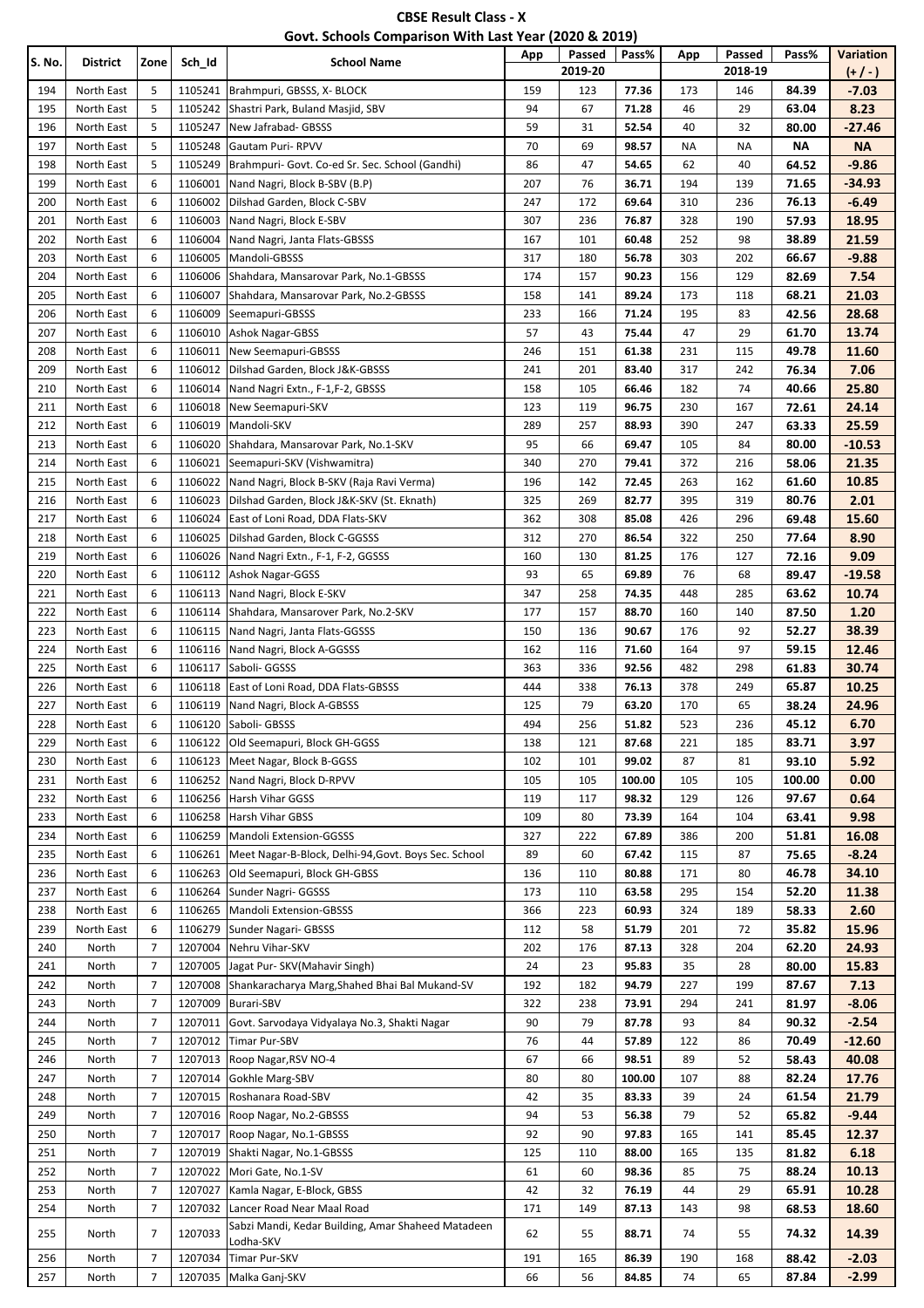| <b>CBSE Result Class - X</b>                          |  |
|-------------------------------------------------------|--|
| Govt. Schools Comparison With Last Year (2020 & 2019) |  |

| S. No. | <b>District</b> | Zone           | Sch_Id  | <b>School Name</b>                                | $\cdots$<br>App | Passed  | Pass%  | App | Passed  | Pass%  | <b>Variation</b> |
|--------|-----------------|----------------|---------|---------------------------------------------------|-----------------|---------|--------|-----|---------|--------|------------------|
|        |                 |                |         |                                                   |                 | 2019-20 |        |     | 2018-19 |        | $(+ / -)$        |
| 258    | North           | 7              | 1207036 | <b>Burari-SKV</b>                                 | 240             | 198     | 82.50  | 283 | 240     | 84.81  | $-2.31$          |
| 259    | North           | $\overline{7}$ | 1207037 | Shakti Nagar, No.1-SKV                            | 170             | 147     | 86.47  | 186 | 161     | 86.56  | $-0.09$          |
| 260    | North           | 7              | 1207038 | Shakti Nagar, No.2-GGSSS                          | 58              | 56      | 96.55  | 63  | 54      | 85.71  | 10.84            |
| 261    | North           | 7              | 1207039 | Roop Nagar, No.1-GGSSS                            | 165             | 148     | 89.70  | 219 | 168     | 76.71  | 12.98            |
| 262    | North           | 7              | 1207041 | Roop Nagar, No.3-GGSSS                            | 76              | 52      | 68.42  | 89  | 45      | 50.56  | 17.86            |
| 263    | North           | 7              | 1207042 | Chabi Ganj, Kashmiri Gate-GGSSS                   | 27              | 27      | 100.00 | 29  | 25      | 86.21  | 13.79            |
| 264    | North           | 7              | 1207043 | Nicholson Road-GGSSS                              | 25              | 22      | 88.00  | 30  | 30      | 100.00 | $-12.00$         |
| 265    | North           | $\overline{7}$ | 1207107 | Sham Nath Marg, Shaheed Amir Chand-SV             | 160             | 151     | 94.38  | 277 | 256     | 92.42  | 1.96             |
| 266    | North           | 7              | 1207108 | Raj Niwas Marg, RPVV                              | 135             | 133     | 98.52  | 128 | 126     | 98.44  | 0.08             |
| 267    | North           | $\overline{7}$ | 1207109 | <b>Magazine Road-GBSSS</b>                        | 50              | 50      | 100.00 | 39  | 39      | 100.00 | 0.00             |
| 268    | North           | 7              | 1207110 | Nathupura-GBSSS                                   | 227             | 160     | 70.48  | 275 | 142     | 51.64  | 18.85            |
| 269    | North           | $\overline{7}$ | 1207111 | Nathupura-GGSSS                                   | 291             | 240     | 82.47  | 265 | 214     | 80.75  | 1.72             |
| 270    | North           | 7              | 1207112 | Magazine Road-SKV                                 | 88              | 68      | 77.27  | 105 | 89      | 84.76  | $-7.49$          |
| 271    | North           | 7              | 1207113 | Civil Lines, RPVV                                 | 131             | 130     | 99.24  | 126 | 119     | 94.44  | 4.79             |
| 272    | North           | 7              | 1207114 | Nehru Vihar-GBSSS                                 | 174             | 132     | 75.86  | 88  | 60      | 68.18  | 7.68             |
| 273    | North           | 7              | 1207116 | <b>Burari-GBSS</b>                                | 217             | 173     | 79.72  | 217 | 158     | 72.81  | 6.91             |
| 274    | North           | 7              | 1207117 | <b>Burari-GGSS</b>                                | 326             | 283     | 86.81  | 387 | 259     | 66.93  | 19.88            |
| 275    | North           | 7              | 1207230 | Mukund Pur Village - GGSSS                        | 372             | 282     | 75.81  | 453 | 401     | 88.52  | $-12.71$         |
| 276    | North           | $\overline{7}$ | 1207236 | Mukund Pur Village - GBSSS                        | 363             | 239     | 65.84  | 367 | 223     | 60.76  | 5.08             |
| 277    | North           | 7              | 1207255 | JAGATPUR - GBSS                                   | 67              | 29      | 43.28  | 82  | 36      | 43.90  | $-0.62$          |
| 278    | North           | 8              | 1208001 | Gulabi Bagh-SBV                                   | 60              | 60      | 100.00 | 57  | 56      | 98.25  | 1.75             |
| 279    | North           | 8              | 1208002 | Qutab Road-SBV                                    | 42              | 42      | 100.00 | 31  | 25      | 80.65  | 19.35            |
| 280    | North           | 8              | 1208004 | Sarai Rohilla-GBSSS                               | 68              | 68      | 100.00 | 69  | 66      | 95.65  | 4.35             |
| 281    | North           | 8              | 1208006 | Padam Nagar-GBSSS                                 | 98              | 73      | 74.49  | 75  | 43      | 57.33  | 17.16            |
| 282    | North           | 8              | 1208011 | Chandni Chowk-G(Co-ed)SS                          | 12              | 12      | 100.00 | 21  | 19      | 90.48  | 9.52             |
| 283    | North           | 8              | 1208013 | Gulabi Bagh-SKV                                   | 60              | 51      | 85.00  | 64  | 55      | 85.94  | $-0.94$          |
| 284    | North           | 8              | 1208014 | Partap Nagar- SKV                                 | 30              | 30      | 100.00 | 23  | 21      | 91.30  | 8.70             |
| 285    | North           | 8              | 1208015 | Sarai Rohilla-SKV                                 | 123             | 79      | 64.23  | 151 | 117     | 77.48  | $-13.26$         |
| 286    | North           | 8              | 1208016 | Idgah Road-SKV                                    | 81              | 69      | 85.19  | 95  | 84      | 88.42  | $-3.24$          |
| 287    | North           | 8              | 1208017 | Chandni Chowk, Diwan Hall, SKV                    | 13              | 13      | 100.00 | 17  | 12      | 70.59  | 29.41            |
| 288    | North           | 8              | 1208018 | Padam Nagar-SKV                                   | 58              | 57      | 98.28  | 56  | 56      | 100.00 | $-1.72$          |
| 289    | North           | 8              | 1208021 | <b>Tulsi Nagar-GGSSS</b>                          | 57              | 49      | 85.96  | 68  | 42      | 61.76  | 24.20            |
| 290    | North           | 8              | 1208023 | Kinari Bazar, Gali Barf Wali-GGSSS                | 12              | 10      | 83.33  | 16  | 8       | 50.00  | 33.33            |
| 291    | North           | 8              | 1208025 | Pul Bangash-SKV                                   | 27              | 27      | 100.00 | 31  | 25      | 80.65  | 19.35            |
| 292    | North           | 8              | 1208027 | Quresh Nagar, GGSSS                               | 23              | 23      | 100.00 | 16  | 16      | 100.00 | 0.00             |
| 293    | North           | 8              | 1208029 | Idgah Road-GGSS                                   | 22              | 22      | 100.00 | 26  | 25      | 96.15  | 3.85             |
| 294    | North           | 8              | 1208030 | Deputy Gunj-GGSS                                  | 26              | 18      | 69.23  | 16  | 16      | 100.00 | -30.77           |
| 295    | North           | 8              | 1208090 | Inder Lok-SKV                                     | 106             | 95      | 89.62  | 99  | 63      | 63.64  | 25.99            |
| 296    | North           | 8              | 1208091 | Naya Bazar, Sushila Mohan Marg-(Co-ed)Sec. School | 27              | 25      | 92.59  | 18  | 15      | 83.33  | 9.26             |
| 297    | North           | 8              | 1208092 | Kishan Ganj-RPVV                                  | 97              | 97      | 100.00 | 103 | 103     | 100.00 | 0.00             |
| 298    | North           | 8              | 1208095 | Shastri Nagar-SKV                                 | 133             | 133     | 100.00 | 162 | 134     | 82.72  | 17.28            |
| 299    | North           | 8              | 1208219 | Tulsi Nagar- GBSSS                                | 74              | 40      | 54.05  | 96  | 53      | 55.21  | $-1.15$          |
| 300    | North           | 8              | 1208229 | Shastri Nagar, Lalita Block - SBV                 | 94              | 87      | 92.55  | 79  | 48      | 60.76  | 31.79            |
| 301    | North           | 8              | 1208232 | Pratap Nagar-GBSSS                                | 38              | 37      | 97.37  | 60  | 22      | 36.67  | 60.70            |
| 302    | North West A    | 9              | 1309001 | C.C. Colony-SBV                                   | 20              | 19      | 95.00  | 47  | 31      | 65.96  | 29.04            |
| 303    | North West A    | 9              | 1309002 | Shalimar Bagh, Block B(AH)-GBSSS                  | 132             | 84      | 63.64  | 112 | 92      | 82.14  | -18.51           |
| 304    | North West A    | 9              | 1309003 | Dr. Mukharjee Nagar-SV                            | 187             | 112     | 59.89  | 175 | 102     | 58.29  | 1.61             |
| 305    | North West A    | 9              | 1309004 | New Police Lines-SV                               | 142             | 142     | 100.00 | 181 | 118     | 65.19  | 34.81            |
| 306    | North West A    | 9              | 1309005 | Shalimar Bagh, Block BT-SBV                       | 104             | 77      | 74.04  | 194 | 109     | 56.19  | 17.85            |
| 307    | North West A    | 9              | 1309007 | Shalimar Bagh, Block AP-GBSSS                     | 75              | 67      | 89.33  | 84  | 71      | 84.52  | 4.81             |
| 308    | North West A    | 9              | 1309008 | Guru Teg Bahadur Nagar-GBSSS                      | 128             | 89      | 69.53  | 184 | 104     | 56.52  | 13.01            |
| 309    | North West A    | 9              | 1309010 | Model Town, No.1-GBSSS                            | 108             | 97      | 89.81  | 139 | 74      | 53.24  | 36.58            |
| 310    | North West A    | 9              | 1309011 | Model Town, No.2-GBSSS                            | 54              | 52      | 96.30  | 59  | 46      | 77.97  | 18.33            |
| 311    | North West A    | 9              | 1309012 | Rana Partap Bagh-GBSSS                            | 29              | 23      | 79.31  | 35  | 13      | 37.14  | 42.17            |
| 312    | North West A    | 9              | 1309013 | Adarsh Nagar, No.1-GBSSS                          | 160             | 128     | 80.00  | 155 | 110     | 70.97  | 9.03             |
| 313    | North West A    | 9              | 1309017 | Kewal Park-G(Co-ed)SSS                            | 74              | 72      | 97.30  | 65  | 47      | 72.31  | 24.99            |
| 314    | North West A    | 9              | 1309022 | Dhakka-GBSSS                                      | 179             | 167     | 93.30  | 178 | 104     | 58.43  | 34.87            |
| 315    | North West A    | 9              | 1309023 | Shalamar Village-GGSSS                            | 121             | 87      | 71.90  | 115 | 97      | 84.35  | $-12.45$         |
| 316    | North West A    | 9              | 1309024 | Haider Pur-GGSS                                   | 85              | 84      | 98.82  | 156 | 65      | 41.67  | 57.16            |
| 317    | North West A    | 9              | 1309025 | Dhakka-SKV                                        | 224             | 221     | 98.66  | 154 | 120     | 77.92  | 20.74            |
| 318    | North West A    | 9              | 1309026 | Model Town, No.1-SKV                              | 119             | 119     | 100.00 | 103 | 85      | 82.52  | 17.48            |
| 319    | North West A    | 9              | 1309027 | Guru Teg Bahadur Nagar-SKV                        | 135             | 116     | 85.93  | 156 | 94      | 60.26  | 25.67            |
| 320    | North West A    | 9              | 1309028 | Rana Partap Bagh-SKV                              | 81              | 78      | 96.30  | 58  | 34      | 58.62  | 37.68            |
| 321    | North West A    | 9              | 1309030 | Shalimar Bagh, Block BL-SKV                       | 164             | 120     | 73.17  | 241 | 178     | 73.86  | $-0.69$          |
| 322    | North West A    | 9              | 1309031 | Adarsh Nagar-SKV                                  | 189             | 152     | 80.42  | 232 | 129     | 55.60  | 24.82            |
|        |                 |                |         |                                                   |                 |         |        |     |         |        |                  |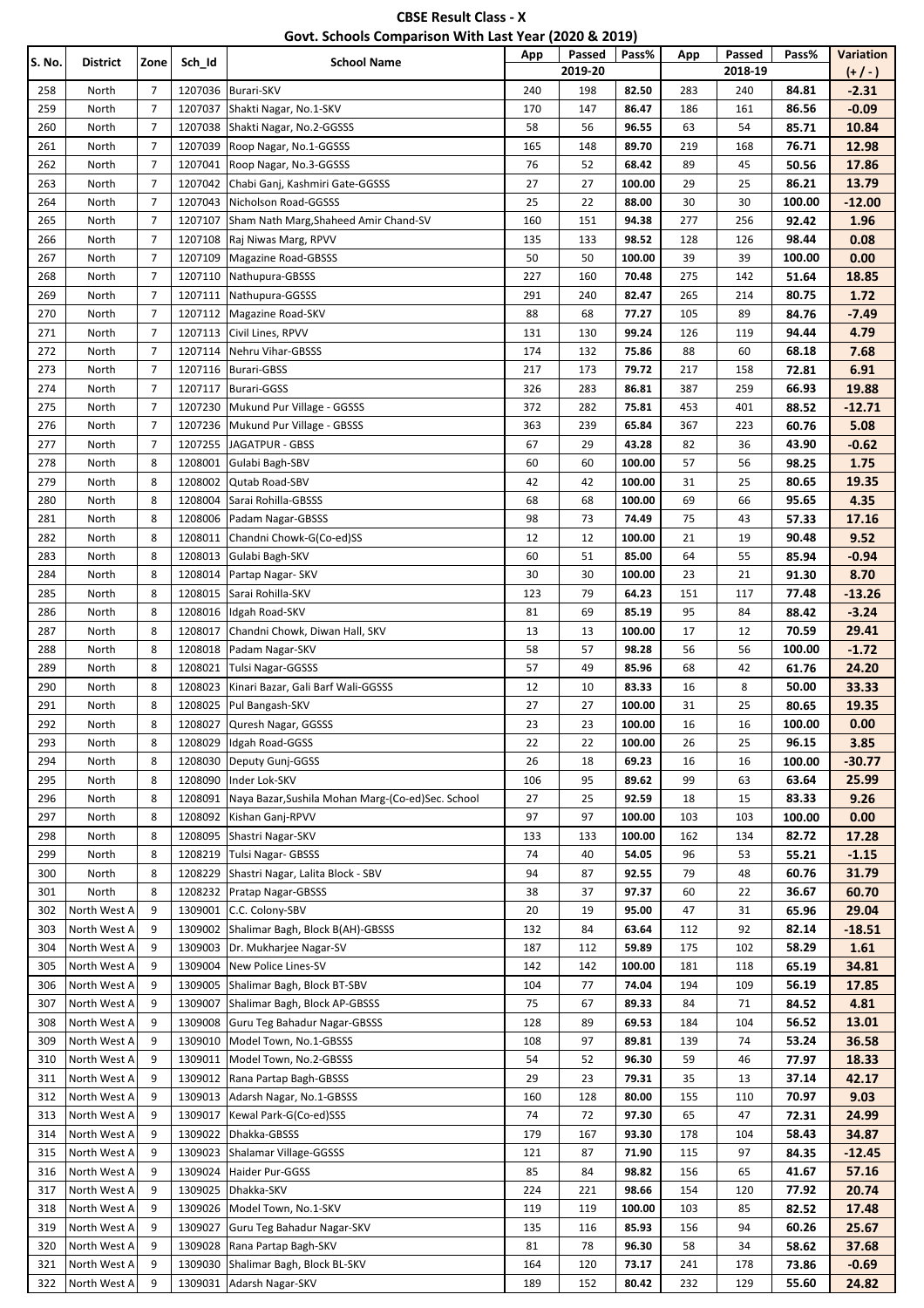| <b>CBSE Result Class - X</b>                          |  |
|-------------------------------------------------------|--|
| Govt. Schools Comparison With Last Year (2020 & 2019) |  |

| S. No. | District     | Zone | Sch_Id  | <b>School Name</b>                           | App | Passed<br>2019-20 | Pass%  | App | Passed<br>2018-19 | Pass%  | <b>Variation</b><br>$(+ / -)$ |
|--------|--------------|------|---------|----------------------------------------------|-----|-------------------|--------|-----|-------------------|--------|-------------------------------|
| 323    | North West A | 9    | 1309032 | Shalimar Bagh, Block B(AH)-SKV               | 95  | 80                | 84.21  | 106 | 74                | 69.81  | 14.40                         |
| 324    | North West A | 9    | 1309033 | Shalimar Bagh, Block AP-GGSSS                | 80  | 74                | 92.50  | 83  | 70                | 84.34  | 8.16                          |
| 325    | North West A | 9    | 1309034 | Adarsh Nagar-GGSSS                           | 197 | 166               | 84.26  | 229 | 136               | 59.39  | 24.88                         |
| 326    | North West A | 9    | 1309036 | Majlis Park-GGSS                             | 102 | 93                | 91.18  | 99  | 71                | 71.72  | 19.46                         |
| 327    | North West A | 9    | 1309124 | Shalimar Bagh, Block BT-RPVV                 | 104 | 104               | 100.00 | 105 | 105               | 100.00 | 0.00                          |
| 328    | North West A | 9    | 1309125 | Adarsh Nagar, No.2-GBSSS                     | 132 | 116               | 87.88  | 185 | 143               | 77.30  | 10.58                         |
| 329    | North West A | 9    | 1309126 | Model Town, No.2-GGSSS                       | 72  | 72                | 100.00 | 79  | 68                | 86.08  | 13.92                         |
| 330    | North West A | 9    | 1309127 | Azadpur Colony-GGSSS                         | 85  | 80                | 94.12  | 79  | 45                | 56.96  | 37.16                         |
| 331    | North West A | 9    | 1309128 | Azadpur Colony-GBSSS                         | 97  | 97                | 100.00 | 104 | 49                | 47.12  | 52.88                         |
| 332    | North West A | 9    | 1309129 | Azadpur Village-GGSS                         | 188 | 149               | 79.26  | 168 | 94                | 55.95  | 23.30                         |
| 333    | North West A | 9    | 1309130 | Azadpur Village-GBSS                         | 132 | 111               | 84.09  | 178 | 80                | 44.94  | 39.15                         |
| 334    | North West A | 9    | 1309167 | Vijay Nagar-SKV                              | 45  | 44                | 97.78  | 63  | 44                | 69.84  | 27.94                         |
| 335    | North West A | 9    | 1309253 | Jahangirpuri, Block A-SBV                    | 154 | 131               | 85.06  | 287 | 111               | 38.68  | 46.39                         |
| 336    | North West A | 9    | 1309254 | Jahangirpuri, Block A, No.2 - SKV            | 230 | 163               | 70.87  | 293 | 118               | 40.27  | 30.60                         |
| 337    | North West A | 9    | 1309255 | Jahangirpuri, Block D-GBSSS                  | 219 | 48                | 21.92  | 173 | 72                | 41.62  | $-19.70$                      |
| 338    | North West A | 9    | 1309256 | Jahangirpuri, Block D-SKV (Rani Chennama)    | 141 | 79                | 56.03  | 177 | 69                | 38.98  | 17.05                         |
| 339    | North West A | 9    | 1309257 | Jahangirpuri, Block E-GBSS                   | 114 | 63                | 55.26  | 160 | 108               | 67.50  | $-12.24$                      |
| 340    | North West A | 9    | 1309258 | Jahangirpuri, Block E-GGSS                   | 104 | 97                | 93.27  | 140 | 83                | 59.29  | 33.98                         |
| 341    | North West A | 9    | 1309259 | Jahangirpuri, Block K-GBSSS                  | 349 | 168               | 48.14  | 439 | 154               | 35.08  | 13.06                         |
| 342    | North West A | 9    | 1309260 | Jahangirpuri, Block K-GGSSS                  | 319 | 236               | 73.98  | 529 | 320               | 60.49  | 13.49                         |
| 343    | North West A | 9    | 1309261 | Bhalswa Dairy, No-1, GGSS                    | 44  | 43                | 97.73  | 96  | 53                | 55.21  | 42.52                         |
| 344    | North West A | 9    | 1309262 | Libaspur-GBSSS                               | 248 | 245               | 98.79  | 209 | 142               | 67.94  | 30.85                         |
| 345    | North West A | 9    | 1309263 | Libaspur-GGSSS                               | 213 | 171               | 80.28  | 263 | 228               | 86.69  | $-6.41$                       |
| 346    | North West A | 9    | 1309264 | Qadipur-GBSSS                                | 263 | 242               | 92.02  | 239 | 138               | 57.74  | 34.27                         |
| 347    | North West A | 9    | 1309265 | Qadipur-GGSSS                                | 279 | 274               | 98.21  | 242 | 154               | 63.64  | 34.57                         |
| 348    | North West A | 9    | 1309266 | Bakhtawarpur-GBSSS                           | 96  | 95                | 98.96  | 64  | 62                | 96.88  | 2.08                          |
| 349    | North West A | 9    | 1309267 | Bakhtawarpur-SKV (BMS)                       | 187 | 186               | 99.47  | 112 | 92                | 82.14  | 17.32                         |
| 350    | North West A | 9    | 1309268 | Singhu-G(Co-Ed)SSS                           | 96  | 95                | 98.96  | 85  | 81                | 95.29  | 3.66                          |
| 351    | North West A | 9    | 1309269 | Palla Majra-GBSSS                            | 67  | 67                | 100.00 | 86  | 82                | 95.35  | 4.65                          |
| 352    | North West A | 9    | 1309270 | Mukhmail Pur-G(Co-ed)SSS                     | 63  | 61                | 96.83  | 81  | 48                | 59.26  | 37.57                         |
| 353    | North West A | 9    | 1309271 | Kalyan Vihar-SV                              | 34  | 34                | 100.00 | 46  | 13                | 28.26  | 71.74                         |
| 354    | North West A | 9    | 1309272 | Haider Pur-GBSS                              | 139 | 30                | 21.58  | 120 | 57                | 47.50  | -25.92                        |
| 355    | North West A | 9    | 1309273 | Shalamar Village-GBSSS                       | 151 | 98                | 64.90  | 169 | 76                | 44.97  | 19.93                         |
| 356    | North West A | 9    | 1309274 | Bhalswa Dairy, No-2, GBSS                    | 60  | 50                | 83.33  | 68  | 36                | 52.94  | 30.39                         |
| 357    | North West A | 9    | 1309279 | Jahangirpuri, Plot No.5, A-Block - SKV       | 229 | 201               | 87.77  | 148 | 124               | 83.78  | 3.99                          |
| 358    | North West A | 9    |         | 1309280 Bhalswa Village, Sarvodaya Vidyalaya | 342 | 321               | 93.86  | ΝA  | ΝA                | ΝA     | ΝA                            |
| 359    | North West A | 10   | 1310002 | Prahalad Pur-SBV                             | 222 | 219               | 98.65  | 193 | 185               | 95.85  | 2.79                          |
| 360    | North West A | 10   | 1310004 | Sannoth-SV                                   | 90  | 67                | 74.44  | 60  | 58                | 96.67  | -22.22                        |
| 361    | North West A | 10   | 1310005 | Tikri Khurd- SKV                             | 64  | 64                | 100.00 | 62  | 61                | 98.39  | 1.61                          |
| 362    | North West A | 10   | 1310007 | Nangal Thakran-SBV (Ved Pandit Khushi Ram)   | 40  | 40                | 100.00 | 53  | 53                | 100.00 | 0.00                          |
| 363    | North West A | 10   | 1310008 | Pooth Khurd-GBSSS                            | 85  | 84                | 98.82  | 66  | 64                | 96.97  | 1.85                          |
| 364    | North West A | 10   | 1310009 | Badli-GBSSS                                  | 231 | 231               | 100.00 | 288 | 167               | 57.99  | 42.01                         |
| 365    | North West A | 10   | 1310010 | Katewara-GBSSS                               | 57  | 57                | 100.00 | 36  | 36                | 100.00 | 0.00                          |
| 366    | North West A | 10   | 1310014 | Alipur-GBSSS                                 | 259 | 243               | 93.82  | 268 | 193               | 72.01  | 21.81                         |
| 367    | North West A | 10   | 1310015 | Khera Khurd-GBSSS                            | 41  | 39                | 95.12  | 45  | 30                | 66.67  | 28.46                         |
| 368    | North West A | 10   | 1310017 | Narela, SBV                                  | 217 | 213               | 98.16  | 213 | 209               | 98.12  | 0.03                          |
| 369    | North West A | 10   | 1310019 | Bawana-GBSSS                                 | 184 | 168               | 91.30  | 146 | 141               | 96.58  | $-5.27$                       |
| 370    | North West A | 10   | 1310022 | Bhorgarh-G(Co-ed)SSS                         | 139 | 138               | 99.28  | 152 | 128               | 84.21  | 15.07                         |
| 371    | North West A | 10   | 1310025 | Shahabad Dairy- GGSSS                        | 413 | 409               | 99.03  | 393 | 229               | 58.27  | 40.76                         |
| 372    | North West A | 10   | 1310026 | Harewali-G(Co-ed)SSS                         | 32  | 32                | 100.00 | 33  | 29                | 87.88  | 12.12                         |
| 373    | North West A | 10   | 1310030 | Holambi Kalan-G(CO-ED)SSS                    | 111 | 108               | 97.30  | 134 | 92                | 68.66  | 28.64                         |
| 374    | North West A | 10   | 1310031 | Alipur-SKV                                   | 243 | 235               | 96.71  | 326 | 249               | 76.38  | 20.33                         |
| 375    | North West A | 10   | 1310032 | Prahalad Pur-SKV                             | 184 | 184               | 100.00 | 203 | 141               | 69.46  | 30.54                         |
| 376    | North West A | 10   | 1310033 | Dariyapur Kalan-SKV (Updesh Kaur)            | 78  | 78                | 100.00 | 93  | 88                | 94.62  | 5.38                          |
| 377    | North West A | 10   | 1310034 | Badli-SKV                                    | 251 | 238               | 94.82  | 331 | 220               | 66.47  | 28.36                         |
| 378    | North West A | 10   | 1310036 | Narela, No.1-SKV                             | 319 | 306               | 95.92  | 347 | 277               | 79.83  | 16.10                         |
| 379    | North West A | 10   | 1310039 | Khera Kalan-SKV (Baba Nane Nath)             | 69  | 69                | 100.00 | 71  | 70                | 98.59  | 1.41                          |
| 380    | North West A | 10   | 1310041 | Khera Khurd-SKV                              | 69  | 69                | 100.00 | 48  | 44                | 91.67  | 8.33                          |
| 381    | North West A | 10   | 1310042 | Bawana-SKV (Ravi Shankar)                    | 191 | 181               | 94.76  | 177 | 160               | 90.40  | 4.37                          |
| 382    | North West A | 10   | 1310043 | Pooth Khurd-SKV (Raja RamMohan Roy)          | 113 | 112               | 99.12  | 69  | 59                | 85.51  | 13.61                         |
| 383    | North West A | 10   | 1310045 | Samaipur-GGSSS                               | 344 | 339               | 98.55  | 350 | 280               | 80.00  | 18.55                         |
| 384    | North West A | 10   | 1310049 | Bankner-GGSSS                                | 177 | 177               | 100.00 | 142 | 94                | 66.20  | 33.80                         |
| 385    | North West A | 10   | 1310157 | Siraspur-GGSSS                               | 179 | 179               | 100.00 | 193 | 126               | 65.28  | 34.72                         |
| 386    | North West A | 10   | 1310161 |                                              |     |                   |        | 47  |                   | 85.11  | 9.01                          |
|        |              |      |         | Barwala-G(Co-ed)SSS                          | 51  | 48                | 94.12  |     | 40                |        |                               |
| 387    | North West A | 10   |         | 1310164 Narela, Pocket 5 & 6-GGSSS           | 75  | 75                | 100.00 | 87  | 83                | 95.40  | 4.60                          |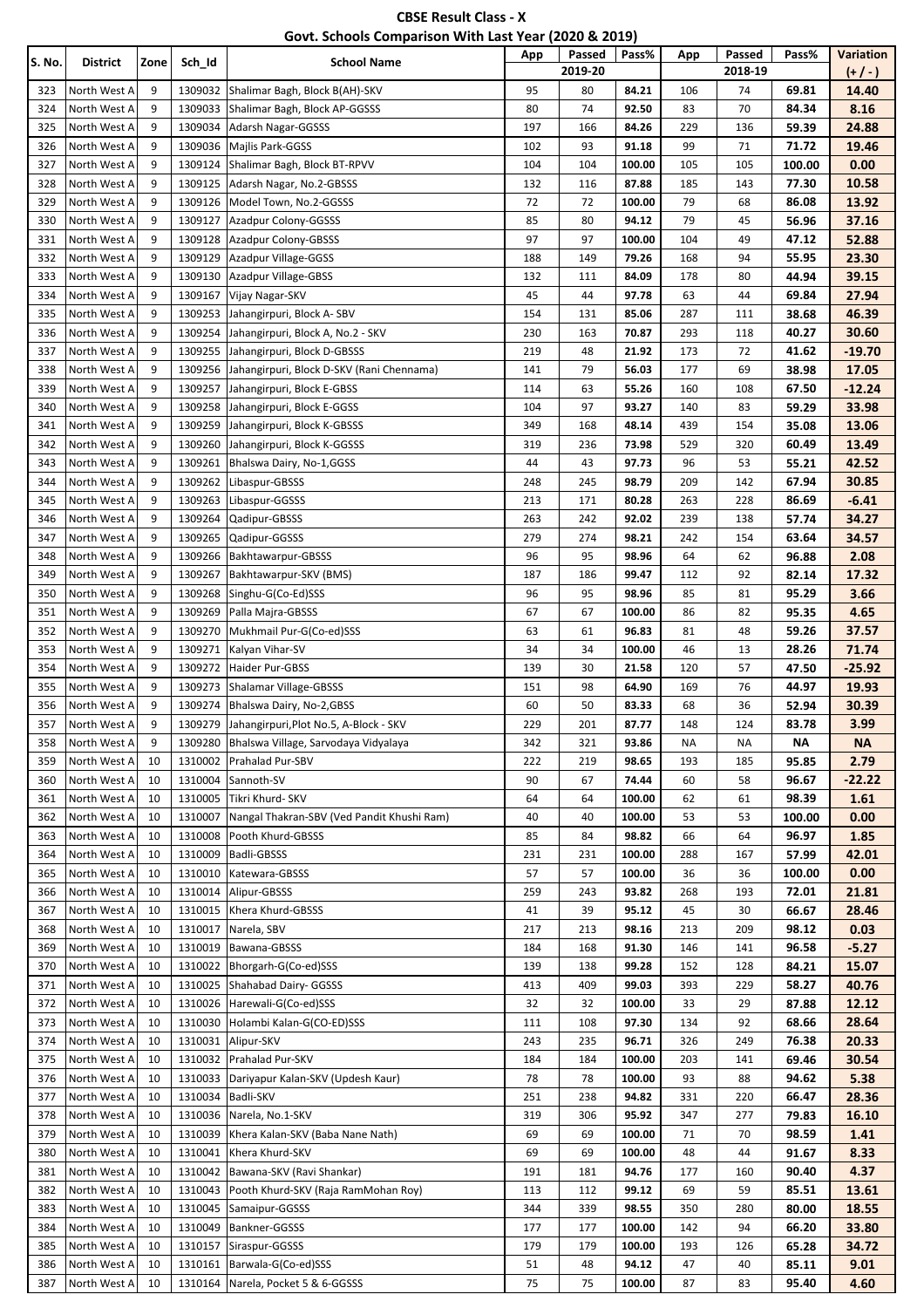| <b>CBSE Result Class - X</b>                          |  |
|-------------------------------------------------------|--|
| Govt. Schools Comparison With Last Year (2020 & 2019) |  |

| S. No.     | District                     | Zone     | Sch_Id             | <b>School Name</b>                                | App       | Passed<br>2019-20 | Pass%           | App       | Passed<br>2018-19 | Pass%          | <b>Variation</b><br>$(+/-)$ |
|------------|------------------------------|----------|--------------------|---------------------------------------------------|-----------|-------------------|-----------------|-----------|-------------------|----------------|-----------------------------|
| 388        | North West A                 | 10       | 1310166            | Narela-GBSSS (Mussadi Lal)                        | 140       | 136               | 97.14           | 132       | 103               | 78.03          | 19.11                       |
| 389        | North West A                 | 10       | 1310168            | Bankner-SBV                                       | 184       | 184               | 100.00          | 175       | 153               | 87.43          | 12.57                       |
| 390        | North West A                 | 10       | 1310169            | Holambi Kalan, B-Block GGSSS                      | 109       | 102               | 93.58           | 142       | 74                | 52.11          | 41.47                       |
| 391        | North West A                 | 10       | 1310170            | Narela, No.2-SKV                                  | 261       | 250               | 95.79           | 294       | 207               | 70.41          | 25.38                       |
| 392        | North West A                 | 10       | 1310247            | Auchandi-SV                                       | 50        | 50                | 100.00          | 44        | 44                | 100.00         | 0.00                        |
| 393        | North West A                 | 10       | 1310395            | Shahabad Dairy-GBSSS                              | 331       | 326               | 98.49           | 287       | 135               | 47.04          | 51.45                       |
| 394        | North West A                 | 10       | 1310399            | HOLAMBI KALAN, METRO VIHAR, A-BLK G(CO-ED)SSS     | 161       | 155               | 96.27           | 177       | 126               | 71.19          | 25.09                       |
| 395        | North West A                 | 10       | 1310400            | GHOGA G(CO-ED)SSS                                 | 31        | 31                | 100.00          | 35        | 31                | 88.57          | 11.43                       |
| 396        | North West A                 | 10       | 1310407            | Holambi Kalan, Metro Vihar, C-Block- G(Co-ed)SSS  | 88        | 86                | 97.73           | 78        | 55                | 70.51          | 27.21                       |
| 397        | North West A                 | 10       | 1310408            | Narela Sector B-4, SV-1310408                     | 96        | 95                | 98.96           | 97        | 69                | 71.13          | 27.82                       |
| 398        | North West A                 | 10       | 1310409            | Narela, A-10 Pocket-5, RPVV                       | 102       | 102               | 100.00          | 102       | 102               | 100.00         | 0.00                        |
| 399        | North West A                 | 10       | 1310410            | Narela, Sect. A-6, Pocket-2- GGSSS                | 188       | 187               | 99.47           | 171       | 168               | 98.25          | 1.22                        |
| 400        | North West A                 | 10       | 1310411            | Shahbad Daulatpur- GGSSS                          | 121       | 120               | 99.17           | 153       | 88                | 57.52          | 41.66                       |
| 401        | North West A                 | 10       | 1310414            | Bawana J. J. Colony No.1 GGSSS                    | 206       | 204               | 99.03           | 305       | 192               | 62.95          | 36.08                       |
| 402        | North West A                 | 10       | 1310415            | Bawana J. J. Colony No.2 GBSSS                    | 233       | 200               | 85.84           | 204       | 180               | 88.24          | $-2.40$                     |
| 403        | North West A                 | 10       | 1310420            | Siraspur-GBSSS                                    | 112       | 110               | 98.21           | 87        | 84                | 96.55          | 1.66                        |
| 404        | North West A                 | 10       | 1310429            | Holambi Kalan, B-Block GBSSS                      | 93        | 92                | 98.92           | 96        | 62                | 64.58          | 34.34                       |
| 405        | North West A                 | 10       | 1310430            | Narela, Sect. A-6, Pkt-2 - GBSSS                  | 116       | 116               | 100.00          | 140       | 130               | 92.86          | 7.14                        |
| 406        | North West A                 | 10       | 1310431            | Shahbad Daulatpur- GBSSS                          | 109       | 101               | 92.66           | 151       | 116               | 76.82          | 15.84                       |
| 407        | North West A                 | 10       | 1310458            | Tikri Khurd- SBV                                  | 107       | 105               | 98.13           | 57        | 38                | 66.67          | 31.46                       |
| 408        | North West B                 | 11       | 1411001            | Anandwas-SBV                                      | 291       | 286               | 98.28           | 243       | 185               | 76.13          | 22.15                       |
| 409        | North West B                 | 11       | 1411002            | Shakurpur, No.1-SBV                               | 82        | 76                | 92.68           | 134       | 98                | 73.13          | 19.55                       |
| 410        | North West B                 | 11       | 1411003            | Ashok Vihar, Phase I, Block H-SBV                 | 79        | 75                | 94.94           | 80        | 56                | 70.00          | 24.94                       |
| 411        | North West B                 | 11       | 1411005            | Kailash Enclave-SV                                | 101       | 97                | 96.04           | 124       | 121               | 97.58          | $-1.54$                     |
| 412        | North West B                 | 11       | 1411007            | Pitampura, Block ZP- Sarvodaya Co-ed SSS          | 111       | 104               | 93.69           | 130       | 116               | 89.23          | 4.46                        |
| 413        | North West B                 | 11       | 1411008            | Pitampura, Block FU-SV                            | 198       | 181<br>36         | 91.41           | 200       | 143               | 71.50          | 19.91<br>51.02              |
| 414<br>415 | North West B<br>North West B | 11<br>11 | 1411009<br>1411011 | Keshavpuram, No.1-GBSSS<br>Shakurpur, No.2-GBSSS  | 40<br>135 | 135               | 90.00<br>100.00 | 59<br>163 | 23<br>150         | 38.98<br>92.02 | 7.98                        |
| 416        | North West B                 | 11       | 1411014            | Ashok Vihar, Block D-GBSSS                        | 68        | 68                | 100.00          | 59        | 59                | 100.00         | 0.00                        |
| 417        | North West B                 | 11       | 1411015            | Ashok Vihar, Phase II-GBSSS                       | 175       | 115               | 65.71           | 191       | 108               | 56.54          | 9.17                        |
| 418        | North West B                 | 11       | 1411016            | Rani Bagh-GBSSS                                   | 78        | 78                | 100.00          | 59        | 59                | 100.00         | 0.00                        |
| 419        | North West B                 | 11       | 1411017            | Pitampura, Block SU-GBSSS                         | 127       | 126               | 99.21           | 110       | 110               | 100.00         | -0.79                       |
| 420        | North West B                 | 11       | 1411019            | <b>Bharat Nagar-GBSSS</b>                         | 37        | 37                | 100.00          | 37        | 19                | 51.35          | 48.65                       |
| 421        | North West B                 | 11       | 1411021            | Keshavpuram, Block A-SKV                          | 77        | 71                | 92.21           | 95        | 93                | 97.89          | -5.69                       |
| 422        | North West B                 | 11       | 1411022            | Wazirpur, J.J. Colony-GBSSS                       | 119       | 117               | 98.32           | 106       | 91                | 85.85          | 12.47                       |
| 423        | North West B                 | 11       | 1411026            | Ashok Vihar, Phase I, Block H-SKV                 | 104       | 92                | 88.46           | 106       | 87                | 82.08          | 6.39                        |
| 424        | North West B                 | 11       | 1411027            | Ashok Vihar, Phase II-SKV                         | 148       | 146               | 98.65           | 210       | 177               | 84.29          | 14.36                       |
| 425        | North West B                 | 11       | 1411028            | Keshavpuram, No.1-SKV                             | 126       | 125               | 99.21           | 102       | 101               | 99.02          | 0.19                        |
| 426        | North West B                 | 11       | 1411029            | Keshavpuram-SBV                                   | 95        | 95                | 100.00          | 101       | 58                | 57.43          | 42.57                       |
| 427        | North West B                 | 11       | 1411030            | Shakurpur, No.2-SKV                               | 141       | 141               | 100.00          | 100       | 100               | 100.00         | 0.00                        |
| 428        | North West B                 | 11       | 1411031            | <b>Bharat Nagar-SKV</b>                           | 76        | 74                | 97.37           | 64        | 56                | 87.50          | 9.87                        |
| 429        | North West B                 | 11       | 1411032            | Rampura- Govt. Co-ed Sarvodaya Vidyalaya          | 152       | 140               | 92.11           | 124       | 121               | 97.58          | -5.48                       |
| 430        | North West B                 | 11       | 1411034            | Wazirpur, J.J. Colony-SKV                         | 145       | 112               | 77.24           | 140       | 91                | 65.00          | 12.24                       |
| 431        | North West B                 | 11       | 1411035            | <b>Wazirpur Village-SV</b>                        | 80        | 80                | 100.00          | 78        | 76                | 97.44          | 2.56                        |
| 432        | North West B                 | 11       | 1411037            | Tri Nagar, Narang Colony- Govt. Co-ed SSS         | 160       | 159               | 99.38           | 173       | 148               | 85.55          | 13.83                       |
| 433        | North West B                 | 11       | 1411038            | Anandwas-GGSSS                                    | 127       | 127               | 100.00          | 121       | 99                | 81.82          | 18.18                       |
| 434        | North West B                 | 11       | 1411040            | Ashok Vihar, Block D-GGSSS                        | 72        | 70                | 97.22           | 86        | 46                | 53.49          | 43.73                       |
| 435        | North West B                 | 11       | 1411041            | Pitampura, Block SU-GGSSS                         | 69        | 69                | 100.00          | 71        | 60                | 84.51          | 15.49                       |
| 436        | North West B                 | 11       | 1411042            | Saraswati Vihar, Block A-GGSSS                    | 98        | 98                | 100.00          | 86        | 76                | 88.37          | 11.63                       |
| 437        | North West B                 | 11       | 1411043            | Rani Bagh-GGSSS                                   | 86        | 86                | 100.00          | 98        | 75                | 76.53          | 23.47                       |
| 438        | North West B                 | 11       | 1411046            | Anandwas- GGSSS                                   | 123       | 114               | 92.68           | 90        | 64                | 71.11          | 21.57                       |
| 439        | North West B                 | 11       | 1411123            | Saraswati Vihar, Block C-SV                       | 104       | 104               | 100.00          | 103       | 103               | 100.00         | 0.00                        |
| 440        | North West B                 | 11       | 1411124            | Sharda Niketan-SV                                 | 91        | 90                | 98.90           | 91        | 91                | 100.00         | $-1.10$                     |
| 441        | North West B                 | 11       |                    | 1411125 Shakurpur, No.1-GGSSS                     | 135       | 135               | 100.00          | 128       | 103               | 80.47          | 19.53                       |
| 442        | North West B                 | 11       | 1411178            | Sainik Vihar-G(Co-ed)SSS                          | 59        | 59                | 100.00          | 48        | 48                | 100.00         | 0.00                        |
| 443        | North West B                 | 12       | 1412001            | Sultanpuri, Block-C, Sarvodaya Sr. Sec. Vidyalaya | 143       | 101               | 70.63           | 158       | 73                | 46.20          | 24.43                       |
| 444        | North West B                 | 12       | 1412002            | Mangolpuri, Block K-SBV                           | 179       | 148               | 82.68           | 149       | 139               | 93.29          | -10.61                      |
| 445        | North West B                 | 12       | 1412005            | Sultanpuri, Block C-SBV                           | 66        | 60                | 90.91           | 83        | 72                | 86.75          | 4.16                        |
| 446        | North West B                 | 12       | 1412006            | Sultanpuri, Block BC-GBSSS                        | 45        | 42                | 93.33           | 80        | 50                | 62.50          | 30.83                       |
| 447        | North West B                 | 12       | 1412007            | Pooth Kalan-SBV                                   | 184       | 171               | 92.93           | 195       | 154               | 78.97          | 13.96                       |
| 448        | North West B                 | 12       | 1412008            | Sultanpuri, Block H-SBV                           | 164       | 114               | 69.51           | 208       | 147               | 70.67          | $-1.16$                     |
| 449        | North West B                 | 12       | 1412009            | Mangolpuri, Block U-GBSSS                         | 94        | 68                | 72.34           | 164       | 86                | 52.44          | 19.90                       |
| 450        | North West B                 | 12       | 1412011            | Mangolpuri, Block R-SBV                           | 143       | 98                | 68.53           | 134       | 110               | 82.09          | $-13.56$                    |
| 451        | North West B                 | 12       | 1412013            | Mangolpuri, Plot II, Kamdhenu-SBV                 | 77        | 52                | 67.53           | 60        | 54                | 90.00          | -22.47                      |
| 452        | North West B                 | 12       | 1412014            | Mangolpuri, Block O-SBV                           | 117       | 77                | 65.81           | 104       | 77                | 74.04          | $-8.23$                     |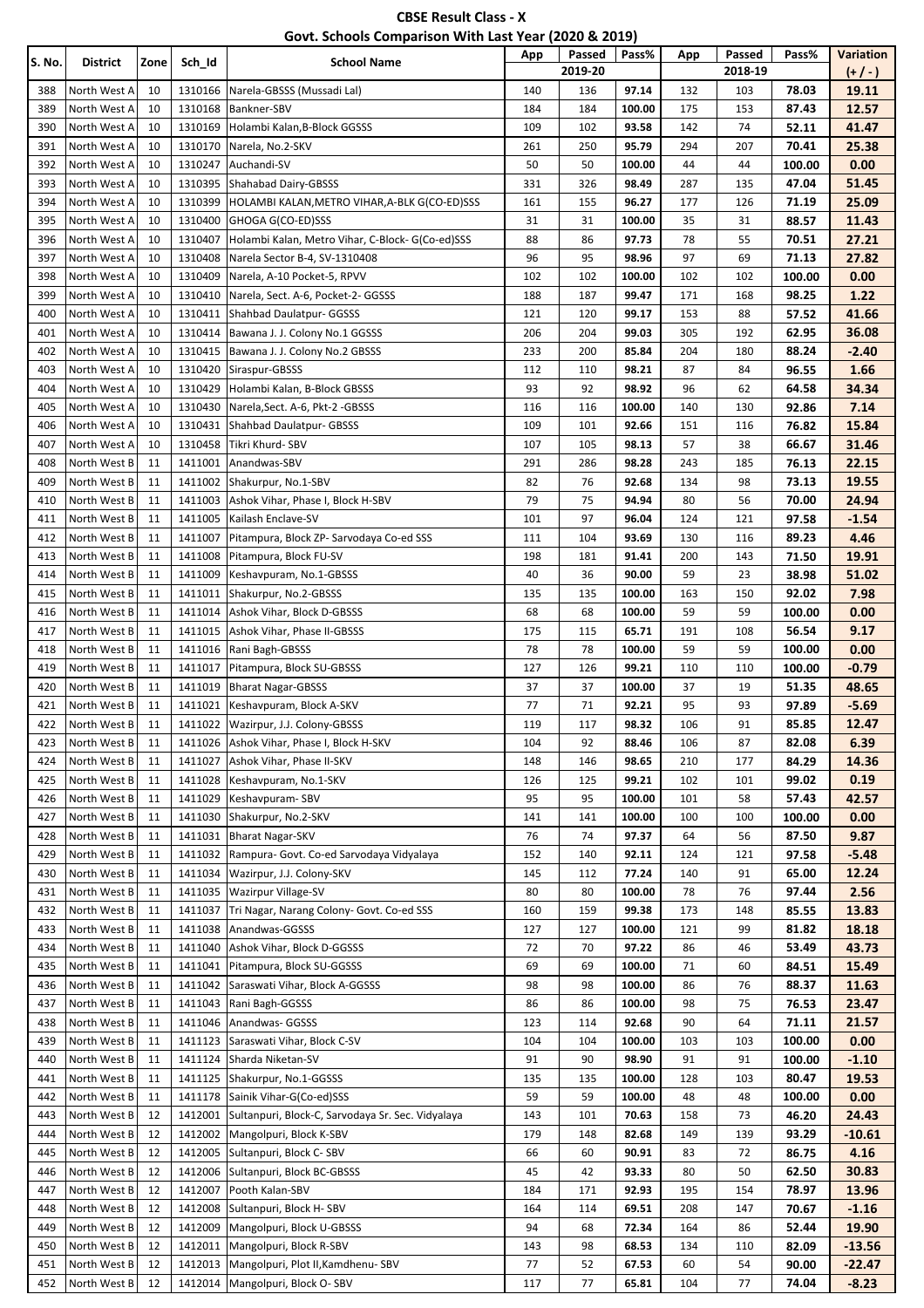| <b>CBSE Result Class - X</b>                          |  |
|-------------------------------------------------------|--|
| Govt. Schools Comparison With Last Year (2020 & 2019) |  |

| S. No. | District     | Zone | Sch_Id  | <b>School Name</b>                                            | App | Passed<br>2019-20 | Pass%  | App | Passed<br>2018-19 | Pass%  | Variation<br>$(+/-)$ |
|--------|--------------|------|---------|---------------------------------------------------------------|-----|-------------------|--------|-----|-------------------|--------|----------------------|
| 453    | North West B | 12   |         | 1412016 Sultanpur Majra- G (Co-ed) Senior Secondary School    | 118 | 82                | 69.49  | 95  | 74                | 77.89  | $-8.40$              |
| 454    | North West B | 12   | 1412018 | Mangolpuri, Block Y-SBV                                       | 85  | 55                | 64.71  | 53  | 34                | 64.15  | 0.55                 |
| 455    | North West B | 12   |         | 1412019 Sultanpuri, P-Block - GGSSS                           | 88  | 62                | 70.45  | 49  | 35                | 71.43  | $-0.97$              |
| 456    | North West B | 12   | 1412022 | Mangolpuri, Block-C, S(Co-ed)Sr. Sec. Vidyalaya               | 210 | 132               | 62.86  | 196 | 118               | 60.20  | 2.65                 |
| 457    | North West B | 12   | 1412024 | Mangolpuri, Block H-SKV                                       | 160 | 141               | 88.13  | 192 | 130               | 67.71  | 20.42                |
| 458    | North West B | 12   | 1412025 | Mangolpuri, Block D-SKV (Kamdhenu)                            | 212 | 152               | 71.70  | 161 | 123               | 76.40  | $-4.70$              |
| 459    | North West B | 12   | 1412026 | Sultanpuri, Block C-SKV                                       | 202 | 184               | 91.09  | 235 | 219               | 93.19  | $-2.10$              |
| 460    | North West B | 12   | 1412027 | Pooth Kalan-SKV                                               | 334 | 255               | 76.35  | 406 | 303               | 74.63  | 1.72                 |
| 461    | North West B | 12   | 1412029 | Sultanpuri, Block H-SKV                                       | 382 | 351               | 91.88  | 448 | 243               | 54.24  | 37.64                |
| 462    | North West B | 12   | 1412030 | Mangolpuri, Block U-SKV                                       | 99  | 95                | 95.96  | 118 | 52                | 44.07  | 51.89                |
| 463    | North West B | 12   | 1412031 | Mangolpuri, Block O-SKV                                       | 240 | 192               | 80.00  | 276 | 156               | 56.52  | 23.48                |
| 464    | North West B | 12   | 1412033 | Mangolpur Kalan-G(co-ed)sss                                   | 109 | 74                | 67.89  | 123 | 73                | 59.35  | 8.54                 |
| 465    | North West B | 12   | 1412035 | Sultanpuri, Block BC-GGSSS                                    | 121 | 90                | 74.38  | 151 | 97                | 64.24  | 10.14                |
| 466    | North West B | 12   | 1412079 | Mangolpur Khrud- GBSSS                                        | 123 | 76                | 61.79  | 156 | 119               | 76.28  | $-14.49$             |
| 467    | North West B | 12   | 1412080 | Mangolpuri, Block Q-SKV                                       | 178 | 160               | 89.89  | 177 | 119               | 67.23  | 22.66                |
| 468    | North West B | 12   | 1412082 | Mangolpuri, Block-K-2,SV                                      | 231 | 181               | 78.35  | 223 | 134               | 60.09  | 18.27                |
| 469    | North West B | 12   | 1412083 | Sultanpuri, F-Block, GBSSS                                    | 52  | 43                | 82.69  | 67  | 41                | 61.19  | 21.50                |
| 470    | North West B | 12   | 1412084 | Pooth Kalan, Rohini Extn., Sector 20- SKV                     | 295 | 246               | 83.39  | 310 | 179               | 57.74  | 25.65                |
| 471    | North West B | 12   | 1412085 | Sultanpuri, D-Block, GBSSS                                    | 68  | 36                | 52.94  | 36  | 33                | 91.67  | $-38.73$             |
| 472    | North West B | 12   | 1412086 | Sultanpuri, E-Block, GBSSS                                    | 104 | 55                | 52.88  | 137 | 62                | 45.26  | 7.63                 |
| 473    | North West B | 12   | 1412087 | Sultanpuri, A-Block-SBV                                       | 127 | 87                | 68.50  | 150 | 73                | 48.67  | 19.84                |
| 474    | North West B | 12   | 1412088 | Sultanpuri, D-Block, GGSSS                                    | 125 | 63                | 50.40  | 171 | 110               | 64.33  | $-13.93$             |
| 475    | North West B | 12   | 1412089 | Sultanpuri, Block F-GGSSS                                     | 86  | 63                | 73.26  | 97  | 52                | 53.61  | 19.65                |
| 476    | North West B | 12   | 1412090 | Mangolpuri, Block P-SBV                                       | 104 | 51                | 49.04  | 87  | 62                | 71.26  | $-22.23$             |
| 477    | North West B | 12   | 1412091 | Mubarkpur Dabas, No.1-GBSSS                                   | 215 | 158               | 73.49  | 185 | 117               | 63.24  | 10.25                |
| 478    | North West B | 12   | 1412092 | Nithari Village-SBV                                           | 234 | 181               | 77.35  | 257 | 179               | 69.65  | 7.70                 |
| 479    | North West B | 12   | 1412093 | Nithari-SKV                                                   | 378 | 294               | 77.78  | 352 | 283               | 80.40  | $-2.62$              |
| 480    | North West B | 12   | 1412095 | Rani Khera-S(Co-ed)V                                          | 197 | 188               | 95.43  | 211 | 194               | 91.94  | 3.49                 |
| 481    | North West B | 12   | 1412130 | Mongolpuri, Block D GBSSS                                     | 73  | 55                | 75.34  | 85  | 58                | 68.24  | 7.11                 |
| 482    | North West B | 12   | 1412131 | Nithari-GGSSS                                                 | 447 | 293               | 65.55  | 483 | 354               | 73.29  | $-7.74$              |
| 483    | North West B | 12   | 1412132 | Nithari-GBSSS                                                 | 196 | 170               | 86.73  | 213 | 169               | 79.34  | 7.39                 |
| 484    | North West B | 12   | 1412133 | Mubarikpur Dabas-GGSSS                                        | 205 | 153               | 74.63  | 178 | 113               | 63.48  | 11.15                |
| 485    | North West B | 12   | 1412248 | Pooth Kalan, Rohini Extn., Sector 20- SBV                     | 257 | 153               | 59.53  | 333 | 141               | 42.34  | 17.19                |
| 486    | North West B | 12   | 1412253 | Mubarakpur Dabas, No-2, GGSSS-1412253                         | 197 | 159               | 80.71  | 193 | 145               | 75.13  | 5.58                 |
| 487    | North West B | 12   | 1412254 | Mubarkpur Dabas, No.2-GBSSS                                   | 187 | 161               | 86.10  | 231 | 121               | 52.38  | 33.72                |
| 488    | North West B | 12   | 1412258 | Nithari Village- GGSSS                                        | 109 | 59                | 54.13  | 260 | 186               | 71.54  | $-17.41$             |
| 489    | North West B | 12   | 1412259 | Nithari Village- GBSS                                         | 180 | 143               | 79.44  | 320 | 136               | 42.50  | 36.94                |
| 490    | North West B | 12   | 1412288 | Sultanpuri, P-Block - GBSSS                                   | 79  | 60                | 75.95  | 108 | 45                | 41.67  | 34.28                |
| 491    | North West B | 12   | 1412289 | Rohini, Phase-III, Sec-21- Govt. Co-ed Sarvodaya<br>Vidyalaya | 174 | 166               | 95.40  | 99  | 91                | 91.92  | 3.48                 |
| 492    | North West B | 12   | 1412290 | Rohini, Sec-22- Govt. Co-ed Sarvodaya Vidyalaya               | 280 | 206               | 73.57  | 108 | 92                | 85.19  | -11.61               |
| 493    | North West B | 12   | 1412291 | Rohini, Phase-II, Sec-21- RPVV                                | 99  | 99                | 100.00 | 105 | 105               | 100.00 | 0.00                 |
| 494    | North West B | 13   | 1413001 | Chandpur Majra-SV                                             | 38  | 38                | 100.00 | 44  | 40                | 90.91  | 9.09                 |
| 495    | North West B | 13   | 1413002 | Rohini, Sector 3-SV                                           | 419 | 329               | 78.52  | 372 | 277               | 74.46  | 4.06                 |
| 496    | North West B | 13   | 1413003 | Ghevra-SV                                                     | 63  | 60                | 95.24  | 74  | 54                | 72.97  | 22.27                |
| 497    | North West B | 13   | 1413004 | Rohini, Sector 6-SV                                           | 368 | 314               | 85.33  | 487 | 350               | 71.87  | 13.46                |
| 498    | North West B | 13   | 1413006 | Rohini, Sector 2 - G(Co-ed) Sarvodaya Vidyalaya               | 213 | 169               | 79.34  | 366 | 229               | 62.57  | 16.77                |
| 499    | North West B | 13   | 1413009 | Nizam Pur-G(Co-Ed)SSS                                         | 30  | 30                | 100.00 | 16  | 15                | 93.75  | 6.25                 |
| 500    | North West B | 13   |         | 1413010 Rohini, Sector 9-SV (shaheed capt. Sanjeev Dahiya)    | 221 | 192               | 86.88  | 243 | 191               | 78.60  | 8.28                 |
| 501    | North West B | 13   | 1413011 | Rohini, Avantika, Sector 1, No.1-GBSSS                        | 114 | 70                | 61.40  | 105 | 74                | 70.48  | $-9.07$              |
| 502    | North West B | 13   | 1413013 | Rithala-GBSSS                                                 | 262 | 172               | 65.65  | 357 | 184               | 51.54  | 14.11                |
| 503    | North West B | 13   |         | 1413016 Parshant Vihar-GBSSS                                  | 164 | 131               | 79.88  | 237 | 155               | 65.40  | 14.48                |
| 504    | North West B | 13   |         | 1413019 Rohini, Avantika, Sector 1, No.2- GBSSS               | 145 | 69                | 47.59  | 104 | 66                | 63.46  | $-15.88$             |
| 505    | North West B | 13   | 1413022 | Ladpur-GBSSS                                                  | 26  | 25                | 96.15  | 32  | 26                | 81.25  | 14.90                |
| 506    | North West B | 13   | 1413023 | Rohini, Sector 11-GGSSS                                       | 89  | 74                | 83.15  | 248 | 153               | 61.69  | 21.45                |
| 507    | North West B | 13   | 1413025 | Kanjhawala-SKV                                                | 86  | 84                | 97.67  | 93  | 77                | 82.80  | 14.88                |
| 508    | North West B | 13   | 1413026 | Rithala-SKV                                                   | 443 | 371               | 83.75  | 477 | 333               | 69.81  | 13.94                |
| 509    | North West B | 13   | 1413027 | Sarvodaya Co-ed Vidyalaya Sec. 8 Rohini                       | 163 | 156               | 95.71  | 222 | 213               | 95.95  | $-0.24$              |
| 510    | North West B | 13   | 1413028 | Qutabgarh-SKV                                                 | 110 | 110               | 100.00 | 131 | 114               | 87.02  | 12.98                |
| 511    | North West B | 13   | 1413030 | Rohini, Avantika, Sector 1-SKV                                | 151 | 136               | 90.07  | 173 | 135               | 78.03  | 12.03                |
| 512    | North West B | 13   | 1413067 | Prashant Vihar-SKV                                            | 135 | 134               | 99.26  | 152 | 118               | 77.63  | 21.63                |
| 513    | North West B | 13   |         | 1413069 Rohini, Avantika, Sector 1-GGSSS                      | 183 | 142               | 77.60  | 292 | 230               | 78.77  | $-1.17$              |
| 514    | North West B | 13   |         | 1413070 Rohini, Sector 16, Pocket A-SKV                       | 129 | 106               | 82.17  | 157 | 147               | 93.63  | $-11.46$             |
| 515    | North West B | 13   |         | 1413071 Rohini, Sector 15-G(Co-ed)SSS                         | 223 | 197               | 88.34  | 256 | 192               | 75.00  | 13.34                |
| 516    | North West B | 13   |         | 1413074 Rohini, Sector 7-SV                                   | 271 | 194               | 71.59  | 266 | 230               | 86.47  | $-14.88$             |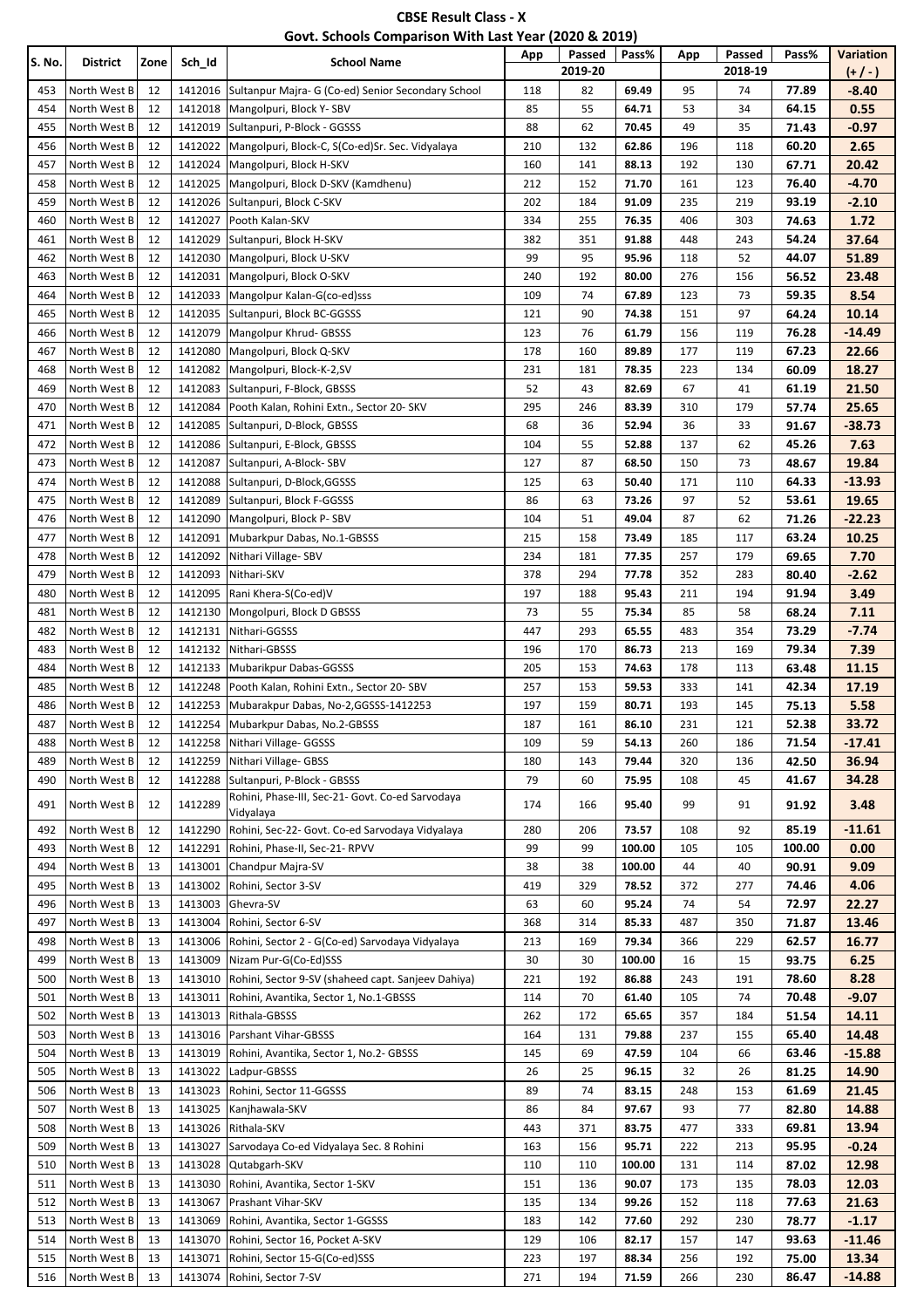| <b>CBSE Result Class - X</b>                          |
|-------------------------------------------------------|
| Govt. Schools Comparison With Last Year (2020 & 2019) |

| <b>S. No.</b> | District                     | Zone     | Sch_Id             | <b>School Name</b>                                                | App        | Passed    | Pass%          | App       | Passed     | Pass%           | <b>Variation</b>    |
|---------------|------------------------------|----------|--------------------|-------------------------------------------------------------------|------------|-----------|----------------|-----------|------------|-----------------|---------------------|
|               |                              |          |                    |                                                                   |            | 2019-20   |                |           | 2018-19    |                 | $(+ / -)$           |
| 517           | North West B                 | 13       | 1413076            | Rohini, Sector 11-RPVV                                            | 104        | 104       | 100.00         | 98        | 97         | 98.98           | 1.02                |
| 518           | North West B                 | 13       | 1413077            | Begumpur-GBSSS                                                    | 142        | 111       | 78.17          | 150       | 118        | 78.67           | $-0.50$             |
| 519           | North West B                 | 13       | 1413078            | Karala-SKV                                                        | 183        | 173       | 94.54          | 220       | 166        | 75.45           | 19.08               |
| 520           | North West B                 | 13       | 1413079            | Karala-GBSSS                                                      | 111        | 97        | 87.39          | 119       | 61         | 51.26           | 36.13               |
| 521           | North West B                 | 13       | 1413181            | Jaunti-SV                                                         | 71         | 64        | 90.14          | 86        | 48         | 55.81           | 34.33               |
| 522           | North West B                 | 13       | 1413266            | Sawada(Ghevra) Colony, A-Block- SKV                               | 64         | 55        | 85.94          | 87        | 71         | 81.61           | 4.33                |
| 523           | North West B                 | 13       | 1413267            | Sawada(Ghevra) Colony H-Block-SV                                  | 83         | 61        | 73.49          | 106       | 74         | 69.81           | 3.68                |
| 524<br>525    | North West B<br>North West B | 13       | 1413268            | Begampur, GGSSS                                                   | 238<br>170 | 153       | 64.29          | 266       | 181<br>142 | 68.05           | $-3.76$             |
| 526           | North West B                 | 13<br>13 | 1413284<br>1413320 | Rohini, Sector 16, Pocket A-GBSSS<br>ROHINI, SEC-15- G (CO-ED) SS | 94         | 119<br>68 | 70.00<br>72.34 | 172<br>15 | 12         | 82.56<br>80.00  | $-12.56$<br>$-7.66$ |
| 527           | North West B                 | 13       | 1413323            | Sawada(Ghevra) Colony, B-Block-SBV                                | 74         | 73        | 98.65          | 75        | 56         | 74.67           | 23.98               |
| 528           | North West B                 | 13       | 1413333            | Rohini School of Excellence, Sector-17                            | 80         | 80        | 100.00         | NA        | NA         | ΝA              | <b>NA</b>           |
| 529           | North West B                 | 13       | 1413336            | Rohini, Sec-4- Govt. Co-ed Sarvodaya Vidyalaya                    | 85         | 59        | 69.41          | 127       | 95         | 74.80           | $-5.39$             |
| 530           | North West B                 | 13       | 1413341            | Rohini, Sector 11- GBSSS                                          | 89         | 50        | 56.18          | NA        | NA         | <b>NA</b>       | <b>NA</b>           |
| 531           | West A                       | 14       | 1514003            | Khyala, J.J. Colony, No.1-GBSSS                                   | 83         | 83        | 100.00         | 75        | 75         | 100.00          | 0.00                |
| 532           | West A                       | 14       | 1514004            | Khyala, No.2-GBSSS                                                | 97         | 73        | 75.26          | 83        | 59         | 71.08           | 4.17                |
| 533           | West A                       | 14       | 1514005            | Tilak Nagar, No.1-SBV                                             | 79         | 72        | 91.14          | 76        | 40         | 52.63           | 38.51               |
| 534           | West A                       | 14       | 1514006            | Tilak Nagar, No.2-SBV                                             | 90         | 71        | 78.89          | 76        | 63         | 82.89           | -4.01               |
|               |                              |          |                    | Janakpuri, Block B, No.2-SBV (Shaheed Capt. Anuj                  |            |           |                |           |            |                 |                     |
| 535           | West A                       | 14       | 1514008            | Nayyar)                                                           | 103        | 94        | 91.26          | 109       | 99         | 90.83           | 0.44                |
| 536           | West A                       | 14       | 1514011            | Chand Nagar, No.1-SKV                                             | 243        | 223       | 91.77          | 246       | 207        | 84.15           | 7.62                |
| 537           | West A                       | 14       | 1514012            | Khyala, No.1-GGSSS                                                | 191        | 139       | 72.77          | 154       | 113        | 73.38           | $-0.60$             |
| 538           | West A                       | 14       | 1514013            | Khyala, No.2-SKV                                                  | 145        | 141       | 97.24          | 171       | 131        | 76.61           | 20.63               |
| 539           | West A                       | 14       |                    | 1514014 Tilak Nagar, No.1-GGSSS                                   | 102        | 88        | 86.27          | 121       | 81         | 66.94           | 19.33               |
| 540           | West A                       | 14       | 1514016            | Tilak Nagar, No.3-SKV                                             | 171        | 114       | 66.67          | 165       | 108        | 65.45           | 1.21                |
| 541           | West A                       | 14       | 1514017            | Vikas Puri, Distt. Centre-SKV                                     | 77         | 77        | 100.00         | 120       | 117        | 97.50           | 2.50                |
| 542           | West A                       | 14       | 1514018            | Ashok Nagar-GGSSS                                                 | 82         | 82        | 100.00         | 95        | 94         | 98.95           | 1.05                |
| 543           | West A                       | 14       | 1514019            | Janakpuri, Block B SKV                                            | 93         | 92        | 98.92          | 85        | 85         | 100.00          | $-1.08$             |
| 544           | West A                       | 14       | 1514021            | Hari Nagar, Clock Tower- SKV                                      | 127        | 126       | 99.21          | 120       | 115        | 95.83           | 3.38                |
| 545           | West A                       | 14       | 1514022            | Hari Nagar, Block-L S(Co-ed)V                                     | 148        | 129       | 87.16          | 183       | 142        | 77.60           | 9.57                |
| 546           | West A                       | 14       | 1514023            | Hari Nagar, Block BE-RPVV                                         | 104        | 98        | 94.23          | 109       | 108        | 99.08           | $-4.85$             |
| 547           | West A                       | 14       | 1514110            | Chand Nagar-SBV                                                   | 164        | 109       | 66.46          | 166       | 101        | 60.84           | 5.62                |
| 548           | West A                       | 14       | 1514112            | Hari Nagar, Clock Tower, Site-2-GBSSS                             | 128        | 90        | 70.31          | 135       | 95         | 70.37           | $-0.06$             |
| 549           | West A                       | 15       | 1515001            | Jaidev Park-SV                                                    | 74         | 74        | 100.00         | 100       | 83         | 83.00           | 17.00               |
| 550<br>551    | West A                       | 15<br>15 | 1515002            | <b>Ashok Nagar-SBV</b>                                            | 52<br>84   | 49<br>77  | 94.23          | 55<br>94  | 52         | 94.55           | $-0.31$             |
|               | West A                       |          |                    | 1515003 Subhash Nagar-SBV                                         |            |           | 91.67          |           | 69         | 73.40           | 18.26               |
| 552<br>553    | West A<br>West A             | 15<br>15 | 1515005            | 1515004 East Punjabi Bagh-SV<br>Rajouri Garden Main-GBSSS         | 92<br>55   | 58<br>54  | 63.04<br>98.18 | 94<br>56  | 73<br>56   | 77.66           | $-14.62$            |
| 554           | West A                       | 15       |                    | 1515006 Rajouri Garden Extn.-GBSSS                                | 71         | 65        | 91.55          | 84        | 66         | 100.00<br>78.57 | $-1.82$<br>12.98    |
| 555           | West A                       | 15       | 1515007            | Madipur, No.1-SBV                                                 | 142        | 117       | 82.39          | 116       | 75         | 64.66           | 17.74               |
| 556           | West A                       | 15       | 1515010            | Punjabi Bagh, No.1-GBSSS                                          | 74         | 62        | 83.78          | 150       | 99         | 66.00           | 17.78               |
| 557           | West A                       | 15       | 1515017            | Raghubir Nagar, J.J. Colony-GBSS                                  | 130        | 46        | 35.38          | 133       | 79         | 59.40           | $-24.01$            |
| 558           | West A                       | 15       |                    | 1515018 Rajouri Garden Extn., GBSSS                               | 125        | 88        | 70.40          | 115       | 76         | 66.09           | 4.31                |
| 559           | West A                       | 15       |                    | 1515019 Raghubir Nagar, J.J. Colony- G(Co-ed)SSS                  | 101        | 98        | 97.03          | 95        | 90         | 94.74           | 2.29                |
| 560           | West A                       | 15       | 1515021            | Rajouri Garden Extn.-SKV                                          | 112        | 85        | 75.89          | 138       | 95         | 68.84           | 7.05                |
| 561           | West A                       | 15       |                    | 1515022 Rajouri Garden Main-SKV                                   | 112        | 108       | 96.43          | 169       | 165        | 97.63           | $-1.20$             |
| 562           | West A                       | 15       |                    | 1515023 Punjabi Bagh, No.2-SKV                                    | 116        | 116       | 100.00         | 123       | 101        | 82.11           | 17.89               |
| 563           | West A                       | 15       |                    | 1515024 Madipur, No.2-SKV                                         | 142        | 108       | 76.06          | 145       | 96         | 66.21           | 9.85                |
| 564           | West A                       | 15       |                    | 1515025 Tagore Garden, No.2-SKV                                   | 99         | 96        | 96.97          | 92        | 90         | 97.83           | $-0.86$             |
| 565           | West A                       | 15       |                    | 1515026 Tagore Garden, No.1-GGSSS                                 | 87         | 78        | 89.66          | 110       | 99         | 90.00           | $-0.34$             |
| 566           | West A                       | 15       |                    | 1515028 Madipur, No.1-GGSSS                                       | 111        | 103       | 92.79          | 113       | 70         | 61.95           | 30.85               |
| 567           | West A                       | 15       |                    | 1515029 Subhash Nagar, No.1-GGSSS                                 | 89         | 86        | 96.63          | 93        | 87         | 93.55           | 3.08                |
| 568           | West A                       | 15       |                    | 1515030 Raghubir Nagar, J.J. Colony-GGSSS                         | 111        | 101       | 90.99          | 102       | 92         | 90.20           | 0.79                |
| 569           | West A                       | 15       |                    | 1515139 Tagore Garden-GBSSS                                       | 121        | 99        | 81.82          | 126       | 67         | 53.17           | 28.64               |
| 570           | West A                       | 16       |                    | 1516002 Ramesh Nagar-SBV                                          | 120        | 100       | 83.33          | 101       | 94         | 93.07           | $-9.74$             |
| 571           | West A                       | 16       |                    | 1516003 Mansarovar Garden-SV                                      | 128        | 119       | 92.97          | 164       | 108        | 65.85           | 27.12               |
| 572           | West A                       | 16       |                    | 1516010 Moti Nagar SBV                                            | 99         | 82        | 82.83          | 176       | 141        | 80.11           | 2.71                |
| 573           | West A                       | 16       |                    | 1516011 Shadi Khampur-GBSSS                                       | 54         | 41        | 75.93          | 70        | 44         | 62.86           | 13.07               |
| 574           | West A                       | 16       |                    | 1516013 Prem Nagar-GBSSS                                          | 175        | 97        | 55.43          | 220       | 110        | 50.00           | 5.43                |
| 575           | West A                       | 16       |                    | 1516017 Saraswati Garden-G(Co-ed)SS                               | 86         | 56        | 65.12          | 108       | 86         | 79.63           | $-14.51$            |
| 576           | West A                       | 16       |                    | 1516018 Moti Nagar SKV                                            | 118        | 118       | 100.00         | 112       | 112        | 100.00          | 0.00                |
| 577           | West A                       | 16       |                    | 1516019 Basai Darapur-SKV                                         | 69         | 69        | 100.00         | 92        | 87         | 94.57           | 5.43                |
| 578           | West A                       | 16       | 1516021            | Ranjit Nagar-SKV                                                  | 94         | 78        | 82.98          | 106       | 94         | 88.68           | $-5.70$             |
| 579           | West A                       | 16       |                    | 1516022 Shadi Khampur-SKV                                         | 73         | 73        | 100.00         | 73        | 73         | 100.00          | 0.00                |
| 580           | West A                       | 16       |                    | 1516025 Kirti Nagar-GGSSS                                         | 72         | 72        | 100.00         | 88        | 85         | 96.59           | 3.41                |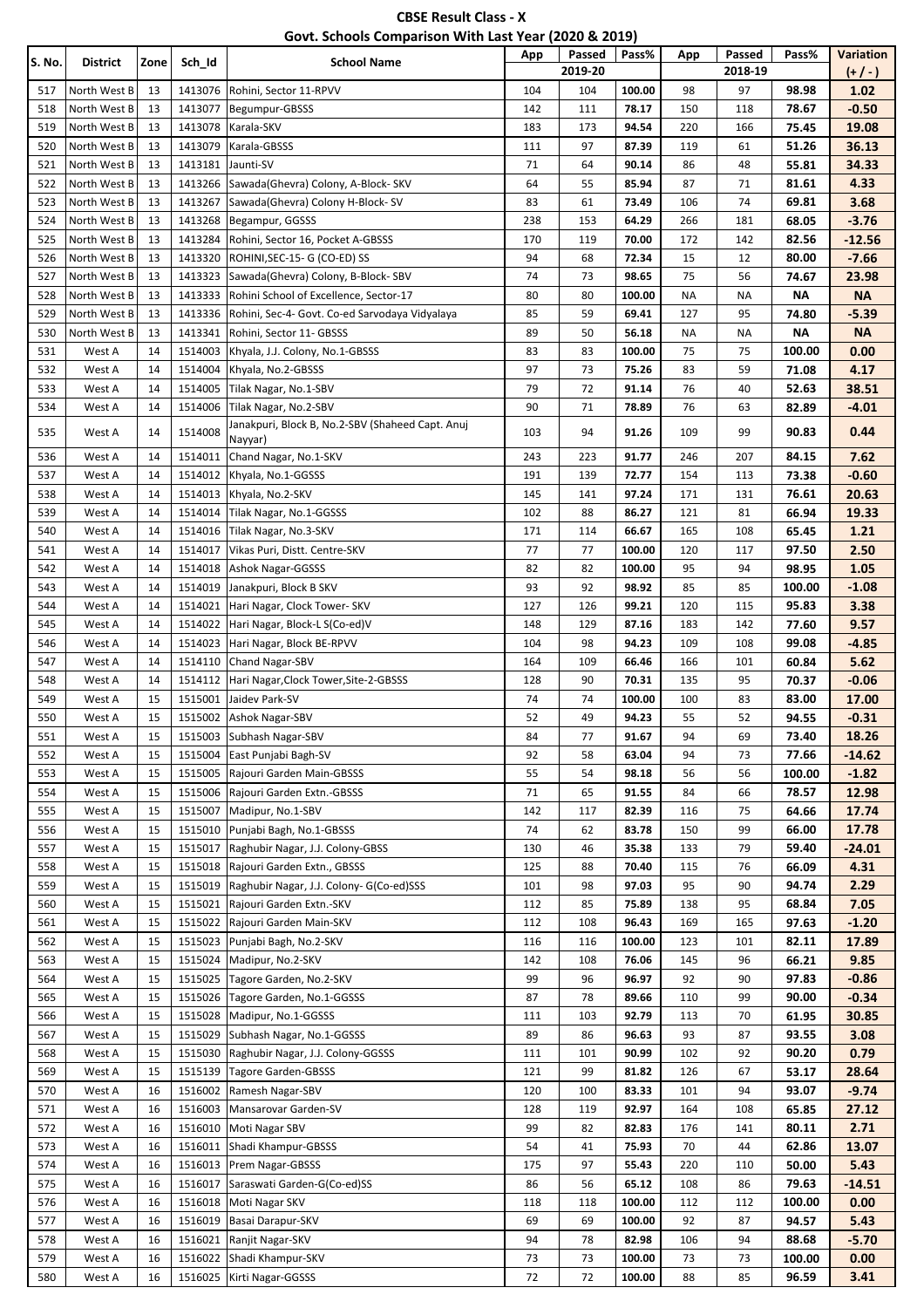| <b>CBSE Result Class - X</b>                          |
|-------------------------------------------------------|
| Govt. Schools Comparison With Last Year (2020 & 2019) |

| S. No.     | <b>District</b>  | Zone     | Sch_Id             | <b>School Name</b>                                         | App        | Passed<br>2019-20 | Pass%          | App        | Passed<br>2018-19 | Pass%          | <b>Variation</b><br>(+/-) |
|------------|------------------|----------|--------------------|------------------------------------------------------------|------------|-------------------|----------------|------------|-------------------|----------------|---------------------------|
| 581        | West A           | 16       | 1516027            | Ramesh Nagar-SKV                                           | 105        | 90                | 85.71          | 139        | 112               | 80.58          | 5.14                      |
| 582        | West A           | 16       | 1516030            | Prem Nagar-GGSSS                                           | 141        | 119               | 84.40          | 151        | 137               | 90.73          | $-6.33$                   |
| 583        | West A           | 16       | 1516068            | Karampura, Industrial Area-G(Co-ed)SSS                     | 43         | 43                | 100.00         | 47         | 38                | 80.85          | 19.15                     |
| 584        | West A           | 16       | 1516104            | Karampura, Block H- G(Co-ed) Sarvodaya Vidyalaya           | 76         | 72                | 94.74          | 84         | 66                | 78.57          | 16.17                     |
| 585        | West A           | 16       | 1516140            | <b>West Patel Nagar-GBSSS</b>                              | 249        | 130               | 52.21          | 187        | 97                | 51.87          | 0.34                      |
| 586        | West A           | 16       | 1516141            | West Patel Nagar-GGSSS                                     | 204        | 173               | 84.80          | 171        | 124               | 72.51          | 12.29                     |
| 587        | West A           | 16       | 1516142            | West Patel Nagar-SKV                                       | 242        | 232               | 95.87          | 228        | 205               | 89.91          | 5.96                      |
| 588        | West A           | 16       | 1516143            | West Patel Nagar-SBV                                       | 226        | 186               | 82.30          | 300        | 163               | 54.33          | 27.97                     |
| 589        | West B           | 17       | 1617001            | Tikri Kalan- GBSSS                                         | 249        | 240               | 96.39          | 216        | 197               | 91.20          | 5.18                      |
| 590        | West B           | 17       | 1617002            | Nangloi-SBV                                                | 221        | 186               | 84.16          | 288        | 210               | 72.92          | 11.25                     |
| 591        | West B           | 17       | 1617003            | Paschim Vihar, A 2-SV(Co-ed)                               | 127        | 105               | 82.68          | 143        | 102               | 71.33          | 11.35                     |
| 592        | West B           | 17       | 1617004            | Nangloi, Kavita Colony-G(Co-ed)SSS                         | 302        | 234               | 77.48          | 286        | 221               | 77.27          | 0.21                      |
| 593        | West B           | 17       | 1617005            | Ranhaula-SKV                                               | 165        | 127               | 76.97          | 176        | 152               | 86.36          | $-9.39$                   |
| 594        | West B           | 17<br>17 | 1617006<br>1617007 | Hiran Kudna-SV(Co-ed)                                      | 61<br>132  | 54                | 88.52          | 53         | 42                | 79.25          | 9.28<br>19.32             |
| 595<br>596 | West B<br>West B | 17       | 1617008            | New Multan Nagar-SV(Co-ed)<br>Paschim Vihar, B 4-SV(Co-ed) | 178        | 113<br>168        | 85.61<br>94.38 | 175<br>157 | 116<br>149        | 66.29<br>94.90 | $-0.52$                   |
| 597        | West B           | 17       | 1617009            | Paschim Vihar, A 6-RPVV                                    | 102        | 101               | 99.02          | 103        | 101               | 98.06          | 0.96                      |
| 598        | West B           | 17       | 1617010            | Nangloi-SKV                                                | 205        | 198               | 96.59          | 290        | 226               | 77.93          | 18.65                     |
| 599        | West B           | $17\,$   | 1617011            | Paschim Vihar, B 3-SKV                                     | 139        | 139               | 100.00         | 178        | 176               | 98.88          | 1.12                      |
| 600        | West B           | 17       | 1617012            | Tikri Kalan-SKV                                            | 157        | 157               | 100.00         | 185        | 183               | 98.92          | 1.08                      |
| 601        | West B           | 17       | 1617013            | Nangloi, Sultanpuri Road-SKV                               | 161        | 160               | 99.38          | 190        | 190               | 100.00         | $-0.62$                   |
| 602        | West B           | 17       | 1617014            | Mundka Village-SKV                                         | 270        | 260               | 96.30          | 354        | 295               | 83.33          | 12.96                     |
| 603        | West B           | 17       | 1617015            | Amalwas, Jawalapuri-GBSSS                                  | 210        | 134               | 63.81          | 220        | 170               | 77.27          | $-13.46$                  |
| 604        | West B           | 17       | 1617017            | Nangloi, Sultanpuri Road-GBSSS                             | 102        | 99                | 97.06          | 149        | 122               | 81.88          | 15.18                     |
| 605        | West B           | 17       | 1617018            | Mundka Village-GBSSS                                       | 234        | 224               | 95.73          | 226        | 204               | 90.27          | 5.46                      |
| 606        | West B           | 17       | 1617019            | Ambika Vihar-GBSS                                          | 56         | 55                | 98.21          | 127        | 59                | 46.46          | 51.76                     |
| 607        | West B           | $17\,$   | 1617021            | Nangloi-GGSSS                                              | 311        | 292               | 93.89          | 275        | 245               | 89.09          | 4.80                      |
| 608        | West B           | 17       | 1617024            | Nangloi, Phase II-GBSSS                                    | 186        | 120               | 64.52          | 135        | 83                | 61.48          | 3.03                      |
| 609        | West B           | 17       | 1617025            | Nangloi, Phase I-GBSSS                                     | 93         | 87                | 93.55          | 107        | 77                | 71.96          | 21.59                     |
| 610        | West B           | 17       | 1617026            | Nilothi-SKV                                                | 197        | 184               | 93.40          | 176        | 167               | 94.89          | $-1.49$                   |
| 611        | West B           | 17       | 1617027            | Punjabi Basti-G(Co-ed)SSS                                  | 223        | 172               | 77.13          | 224        | 150               | 66.96          | 10.17                     |
| 612        | West B           | 17       | 1617028            | Peera Garhi Village- SKV                                   | 98         | 98                | 100.00         | 74         | 74                | 100.00         | 0.00                      |
| 613        | West B           | 17       | 1617029            | Bakkarwala-G(Co-ed)SSS                                     | 252        | 223               | 88.49          | 211        | 191               | 90.52          | $-2.03$                   |
| 614        | West B           | 17       | 1617030            | Baprola-GGSSS-1617030                                      | 281        | 248               | 88.26          | 813        | 508               | 62.48          | 25.77                     |
| 615        | West B           | 17       | 1617032            | Paschim Vihar, A 6-G(Co-ed)SSS                             | 65         | 61                | 93.85          | 95         | 77                | 81.05          | 12.79                     |
| 616        | West B           | 17       |                    | 1617033 Ambika Vihar-GGSSS                                 | 128        | 119               | 92.97          | 171        | 127               | 74.27          | 18.70                     |
| 617        | West B           | 17       | 1617035            | Nangloi, J.J. Colony-GGSSS                                 | 389        | 372               | 95.63          | 429        | 343               | 79.95          | 15.68                     |
| 618        | West B           | 17       | 1617036            | Amalwas, Jawalapuri-SKV                                    | 271        | 249               | 91.88          | 377        | 286               | 75.86          | 16.02                     |
| 619        | West B           | 17       | 1617037            | Nangloi, J.J. Colony-GBSSS                                 | 356        | 222               | 62.36          | 369        | 292               | 79.13          | -16.77                    |
| 620        | West B           | 17       | 1617137            | Paschim Vihar, B 3-G(Co-ed)SSS                             | 114        | 89                | 78.07          | 107        | 91                | 85.05          | $-6.98$                   |
| 621        | West B           | 17       |                    | 1617211   Baprola Vihar- GGSS                              | 141        | 99                | 70.21          | 126        | 110               | 87.30          | -17.09                    |
| 622        | West B           | 17       | 1617214            | Kunwar Singh Nagar, Ranhaula- G(Co-ed)SSS                  | 177        | 162               | 91.53          | 211        | 171               | 81.04          | 10.48                     |
| 623        | West B           | 17       | 1617219            | Nilothi-SBV                                                | 123        | 113               | 91.87          | 133        | 111               | 83.46          | 8.41                      |
| 624        | West B           | 17       | 1617222            | Govt. Sarvodaya Kanya Vidyalaya, Shiv Ram Park,<br>Nangloi | 223        | 201               | 90.13          | 283        | 229               | 80.92          | 9.22                      |
| 625        | West B           | 17       | 1617223            | Govt. Sarvodaya Bal Vidyalaya, Nihal Vihar, Nangloi        | 175        | 168               | 96.00          | 146        | 138               | 94.52          | 1.48                      |
| 626        | West B           | 17       | 1617227            | Ranhaula-SBV                                               | 174        | 127               | 72.99          | 190        | 134               | 70.53          | 2.46                      |
| 627        | West B           | 17       | 1617254            | Peera Garhi Village- SBV                                   | 178        | 142               | 79.78          | 185        | 128               | 69.19          | 10.59                     |
| 628        | West B           | 17       | 1617255            | Baprola, Rajiv Ratan Awas- G(Co-ed)SSS                     | 117        | 82                | 70.09          | 132        | 106               | 80.30          | $-10.22$                  |
| 629        | West B           | 17       | 1617258            | Baprola-GBSSS                                              | 339        | 175               | 51.62          | ΝA         | ΝA                | ΝA             | <b>NA</b>                 |
| 630        | West B           | 18       | 1618001            | Matiala-SBV                                                | 215        | 154               | 71.63          | 238        | 178               | 74.79          | $-3.16$                   |
| 631        | West B           | 18       | 1618002            | Vikas Puri, Block A-SBV                                    | 154        | 133               | 86.36          | 201        | 134               | 66.67          | 19.70                     |
| 632        | West B           | 18       | 1618003            | Janakpuri, Possangipur B1-SV(Co-ed)                        | 232        | 182               | 78.45          | 255        | 206               | 80.78          | $-2.34$                   |
| 633        | West B           | 18       | 1618004            | Uttam Nagar, No.2-GBSSS                                    | 105        | 74                | 70.48          | 93         | 90                | 96.77          | $-26.30$                  |
| 634        | West B           | 18       | 1618005            | Janakpuri, Block C, No.2-SBV                               | 141        | 103               | 73.05          | 140        | 119               | 85.00          | $-11.95$                  |
| 635        | West B           | 18       | 1618006            | Janakpuri, Block C, No.1-GBSSS                             | 106        | 104               | 98.11          | 134        | 107               | 79.85          | 18.26                     |
| 636        | West B           | 18       | 1618008            | <b>Uttam Nagar-SBV</b>                                     | 150        | 125               | 83.33          | 126        | 89                | 70.63          | 12.70                     |
| 637        | West B           | 18       | 1618009            | Kakrola-SV                                                 | 163        | 140               | 85.89          | 172        | 145               | 84.30          | 1.59                      |
| 638        | West B           | 18       | 1618010            | Vikas Puri, Block G-GBSSS                                  | 68         | 48                | 70.59          | 56         | 36                | 64.29          | 6.30                      |
| 639        | West B           | 18       | 1618015            | Vikas Puri, KG-I/II-GBSSS                                  | 53         | 47                | 88.68          | 105        | 54                | 51.43          | 37.25                     |
| 640        | West B           | 18       | 1618016            | Vikas Puri, Block- F-G(Co-ed)SSS                           | 60         | 57                | 95.00          | 151        | 77                | 50.99          | 44.01                     |
| 641        | West B           | 18       | 1618017            | Janakpuri - SKV No.1, C-Block                              | 137        | 135               | 98.54          | 176        | 165               | 93.75          | 4.79                      |
| 642        | West B           | 18       | 1618018            | Janakpuri, Block A-SKV                                     | 197        | 168               | 85.28          | 229        | 203               | 88.65          | $-3.37$                   |
| 643<br>644 | West B<br>West B | 18<br>18 | 1618019<br>1618020 | Vikas Puri, Block G-SKV<br>Kakrola-GGSSS                   | 109<br>362 | 102<br>319        | 93.58<br>88.12 | 122<br>418 | 107<br>343        | 87.70<br>82.06 | 5.87<br>6.06              |
|            |                  |          |                    |                                                            |            |                   |                |            |                   |                |                           |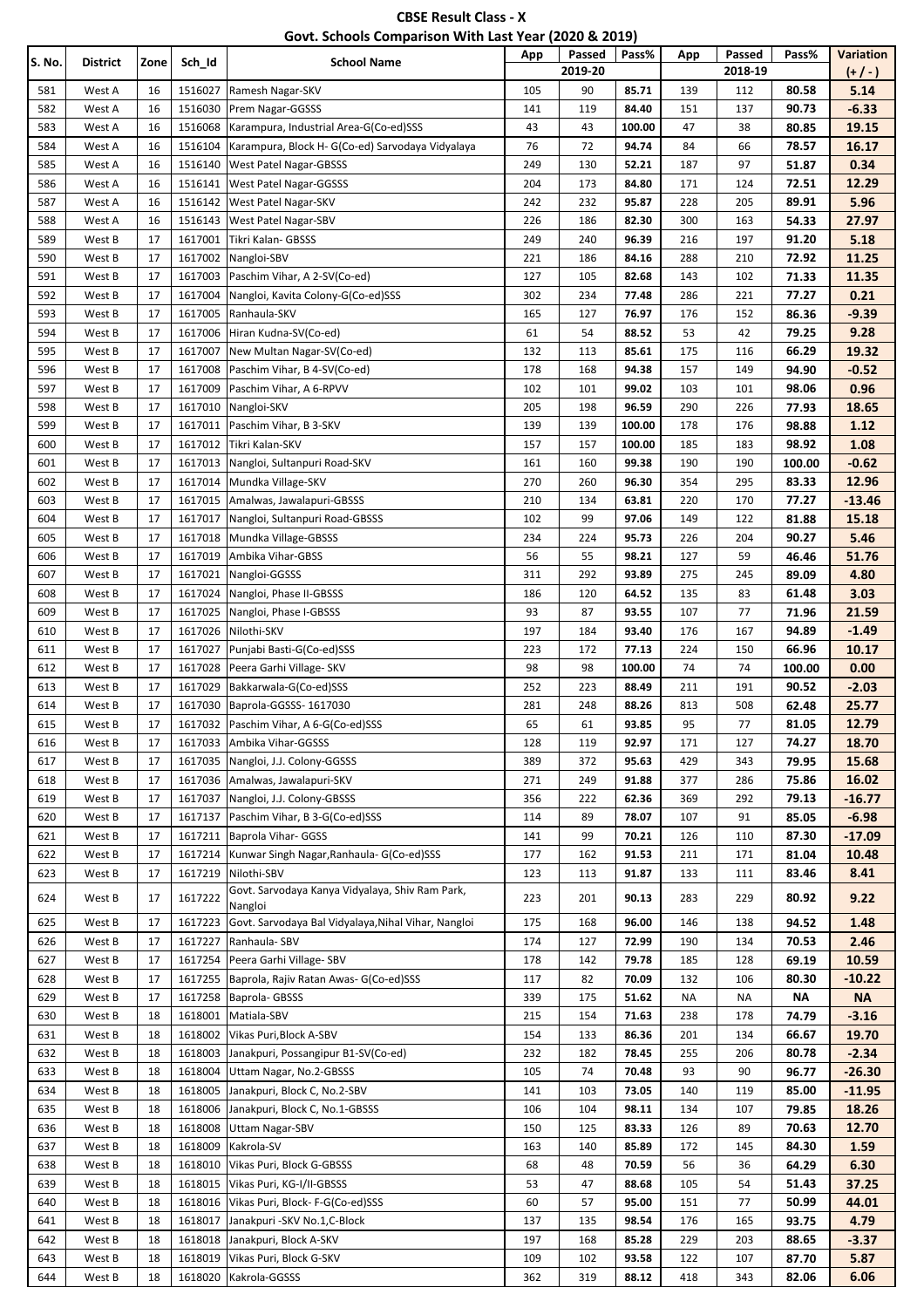| <b>CBSE Result Class - X</b>                          |  |
|-------------------------------------------------------|--|
| Govt. Schools Comparison With Last Year (2020 & 2019) |  |

| S. No.     | <b>District</b>              | Zone     | Sch_Id             | <b>School Name</b>                                                   | App        | Passed<br>2019-20 | Pass%          | App        | Passed<br>2018-19 | Pass%          | <b>Variation</b><br>$(+/-)$ |
|------------|------------------------------|----------|--------------------|----------------------------------------------------------------------|------------|-------------------|----------------|------------|-------------------|----------------|-----------------------------|
| 645        | West B                       | 18       | 1618021            | Uttam Nagar, No.2-GGSSS                                              | 129        | 115               | 89.15          | 162        | 146               | 90.12          | $-0.98$                     |
| 646        | West B                       | 18       | 1618022            | Janakpuri C-Block, SKV No.2                                          | 146        | 134               | 91.78          | 162        | 136               | 83.95          | 7.83                        |
| 647        | West B                       | 18       | 1618057            | <b>Uttam Nagar-SKV</b>                                               | 153        | 112               | 73.20          | 125        | 101               | 80.80          | $-7.60$                     |
| 648        | West B                       | 18       | 1618058            | Hastsal-GBSSS                                                        | 240        | 221               | 92.08          | 250        | 146               | 58.40          | 33.68                       |
| 649        | West B                       | 18       | 1618059            | Bindapur-GBSSS                                                       | 210        | 191               | 90.95          | 209        | 174               | 83.25          | 7.70                        |
| 650        | West B                       | 18       | 1618060            | Bindapur-GGSSS                                                       | 278        | 234               | 84.17          | 292        | 218               | 74.66          | 9.52                        |
| 651        | West B                       | 18       | 1618061            | HASTSAL-SKV                                                          | 351        | 307               | 87.46          | 495        | 386               | 77.98          | 9.48                        |
| 652        | West B                       | 18       | 1618062            | Vikas Puri, Block A-SKV                                              | 202        | 171               | 84.65          | 204        | 185               | 90.69          | $-6.03$                     |
| 653        | West B                       | 18       | 1618063            | Mohan Garden-SKV                                                     | 533        | 475               | 89.12          | 539        | 344               | 63.82          | 25.30                       |
| 654        | West B                       | 18       | 1618064            | Janakpuri, Block A, No.2-GGSSS                                       | 164        | 152               | 92.68          | 146        | 139               | 95.21          | $-2.52$                     |
| 655<br>656 | West B<br>West B             | 18<br>18 | 1618065<br>1618067 | Janakpuri, Block A-GBSSS<br>Vikas Nagar-G(Co-ed)SS                   | 181<br>150 | 177<br>141        | 97.79<br>94.00 | 120<br>207 | 104<br>173        | 86.67          | 11.12<br>10.43              |
| 657        | West B                       | 18       | 1618070            | Matiala-SKV                                                          | 249        | 238               | 95.58          | 315        | 241               | 83.57<br>76.51 | 19.07                       |
| 658        | West B                       | 18       | 1618072            | Mohan Garden-GBSSS No.1                                              | 392        | 269               | 68.62          | 294        | 218               | 74.15          | $-5.53$                     |
| 659        | West B                       | 18       | 1618191            | Bindapur-G(co-ed)SSS                                                 | 253        | 209               | 82.61          | 312        | 245               | 78.53          | 4.08                        |
| 660        | West B                       | 18       |                    | 1618192 Rajapur Khurd-G(Co-ed)SS                                     | 176        | 169               | 96.02          | 294        | 211               | 71.77          | 24.25                       |
| 661        | West B                       | 18       | 1618193            | Shiv Vihar- GGSSS                                                    | 173        | 144               | 83.24          | 248        | 152               | 61.29          | 21.95                       |
| 662        | West B                       | 18       | 1618264            | Mohan Garden-GGSSS                                                   | 206        | 184               | 89.32          | 183        | 175               | 95.63          | $-6.31$                     |
| 663        | West B                       | 18       | 1618267            | Shiv Vihar-GBSSS                                                     | 150        | 135               | 90.00          | 106        | 97                | 91.51          | $-1.51$                     |
| 664        | West B                       | 18       | 1618269            | Binda Pur, Pocket-III-G(Co-ed)SS                                     | 143        | 137               | 95.80          | 161        | 120               | 74.53          | 21.27                       |
| 665        | West B                       | 18       | 1618270            | BindaPur, Pocket-IV-G(Co-ed)SS                                       | 128        | 109               | 85.16          | 153        | 87                | 56.86          | 28.29                       |
| 666        | West B                       | 18       | 1618277            | Mohan Garden-GBSSS No.2                                              | 202        | 157               | 77.72          | 234        | 193               | 82.48          | $-4.76$                     |
| 667        | West B                       | 18       | 1618278            | HASTSAL- GGSSS                                                       | 192        | 180               | 93.75          | 260        | 232               | 89.23          | 4.52                        |
| 668        | West B                       | 18       | 1618281            | Hastsal, Janta Flats-SBV                                             | 182        | 131               | 71.98          | 171        | 154               | 90.06          | $-18.08$                    |
| 669        | West B                       | 18       | 1618314            | Bindapur, No.2- GBSSS                                                | 30         | 23                | 76.67          | 21         | 21                | 100.00         | $-23.33$                    |
| 670        | West B                       | 18       | 1618316            | Vipin Garden- Govt. Co-ed SS                                         | 81         | 80                | 98.77          | 72         | 61                | 84.72          | 14.04                       |
| 671        | South West A                 | 19       | 1719001            | R.K. Puram, Sector 12-SV (Jose Marti)                                | 86         | 86                | 100.00         | 91         | 85                | 93.41          | 6.59                        |
| 672        | South West A                 | 19       | 1719002            | Sarojini Nagar, No.1-SBV (Ganesh Shankar Vidyarthi)                  | 109        | 109               | 100.00         | 116        | 95                | 81.90          | 18.10                       |
| 673        | South West A                 | 19       | 1719005            | Sarojini Nagar, No.3-GBSSS                                           | 46         | 41                | 89.13          | 65         | 58                | 89.23          | $-0.10$                     |
| 674        | South West A                 | 19       | 1719006            | Sarojini Nagar, No.4-GBSSS                                           | 37         | 37                | 100.00         | 75         | 53                | 70.67          | 29.33                       |
| 675        | South West A                 | 19       | 1719010            | Moti Bagh I-GBSSS                                                    | 42         | 42                | 100.00         | 59         | 56                | 94.92          | 5.08                        |
| 676        | South                        | 23       |                    | 1719013 R.K. Puram, Sector 2-Sarvodaya Co-ed Vidyalaya               | 31         | 19                | 61.29          | 68         | 36                | 52.94          | 8.35                        |
| 677        | South West A                 | 19       | 1719022            | R.K. Puram, Sector 7, No.3-SV                                        | 176        | 151               | 85.80          | 156        | 144               | 92.31          | $-6.51$                     |
| 678        | South West A                 | 19       | 1719027            | Sarojini Nagar, No.3-GGSSS                                           | 46         | 46                | 100.00         | 50         | 49                | 98.00          | 2.00                        |
| 679        | South West A                 | 19       | 1719029            | Sarojini Nagar, No.1-SKV                                             | 57         | 57                | 100.00         | 78         | 61                | 78.21          | 21.79                       |
| 680<br>681 | South West A<br>South        | 19<br>23 | 1719069            | 1719030 R.K. Puram, Sector 4- GGSSS<br>R.K. Puram, Sector 2, No.1-SV | 70<br>105  | 68<br>101         | 97.14<br>96.19 | 61<br>126  | 55<br>84          | 90.16<br>66.67 | 6.98                        |
| 682        | South West A                 | 19       | 1719070            | R.K.Puram, Sector-6, Govt. S.(Co-ed) SSS                             | 83         | 81                | 97.59          | 130        | 128               | 98.46          | 29.52<br>$-0.87$            |
| 683        | South West A                 | 19       |                    | 1719073 Moti Bagh I-SKV                                              | 61         | 60                | 98.36          | 61         | 61                | 100.00         | $-1.64$                     |
| 684        | South West A                 | 19       | 1719101            | Laxmi Bai Nagar (Co-Ed)-SSS                                          | 25         | 25                | 100.00         | 24         | 21                | 87.50          | 12.50                       |
| 685        | South West A                 | 19       | 1719102            | Netaji Nagar (Co-Ed)-SV                                              | 37         | 37                | 100.00         | 40         | 40                | 100.00         | 0.00                        |
| 686        | South                        | 23       |                    | 1719103 R. K. Puram, Sec-3-GBSSS                                     | 65         | 54                | 83.08          | 57         | 55                | 96.49          | $-13.41$                    |
| 687        | South West A                 | 19       |                    | 1719104 R. K. Puram, Sec-5(Co-Ed)-GSSS                               | 63         | 63                | 100.00         | 98         | 96                | 97.96          | 2.04                        |
| 688        | South West A                 | 19       | 1719105            | Moti Bagh-II, Nanakpura-(Co-Ed)SV                                    | 66         | 62                | 93.94          | 83         | 79                | 95.18          | $-1.24$                     |
| 689        | South                        | 23       | 1719106            | Safdarjung Enclave-Sarvodaya(Co-Ed)SSS                               | 58         | 54                | 93.10          | 61         | 39                | 63.93          | 29.17                       |
| 690        | South West A                 | 19       |                    | 1719125 Munirka, Sarvodaya(Co-ed) SSS                                | 111        | 103               | 92.79          | 120        | 117               | 97.50          | $-4.71$                     |
| 691        | South West A                 | 19       | 1719130            | R.K. Puram, Sector-13 G(Co-ed)SV                                     | 29         | 29                | 100.00         | 46         | 42                | 91.30          | 8.70                        |
| 692        | South West A                 | 20       | 1720001            | Delhi Cantt.-SBV                                                     | 92         | 44                | 47.83          | 42         | 36                | 85.71          | $-37.89$                    |
| 693        | South West A                 | 20       | 1720002            | Naraina, Ist Shift-SBV                                               | 143        | 125               | 87.41          | 228        | 162               | 71.05          | 16.36                       |
| 694        | South West A                 | 20       | 1720003            | Mehram Nagar-S(Co-ed)V                                               | 40         | 40                | 100.00         | 52         | 47                | 90.38          | 9.62                        |
| 695        | South West A                 | 20       | 1720005            | Pusa, IARI, 2nd Shift- GBSSS                                         | 110        | 100               | 90.91          | 113        | 102               | 90.27          | 0.64                        |
| 696        | South West A                 | 20       | 1720008            | Janak Puri, Block D, No.2-GBSSS-1720008                              | 61         | 61                | 100.00         | 49         | 47                | 95.92          | 4.08                        |
| 697        | South West A                 | 20       | 1720010            | Naraina, 2nd Shift-GBSSS                                             | 63         | 54                | 85.71          | 66         | 56                | 84.85          | 0.87                        |
| 698        | South West A                 | 20       | 1720014            | Janak Puri, Block D, No.1-SKV                                        | 146        | 114               | 78.08          | 167        | 118               | 70.66          | 7.42                        |
| 699        | South West A                 | 20       | 1720015            | Inderpuri, Budh Nagar, F- Block- SKV                                 | 82         | 82                | 100.00         | 72         | 71                | 98.61          | 1.39                        |
| 700        | South West A                 | 20       | 1720017            | Pusa, IARI-SKV                                                       | 135        | 130               | 96.30          | 137        | 134               | 97.81          | $-1.51$                     |
| 701<br>702 | South West A<br>South West A | 20<br>20 | 1720018            | Delhi Cantt.-SKV                                                     | 55<br>119  | 33                | 60.00<br>92.44 | 40<br>98   | 38                | 95.00<br>93.88 | $-35.00$<br>$-1.44$         |
| 703        | South West A                 | 20       | 1720021<br>1720022 | Janak Puri, Block D, No.2-GGSSS<br>Naraina-SKV                       | 280        | 110<br>243        | 86.79          | 285        | 92<br>257         | 90.18          | $-3.39$                     |
| 704        | South West A                 | 20       | 1720023            | GBSSS, F Block, Budh Nagar, InderPuri                                | 81         | 70                | 86.42          | 81         | 54                | 66.67          | 19.75                       |
| 705        | South West A                 | 20       | 1720024            | Vasant Vihar, SV                                                     | 195        | 150               | 76.92          | 182        | 155               | 85.16          | $-8.24$                     |
| 706        | South                        | 24       | 1720026            | VASANT KUNJ- GGSSS                                                   | 150        | 139               | 92.67          | 143        | 101               | 70.63          | 22.04                       |
| 707        | South West A                 | 20       | 1720027            | Janak Puri, Block D-SBV                                              | 135        | 109               | 80.74          | 171        | 131               | 76.61          | 4.13                        |
| 708        | South West A                 | 20       | 1720028            | Rajokari-GBSSS                                                       | 146        | 99                | 67.81          | 150        | 114               | 76.00          | $-8.19$                     |
| 709        | South West A                 | 20       | 1720029            | <b>Mahipal Pur-GBSSS</b>                                             | 284        | 227               | 79.93          | 305        | 270               | 88.52          | $-8.60$                     |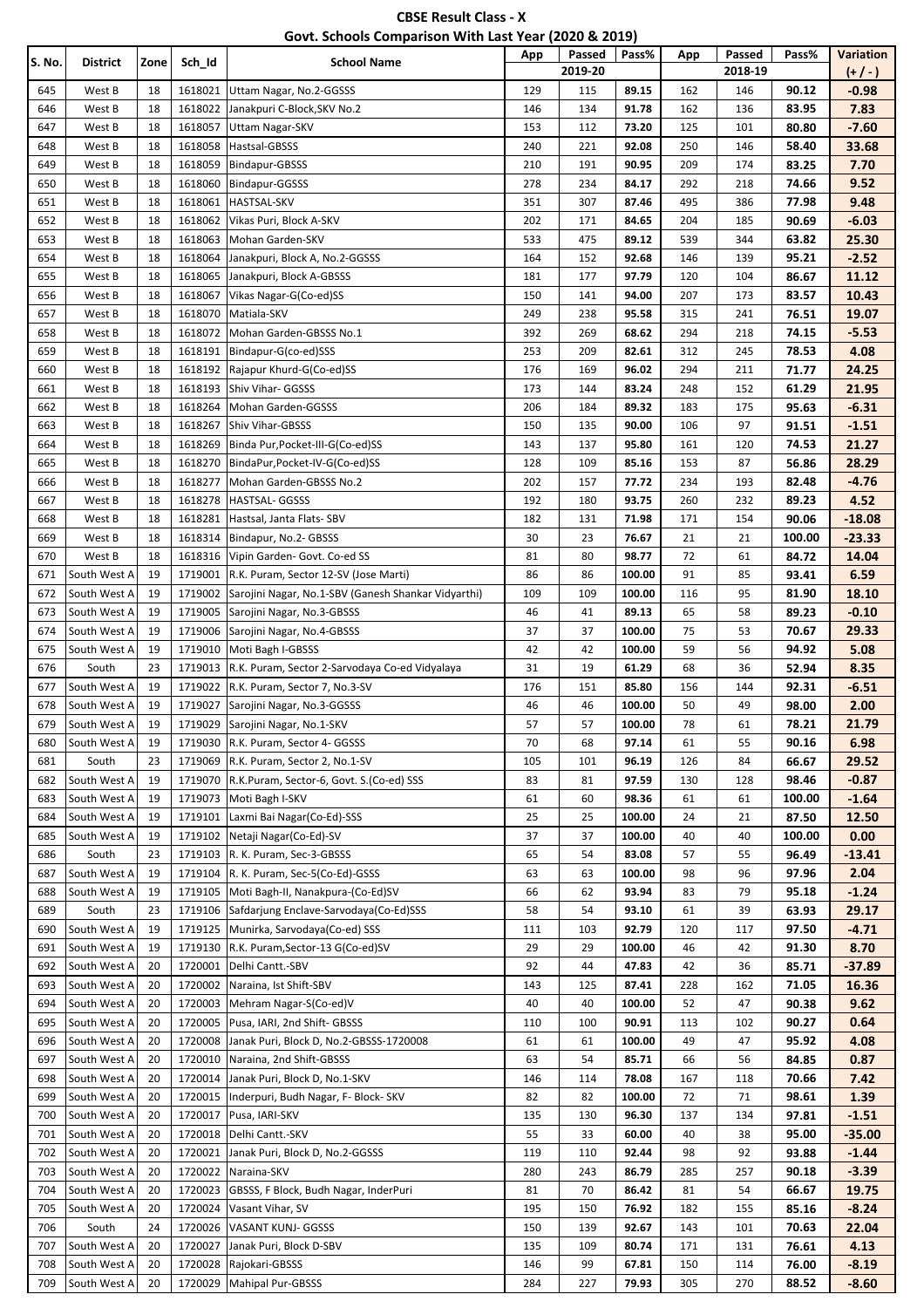| <b>CBSE Result Class - X</b>                          |
|-------------------------------------------------------|
| Govt. Schools Comparison With Last Year (2020 & 2019) |

| S. No. | District     | Zone | Sch_Id  | <b>School Name</b>                                                         | App | Passed<br>2019-20 | Pass%  | App | Passed<br>2018-19 | Pass%  | Variation<br>$(+/-)$ |
|--------|--------------|------|---------|----------------------------------------------------------------------------|-----|-------------------|--------|-----|-------------------|--------|----------------------|
| 710    | South West A | 20   | 1720030 | Rajokari-SKV                                                               | 154 | 128               | 83.12  | 176 | 142               | 80.68  | 2.44                 |
| 711    | South        | 24   | 1720031 | Vasant Kunj, B1-RPVV                                                       | 69  | 69                | 100.00 | 62  | 62                | 100.00 | 0.00                 |
| 712    | South West A | 20   | 1720032 | Mahipal Pur-Amar Shaheed Major Sehrawat SKV                                | 362 | 340               | 93.92  | 373 | 283               | 75.87  | 18.05                |
| 713    | South West A | 20   | 1720033 | Ghitorni-SKV                                                               | 153 | 152               | 99.35  | 137 | 137               | 100.00 | $-0.65$              |
| 714    | South West A | 20   | 1720034 | Ghitorni-GBSSS                                                             | 104 | 82                | 78.85  | 83  | 64                | 77.11  | 1.74                 |
| 715    | South West A | 20   | 1720121 | Inder Puri, Shahid Captain Amit Verma Govt. Sarvodaya<br>(Co-ed) Vidyalaya | 144 | 111               | 77.08  | 102 | 90                | 88.24  | $-11.15$             |
| 716    | South        | 24   | 1720173 | <b>VASANT KUNJ- GBSSS</b>                                                  | 205 | 155               | 75.61  | 160 | 129               | 80.63  | $-5.02$              |
| 717    | South West A | 20   | 1720181 | Vasant Kunj, D-Block- Sarvodaya (Co-ed) Sr. Sec. School                    | 50  | 45                | 90.00  | 50  | 39                | 78.00  | 12.00                |
| 718    | South West B | 21   | 1821001 | Palam Enclave, No.2-SBV                                                    | 118 | 113               | 95.76  | 134 | 114               | 85.07  | 10.69                |
| 719    | South West B | 21   | 1821003 | Palam Village, Raj Nagar Extn., Part 2-GBSSS                               | 164 | 159               | 96.95  | 125 | 80                | 64.00  | 32.95                |
| 720    | South West B | 21   | 1821004 | Palam Village, No.1-SBV                                                    | 159 | 133               | 83.65  | 143 | 109               | 76.22  | 7.42                 |
| 721    | South West B | 21   | 1821005 | Samalka, No.1- GBSSS                                                       | 237 | 210               | 88.61  | 252 | 187               | 74.21  | 14.40                |
| 722    | South West B | 21   | 1821006 | Sagarpur, No.1-GBSSS                                                       | 292 | 267               | 91.44  | 288 | 244               | 84.72  | 6.72                 |
| 723    | South West B | 21   | 1821007 | Sagarpur, No.2-GBSSS                                                       | 212 | 191               | 90.09  | 167 | 140               | 83.83  | 6.26                 |
| 724    | South West B | 21   | 1821010 | Palam Enclave, No.3-GBSSS                                                  | 79  | 58                | 73.42  | 87  | 56                | 64.37  | 9.05                 |
| 725    | South West B | 21   | 1821014 | Palam Village, Raj Nagar, Part 1-GBSSS                                     | 104 | 102               | 98.08  | 112 | 87                | 77.68  | 20.40                |
| 726    | South West B | 21   | 1821015 | Palam Village, No.2-SKV                                                    | 159 | 152               | 95.60  | 137 | 114               | 83.21  | 12.39                |
| 727    | South West B | 21   | 1821016 | Sagarpur, No.1-SKV                                                         | 256 | 248               | 96.88  | 282 | 254               | 90.07  | 6.80                 |
| 728    | South West B | 21   | 1821017 | Sagarpur, No.2-SKV                                                         | 259 | 229               | 88.42  | 249 | 197               | 79.12  | 9.30                 |
| 729    | South West B | 21   | 1821018 | Palam Enclave, No.1-SKV                                                    | 175 | 169               | 96.57  | 161 | 134               | 83.23  | 13.34                |
| 730    | South West B | 21   | 1821020 | Raj Nagar-II SKV                                                           | 181 | 181               | 100.00 | 187 | 158               | 84.49  | 15.51                |
| 731    | South West B | 21   | 1821022 | Samalka-SKV                                                                | 349 | 341               | 97.71  | 294 | 241               | 81.97  | 15.73                |
| 732    | South West B | 21   | 1821024 | Palam Enclave, No.3-GGSSS                                                  | 47  | 47                | 100.00 | 98  | 84                | 85.71  | 14.29                |
| 733    | South West B | 21   | 1821025 | Vijay Enclave-SKV                                                          | 202 | 193               | 95.54  | 245 | 172               | 70.20  | 25.34                |
| 734    | South West B | 21   | 1821026 | Chhawla-SKV                                                                | 128 | 125               | 97.66  | 162 | 146               | 90.12  | 7.53                 |
| 735    | South West B | 21   | 1821027 | Raj Nagar-I SKV                                                            | 123 | 111               | 90.24  | 144 | 117               | 81.25  | 8.99                 |
| 736    | South West B | 21   | 1821028 | Vijay Enclave-SBV                                                          | 155 | 136               | 87.74  | 135 | 98                | 72.59  | 15.15                |
| 737    | South West B | 21   | 1821029 | Dwarka, Sector II-G(Co-ed)SSS                                              | 265 | 253               | 95.47  | 280 | 273               | 97.50  | $-2.03$              |
| 738    | South West B | 21   | 1821030 | Dwarka Sector-I Pkt-7-SKV                                                  | 181 | 167               | 92.27  | 270 | 199               | 73.70  | 18.56                |
| 739    | South West B | 21   | 1821031 | Dwarka, Sector-VI, G(Co-ed)SSS                                             | 182 | 181               | 99.45  | 169 | 165               | 97.63  | 1.82                 |
| 740    | South West B | 21   | 1821032 | Bijwasan(Bharthal)SBV                                                      | 166 | 166               | 100.00 | 213 | 202               | 94.84  | 5.16                 |
| 741    | South West B | 21   | 1821033 | Shahabad Mohammadpur- SKV                                                  | 47  | 45                | 95.74  | 73  | 46                | 63.01  | 32.73                |
| 742    | South West B | 21   | 1821034 | Kangan Heri-G(Co-ed)SSS                                                    | 19  | 18                | 94.74  | 18  | 11                | 61.11  | 33.63                |
| 743    | South West B | 21   | 1821035 | Bijwasan, Bharthal Road, GGSSS                                             | 313 | 272               | 86.90  | 287 | 190               | 66.20  | 20.70                |
| 744    | South West B | 21   | 1821036 | Chhawla-GBSSS                                                              | 19  | 16                | 84.21  | 18  | 11                | 61.11  | 23.10                |
| 745    | South West B | 21   | 1821037 | Pochanpur-G(Co-ed)SSS                                                      | 78  | 77                | 98.72  | 82  | 74                | 90.24  | 8.47                 |
| 746    | South West B | 21   | 1821038 | Nanakheri-G(Co-ed)SS                                                       | 14  | 14                | 100.00 | 12  | 12                | 100.00 | 0.00                 |
| 747    | South West B | 21   | 1821039 | Bamnoli, Dhulsiras -G(Co-ed) Sr.Sec.School                                 | 67  | 67                | 100.00 | 61  | 50                | 81.97  | 18.03                |
| 748    | South West B | 21   | 1821041 | Shahabad Mohammadpur- SBV                                                  | 38  | 38                | 100.00 | 37  | 37                | 100.00 | 0.00                 |
| 749    | South West B | 21   | 1821136 | Mahavir Enclave-G(Co-ed)SS                                                 | 110 | 106               | 96.36  | 108 | 95                | 87.96  | 8.40                 |
| 750    | South West B | 21   | 1821137 | Dwarka Sector-10, RPVV                                                     | 104 | 104               | 100.00 | 104 | 104               | 100.00 | 0.00                 |
| 751    | South West B | 21   | 1821203 | Dwarka, Sector III(Ist Site)-GGSSS                                         | 201 | 201               | 100.00 | 226 | 166               | 73.45  | 26.55                |
| 752    | South West B | 21   | 1821204 | Dwarka Sector-22, G(Co-ed)SSS                                              | 111 | 111               | 100.00 | 111 | 111               | 100.00 | 0.00                 |
| 753    | South West B | 21   | 1821206 | Dwarka Sector-6, Govt. (Co-ed) SSS (Site-I)                                | 241 | 203               | 84.23  | 301 | 227               | 75.42  | 8.82                 |
| 754    | South West B | 21   | 1821234 | Dwarka Sector-I Pkt-7 SBV                                                  | 223 | 180               | 80.72  | 236 | 184               | 77.97  | 2.75                 |
| 755    | South West B | 21   | 1821237 | Dwarka, Sector III(II Site)-GBSSS                                          | 164 | 158               | 96.34  | 126 | 91                | 72.22  | 24.12                |
| 756    | South West B | 21   | 1821242 | Dawarka, Sec-16A, GCoedSS                                                  | 129 | 126               | 97.67  | 165 | 146               | 88.48  | 9.19                 |
| 757    | South West B | 21   | 1821244 | Samalka, No.2- GBSSS                                                       | 254 | 224               | 88.19  | 226 | 179               | 79.20  | 8.99                 |
| 758    | South West B | 21   | 1821279 | DWARKA SEC-17 GOVT CO-ED SARVODAYA VIDYALAYA                               | 79  | 78                | 98.73  | 47  | 44                | 93.62  | 5.12                 |
| 759    | South West B | 21   | 1821280 | Samalka- GGSSS                                                             | 183 | 158               | 86.34  | 219 | 203               | 92.69  | $-6.36$              |
| 760    | South West B | 21   | 1821281 | Dwarka, Sector-13- Govt. Co-ed Sarvodaya Vidyalaya                         | 61  | 61                | 100.00 | 41  | 40                | 97.56  | 2.44                 |
| 761    | South West B | 21   | 1821282 | Dwarka School of Excellence, Sector-22                                     | 79  | 79                | 100.00 | NA  | ΝA                | ΝA     | <b>NA</b>            |
| 762    | South West B | 21   | 1821285 | Dwarka, Sec-19- RPVV                                                       | 105 | 105               | 100.00 | 101 | 101               | 100.00 | 0.00                 |
| 763    | South West B | 21   | 1821286 | Dwarka, Sec-5- RPVV                                                        | 105 | 105               | 100.00 | NA  | <b>NA</b>         | ΝA     | <b>NA</b>            |
| 764    | South West B | 22   | 1822002 | Najafgarh-S(Co-ed)V                                                        | 110 | 108               | 98.18  | 118 | 116               | 98.31  | $-0.12$              |
| 765    | South West B | 22   | 1822003 | Surhera-SV                                                                 | 111 | 111               | 100.00 | 103 | 103               | 100.00 | 0.00                 |
| 766    | South West B | 22   | 1822004 | Mundela Kalan-Govt.(Co-ed)SSS                                              | 22  | 21                | 95.45  | 20  | 18                | 90.00  | 5.45                 |
| 767    | South West B | 22   | 1822005 | Pandwala Kalan-SV                                                          | 30  | 24                | 80.00  | 30  | 21                | 70.00  | 10.00                |
| 768    | South West B | 22   | 1822006 | Daulat Pur-SV                                                              | 12  | 12                | 100.00 | 18  | 15                | 83.33  | 16.67                |
| 769    | South West B | 22   | 1822007 | Shikar Pur-SV                                                              | 17  | 17                | 100.00 | 22  | 22                | 100.00 | 0.00                 |
| 770    | South West B | 22   | 1822009 | Najafgarh, No.2-GBSSS                                                      | 121 | 109               | 90.08  | 118 | 90                | 76.27  | 13.81                |
| 771    | South West B | 22   | 1822010 | Ghumanhera-GBSSS                                                           | 14  | 14                | 100.00 | 12  | 11                | 91.67  | 8.33                 |
| 772    | South West B | 22   | 1822012 | Kair-GBSSS                                                                 | 12  | 11                | 91.67  | 15  | 15                | 100.00 | $-8.33$              |
| 773    | South West B | 22   | 1822013 | Ujwa-GBSSS                                                                 | 13  | 13                | 100.00 | 14  | 14                | 100.00 | 0.00                 |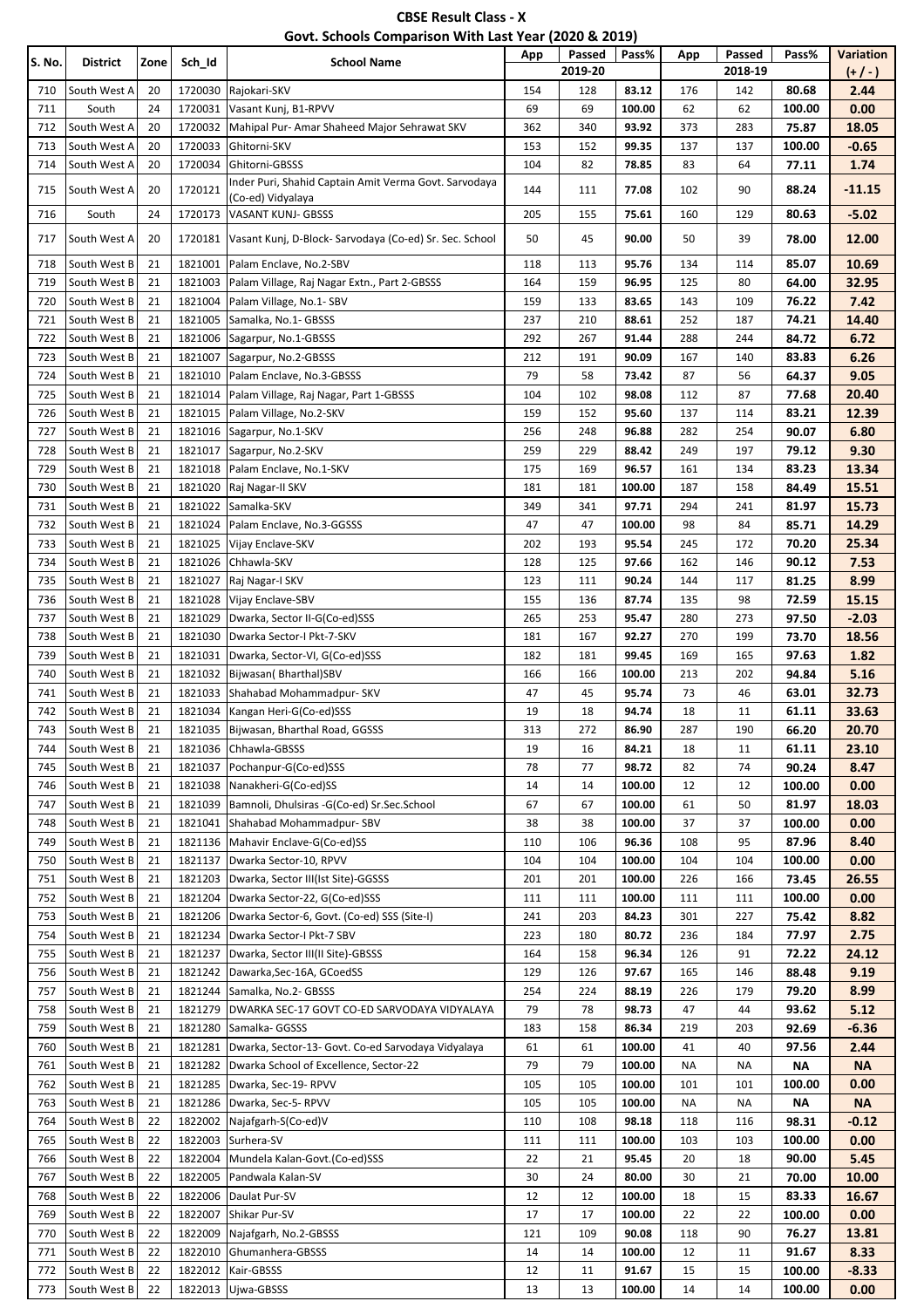| <b>CBSE Result Class - X</b>                          |  |
|-------------------------------------------------------|--|
| Govt. Schools Comparison With Last Year (2020 & 2019) |  |

| S. No.     | <b>District</b>              | Zone     | Sch_Id             | <b>School Name</b>                                                                 | App       | Passed<br>2019-20 | Pass%           | App        | Passed<br>2018-19 | Pass%          | Variation<br>$(+/-)$ |
|------------|------------------------------|----------|--------------------|------------------------------------------------------------------------------------|-----------|-------------------|-----------------|------------|-------------------|----------------|----------------------|
| 774        | South West B                 | 22       | 1822014            | Dhansa-GBSSS                                                                       | 24        | 22                | 91.67           | 29         | 24                | 82.76          | 8.91                 |
| 775        | South West B                 | 22       | 1822015            | Dichaon Kalan-GBSSS                                                                | 34        | 26                | 76.47           | 41         | 31                | 75.61          | 0.86                 |
| 776        | South West B                 | 22       | 1822024            | Rawta-G(Co-ed)SSS                                                                  | 16        | 16                | 100.00          | 14         | 13                | 92.86          | 7.14                 |
| 777        | South West B                 | 22       | 1822025            | Jhatikara-G(Co-ed)SSS                                                              | 14        | 14                | 100.00          | 17         | 14                | 82.35          | 17.65                |
| 778        | South West B                 | 22       | 1822027            | Paprawat-GGSSS                                                                     | 44        | 42                | 95.45           | 34         | 32                | 94.12          | 1.34                 |
| 779        | South West B                 | 22       | 1822028            | Goela Khurd-GGSSS                                                                  | 201       | 193               | 96.02           | 152        | 149               | 98.03          | $-2.01$              |
| 780        | South West B                 | 22       | 1822031            | Khera Dabar-G(Co-ed)SSS                                                            | 18        | 16                | 88.89           | 19         | 19                | 100.00         | $-11.11$             |
| 781        | South West B                 | 22       | 1822033            | Kazipur-G(Co-ed)SSS                                                                | 10        | 10                | 100.00          | 11         | 10                | 90.91          | 9.09                 |
| 782        | South West B                 | 22       | 1822037            | Hasanpur Village- G(Co-ed)SSS                                                      | 15        | 6                 | 40.00           | 9          | 9                 | 100.00         | $-60.00$             |
| 783        | South West B                 | 22       | 1822039            | Dhansa-SKV                                                                         | 27        | 27                | 100.00          | 27         | 23                | 85.19          | 14.81                |
| 784<br>785 | South West B<br>South West B | 22<br>22 | 1822040<br>1822044 | Kair-SKV<br>Najafgarh, No.1-GGSSS                                                  | 12<br>200 | 10<br>171         | 83.33<br>85.50  | 21<br>232  | 21<br>159         | 100.00         | -16.67<br>16.97      |
| 786        | South West B                 | 22       | 1822047            | Najafgarh, No.2-GGSSS                                                              | 122       | 115               | 94.26           | 127        | 92                | 68.53<br>72.44 | 21.82                |
| 787        | South West B                 | 22       | 1822048            | Ujwa-GGSSS                                                                         | 22        | 22                | 100.00          | 23         | 23                | 100.00         | 0.00                 |
| 788        | South West B                 | 22       | 1822050            | Dichaon Kalan-GGSSS                                                                | 38        | 37                | 97.37           | 38         | 36                | 94.74          | 2.63                 |
| 789        | South West B                 | 22       | 1822051            | Ghumanhera-SV                                                                      | 26        | 26                | 100.00          | 22         | 22                | 100.00         | 0.00                 |
| 790        | South West B                 | 22       | 1822055            | Jaffarpur Kalan-S(Co-ed)V                                                          | 85        | 85                | 100.00          | 98         | 76                | 77.55          | 22.45                |
| 791        | South West B                 | 22       | 1822056            | Khaira-GGSSS                                                                       | 58        | 58                | 100.00          | 64         | 58                | 90.63          | 9.38                 |
| 792        | South West B                 | 22       | 1822057            | Najafgarh, No.3-GBSSS                                                              | 172       | 155               | 90.12           | 203        | 194               | 95.57          | $-5.45$              |
| 793        | South West B                 | 22       | 1822058            | Pandawala Khurd-GGSSS                                                              | 19        | 19                | 100.00          | 18         | 13                | 72.22          | 27.78                |
| 794        | South West B                 | 22       | 1822059            | Malikpur-G(Co-ed)SSS                                                               | 20        | 19                | 95.00           | 26         | 20                | 76.92          | 18.08                |
| 795        | South West B                 | 22       | 1822060            | Najafgarh, No.3-GGSSS                                                              | 149       | 133               | 89.26           | 219        | 196               | 89.50          | $-0.24$              |
| 796        | South West B                 | 22       | 1822061            | Najafgarh, Dharampura-SKV                                                          | 100       | 100               | 100.00          | 107        | 103               | 96.26          | 3.74                 |
| 797        | South West B                 | 22       | 1822063            | Najafgarh, No.1-GBSSS                                                              | 159       | 111               | 69.81           | 100        | 76                | 76.00          | $-6.19$              |
| 798        | South West B                 | 22       | 1822064            | Khaira-GBSSS                                                                       | 82        | 75                | 91.46           | 53         | 45                | 84.91          | 6.56                 |
| 799        | South West B                 | 22       | 1822065            | Najafgarh, Jharoda Kalan-GBSSS                                                     | 119       | 119               | 100.00          | 114        | 100               | 87.72          | 12.28                |
| 800        | South West B                 | 22       | 1822066            | Najafgarh, Jharoda Kalan-GGSSS                                                     | 121       | 108               | 89.26           | 93         | 91                | 97.85          | $-8.59$              |
| 801        | South West B                 | 22       | 1822176            | Deendar Pur-Sarvodaya Kanya Vidalaya                                               | 122       | 118               | 96.72           | 105        | 85                | 80.95          | 15.77                |
| 802        | South West B                 | 22       | 1822177            | Najafgarh Stadium-GGSSS                                                            | 192       | 181               | 94.27           | 175        | 132               | 75.43          | 18.84                |
| 803        | South West B                 | 22       | 1822178            | Mitraon-G(Co-ed)SSS                                                                | 33        | 28                | 84.85           | 33         | 20                | 60.61          | 24.24                |
| 804        | South West B                 | 22       | 1822245            | Nangli Sakrawati Village-GGSS                                                      | 336       | 202               | 60.12           | 329        | 267               | 81.16          | $-21.04$             |
| 805        | South West B                 | 22       | 1822247            | Deendar Pur - SBV                                                                  | 101       | 97                | 96.04           | 69         | 54                | 78.26          | 17.78                |
| 806        | South West B                 | 22       | 1822249            | Najafgarh-GBSSS(Stadium)                                                           | 98        | 94                | 95.92           | 89         | 88                | 98.88          | $-2.96$              |
| 807        | South West B                 | 22       | 1822257            | Goela Khurd-GBSSS                                                                  | 172       | 155               | 90.12           | 151        | 109               | 72.19          | 17.93                |
| 808        | South West B                 | 22       | 1822258            | Najafgarh, Dharampura-GBSSS                                                        | 154       | 120               | 77.92           | 138        | 111               | 80.43          | $-2.51$              |
| 809        | South West B                 | 22       | 1822262            | Dichaon Kalan- G Coed SV                                                           | 139       | 138               | 99.28           | 94         | 86                | 91.49          | 7.79                 |
| 810        | South West B                 | 22       | 1822263            | Paprawat- GBSSS                                                                    | 54        | 50                | 92.59           | 46         | 37                | 80.43          | 12.16                |
| 811<br>812 | South<br>South               | 24<br>23 | 1923003<br>1923004 | Jonapur- Baba Neem Karoli, SKV<br>Mehrauli Qutab, Sarvodaya Bal Sr. Sec. Vidyalaya | 111<br>49 | 109<br>49         | 98.20<br>100.00 | 95<br>39   | 62<br>38          | 65.26<br>97.44 | 32.94                |
| 813        | South                        | 23       | 1923005            | Dr. Ambedkar Nagar, Sector IV, No.1- SBV (Yogi Arvind)                             | 224       | 208               | 92.86           | 217        | 161               | 74.19          | 2.56<br>18.66        |
| 814        | South                        | 23       | 1923008            | Dr. Ambedkar Nagar, Sector IV, No.1-GBSSS                                          | 40        | 36                | 90.00           | 47         | 28                | 59.57          | 30.43                |
| 815        | South                        | 23       | 1923009            | Dr. Ambedkar Nagar, Sector IV, No.2-GBSSS                                          | 46        | 44                | 95.65           | 42         | 32                | 76.19          | 19.46                |
| 816        | South                        | 23       | 1923010            | Malviya Nagar-GBSSS                                                                | 131       | 82                | 62.60           | 161        | 78                | 48.45          | 14.15                |
|            |                              |          |                    | Dr. Ambedkar Nagar, Sector V-GBSSS (Shaheed                                        |           |                   |                 |            |                   |                |                      |
| 817        | South                        | 23       | 1923011            | Anushuya Prasad)                                                                   | 74        | 73                | 98.65           | 88         | 88                | 100.00         | $-1.35$              |
| 818        | South                        | 23       | 1923012            | Chirag Delhi-GBSSS                                                                 | 97        | 86                | 88.66           | 85         | 72                | 84.71          | 3.95                 |
| 819        | South                        | 23       | 1923013            | Begumpur-GBSSS                                                                     | 97        | 69                | 71.13           | 65         | 47                | 72.31          | $-1.17$              |
| 820        | South                        | 24       | 1923014            | Fatehpur Beri-SBV                                                                  | 226       | 183               | 80.97           | 179        | 74                | 41.34          | 39.63                |
| 821        | South                        | 24       | 1923015            | Mehrauli, No.2-GBSSS                                                               | 78        | 66                | 84.62           | 64         | 30                | 46.88          | 37.74                |
| 822        | South                        | 23       | 1923016            | Dr. Ambedkar Nagar, Sector V, No.1-GBSS                                            | 64        | 61                | 95.31           | 74         | 38                | 51.35          | 43.96                |
| 823        | South                        | 23       | 1923017            | Dr. Ambedkar Nagar, Sector-1, Tigri- GBSSS                                         | 65        | 64                | 98.46           | 72         | 65                | 90.28          | 8.18                 |
| 824<br>825 | South                        | 24<br>23 | 1923018<br>1923019 | Deoli-GBSSS                                                                        | 359<br>84 | 336<br>83         | 93.59           | 275        | 233<br>103        | 84.73<br>85.12 | 8.87<br>13.69        |
| 826        | South<br>South               | 24       | 1923020            | Dr. Ambedkar Nagar, Sector IV-SBV<br>Khanpur, No.1-GBSSS                           | 139       | 133               | 98.81<br>95.68  | 121<br>200 | 90                | 45.00          | 50.68                |
| 827        | South                        | 23       | 1923021            | Hauz Rani-GBSSS                                                                    | 54        | 35                | 64.81           | 48         | 31                | 64.58          | 0.23                 |
| 828        | South                        | 24       | 1923023            | Dera-GGSSS                                                                         | 35        | 35                | 100.00          | 67         | 66                | 98.51          | 1.49                 |
| 829        | South                        | 24       | 1923026            | Bhatti Mines-G(Co-ed)SSS                                                           | 177       | 123               | 69.49           | 129        | 86                | 66.67          | 2.82                 |
| 830        | South                        | 24       | 1923027            | Sangam Vihar-GBSSS                                                                 | 437       | 209               | 47.83           | 325        | 170               | 52.31          | $-4.48$              |
| 831        | South                        | 24       | 1923031            | Neb Sarai-G(Co-ed)SS                                                               | 150       | 108               | 72.00           | 220        | 202               | 91.82          | $-19.82$             |
| 832        | South                        | 24       | 1923033            | Maidan Garhi-G(Co-ed)SS                                                            | 116       | 96                | 82.76           | 122        | 117               | 95.90          | $-13.14$             |
| 833        | South                        | 23       | 1923036            | Ishani Govt. Sarvodaya Kanya Vidyalaya G-BLOCK SAKET                               | 252       | 221               | 87.70           | 271        | 186               | 68.63          | 19.06                |
|            |                              |          |                    |                                                                                    |           |                   |                 |            |                   |                |                      |
| 834        | South                        | 23       | 1923037            | Chirag Delhi-SKV                                                                   | 129       | 129               | 100.00          | 122        | 115               | 94.26          | 5.74                 |
| 835        | South                        | 24       | 1923038            | Mehrauli Ramanujan-SKV                                                             | 117       | 104               | 88.89           | 180        | 164               | 91.11          | $-2.22$              |
| 836<br>837 | South<br>South               | 23<br>24 | 1923041            | Hauz Rani-Sr.Sec.SKV (Raja RamMohan Roy)<br>1923042   Deoli-SKV (Bachhan Prasad)   | 98<br>410 | 78<br>341         | 79.59<br>83.17  | 67<br>622  | 55<br>383         | 82.09<br>61.58 | $-2.50$<br>21.60     |
|            |                              |          |                    |                                                                                    |           |                   |                 |            |                   |                |                      |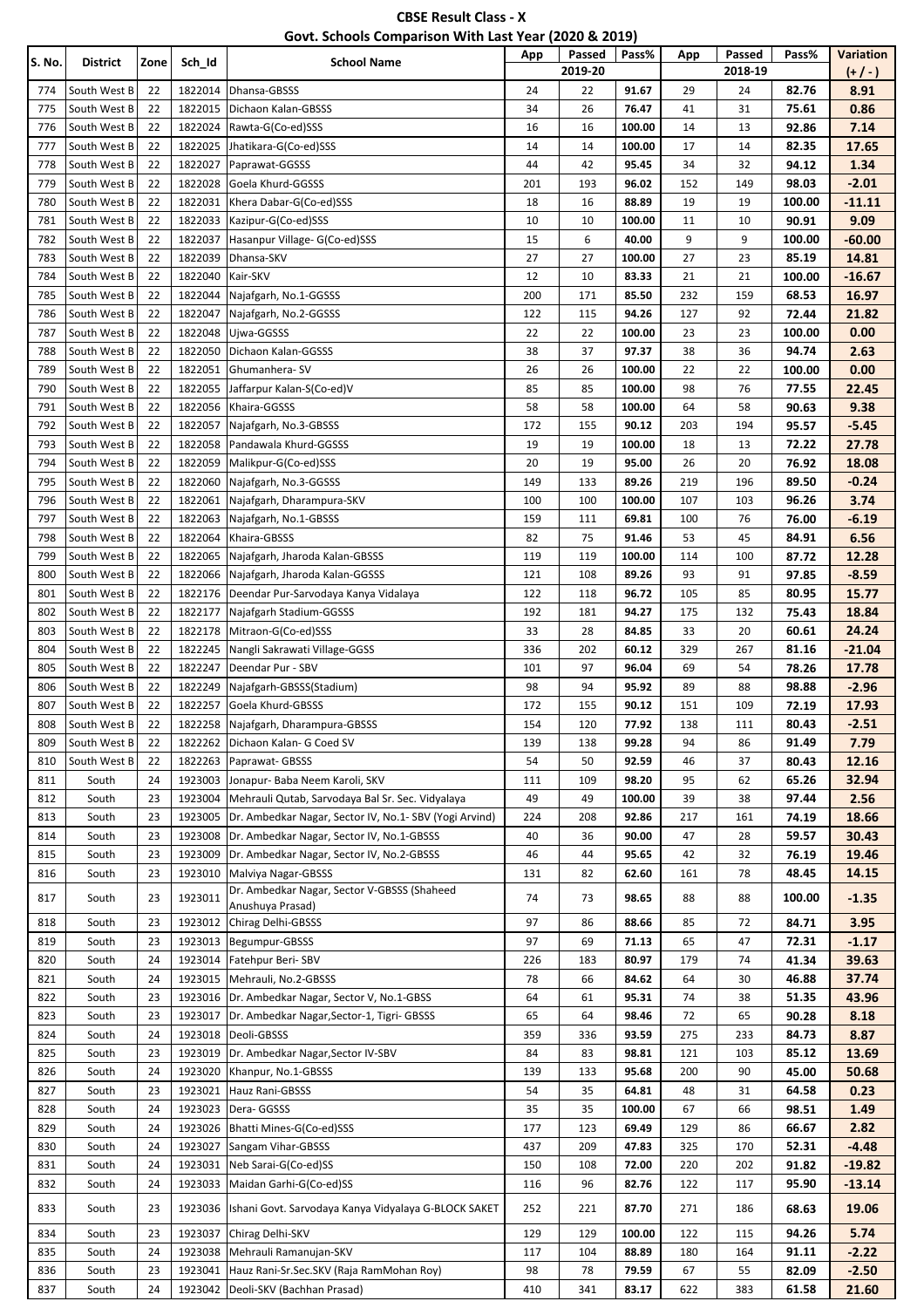| <b>CBSE Result Class - X</b>                          |
|-------------------------------------------------------|
| Govt. Schools Comparison With Last Year (2020 & 2019) |

| S. No.     | District       | Zone     | Sch_Id             | <b>School Name</b>                                                 | App       | Passed<br>2019-20 | Pass%          | App       | Passed<br>2018-19 | Pass%          | <b>Variation</b><br>$(+/-)$ |
|------------|----------------|----------|--------------------|--------------------------------------------------------------------|-----------|-------------------|----------------|-----------|-------------------|----------------|-----------------------------|
| 838        | South          | 23       | 1923044            | Dr. Ambedkar Nagar, Sector IV, No.1-GGSSS                          | 109       | 109               | 100.00         | 120       | 94                | 78.33          | 21.67                       |
| 839        | South          | 23       | 1923045            | Dr. Ambedkar Nagar, Sector IV, No.2-GGSSS                          | 96        | 75                | 78.13          | 148       | 118               | 79.73          | $-1.60$                     |
| 840        | South          | 23       | 1923046            | Malviya Nagar-SKV                                                  | 164       | 151               | 92.07          | 214       | 117               | 54.67          | 37.40                       |
| 841        | South          | 23       | 1923047            | Dr. Ambedkar Nagar, Sector V-GGSSS                                 | 124       | 120               | 96.77          | 152       | 111               | 73.03          | 23.75                       |
| 842        | South          | 24       | 1923048            | Chattarpur-GGSSS                                                   | 350       | 296               | 84.57          | 345       | 275               | 79.71          | 4.86                        |
| 843        | South          | 23       | 1923050            | Dr. Ambedkar Nagar, Sector V, No.2-GGSSS                           | 113       | 69                | 61.06          | 141       | 90                | 63.83          | $-2.77$                     |
| 844        | South          | 23       | 1923051            | Lado Sarai-GGSS                                                    | 66        | 49                | 74.24          | 75        | 72                | 96.00          | $-21.76$                    |
| 845        | South          | 24       | 1923052            | Sangam Vihar-GGSSS                                                 | 474       | 457               | 96.41          | 703       | 468               | 66.57          | 29.84                       |
| 846        | South          | 23       | 1923055            | Pushp Vihar, M.B.Road-GGSSS                                        | 168       | 153               | 91.07          | 144       | 139               | 96.53          | $-5.46$                     |
| 847        | South          | 23       | 1923056            | Saket, Block J-SBV (Vir Chander Singh Garhwal)                     | 258       | 230               | 89.15          | 486       | 269               | 55.35          | 33.80                       |
| 848        | South          | 23       | 1923057            | Begumpur, MMTC/STC Colony-SKV                                      | 49        | 49                | 100.00         | 46        | 39                | 84.78          | 15.22                       |
| 849        | South          | 23       | 1923058            | Pushp Vihar, M.B.Road-GBSSS                                        | 148       | 134               | 90.54          | 120       | 76                | 63.33          | 27.21                       |
| 850        | South          | 24       | 1923059            | Fatehpur Beri-SKV (Priya Darshani)                                 | 246       | 198               | 80.49          | 323       | 237               | 73.37          | 7.11                        |
| 851        | South          | 23       | 1923060            | Dr. Ambedkar Nagar, Sector IV, No.3-GGSSS                          | 176       | 157               | 89.20          | 179       | 102               | 56.98          | 32.22                       |
| 852        | South          | 24       | 1923061            | Sultanpur-SKV                                                      | 129       | 129               | 100.00         | 143       | 140               | 97.90          | 2.10                        |
| 853        | South          | 24       | 1923062            | Khanpur-SKV (Hakikat Rai)                                          | 105       | 101               | 96.19          | 151       | 105               | 69.54          | 26.65                       |
| 854        | South          | 24       | 1923063            | AYA NAGAR-SKV                                                      | 277       | 271               | 97.83          | 301       | 223               | 74.09          | 23.75                       |
| 855        | South          | 24       | 1923064            | Mandi Village - SKV                                                | 65        | 65                | 100.00         | 61        | 61                | 100.00         | 0.00                        |
| 856        | South          | 23       | 1923065            | Dr. Ambedkar Nagar, Sector IV, No.3-GBSSS                          | 115       | 85                | 73.91          | 105       | 46                | 43.81          | 30.10                       |
| 857        | South          | 23<br>23 | 1923066            | Dr. Ambedkar Nagar, Sector V, No.3-GBSSS                           | 105<br>80 | 104               | 99.05          | 79        | 54                | 68.35          | 30.69<br>$-28.32$           |
| 858        | South          | 24       | 1923068<br>1923069 | Saket, Block G-GBSSS                                               |           | 33                | 41.25          | 92        | 64                | 69.57          | 7.69                        |
| 859<br>860 | South          | 24       | 1923070            | Khanpur, No.2-GBSS                                                 | 181<br>81 | 130<br>76         | 71.82<br>93.83 | 237<br>83 | 152<br>74         | 64.14<br>89.16 | 4.67                        |
| 861        | South<br>South | 23       | 1923071            | Mehrauli, No.3-GBSS<br>Pushp Vihar, M.B.Road-SKV                   | 148       | 144               | 97.30          | 180       | 129               | 71.67          | 25.63                       |
| 862        | South          | 23       | 1923072            | Begumpur, MMTC/STC Colony-GGSS                                     | 37        | 37                | 100.00         | 25        | 22                | 88.00          | 12.00                       |
| 863        | South          | 23       | 1923078            | Dr. Ambedkar Nagar, Sector V, No.1-GGSS                            | 72        | 57                | 79.17          | 98        | 49                | 50.00          | 29.17                       |
| 864        | South          | 24       | 1923079            | Mehrauli, No.2- SKV                                                | 134       | 127               | 94.78          | 196       | 105               | 53.57          | 41.20                       |
| 865        | South          | 23       | 1923080            | Dr. Ambedkar Nagar, Tigri- GGSSS                                   | 143       | 140               | 97.90          | 150       | 140               | 93.33          | 4.57                        |
| 866        | South          | 24       | 1923081            | Chattarpur, Acharya Tulsi SBV                                      | 228       | 211               | 92.54          | 345       | 287               | 83.19          | 9.36                        |
| 867        | South East     | 29       | 1923346            | Sangam Vihar, J-Block-SKV                                          | 513       | 350               | 68.23          | 615       | 370               | 60.16          | 8.06                        |
| 868        | South          | 23       | 1923351            | Dr. Ambedkar Nagar, Sector-V(Dashinpuri Extension)-SV              | 116       | 113               | 97.41          | 121       | 98                | 80.99          | 16.42                       |
| 869        | South          | 24       | 1923354            | GBSSS, AYA NAGAR                                                   | 204       | 186               | 91.18          | 142       | 120               | 84.51          | 6.67                        |
| 870        | South          | 24       | 1923355            | Sultanpur-GBSSS                                                    | 150       | 96                | 64.00          | 122       | 93                | 76.23          | $-12.23$                    |
| 871        | South East     | 29       | 1923357            | Sangam Vihar, J-Block - SBV                                        | 455       | 244               | 53.63          | 373       | 241               | 64.61          | $-10.98$                    |
| 872        | South          | 24       | 1923358            | Mandi Village- GBSSS                                               | 39        | 38                | 97.44          | 43        | 27                | 62.79          | 34.65                       |
| 873        | South          | 24       | 1923359            | Jonapur - SBV                                                      | 91        | 73                | 80.22          | 86        | 54                | 62.79          | 17.43                       |
| 874        | South          | 24       | 1923360            | Dera-GBSSS                                                         | 39        | 35                | 89.74          | 29        | 29                | 100.00         | $-10.26$                    |
| 875        | South          | 23       | 1923393            | Dr. Ambedkar Nagar, Sector IV, No.2- SBV                           | 58        | 58                | 100.00         | 52        | 46                | 88.46          | 11.54                       |
| 876        | South East     | 25       | 1924001            | Sriniwaspuri-SBV (Govind Ballabh Pant)                             | 67        | 36                | 53.73          | 140       | 45                | 32.14          | 21.59                       |
| 877        | South East     | 25       | 1924003            | Ali Ganj-SV                                                        | 64        | 57                | 89.06          | 67        | 55                | 82.09          | 6.97                        |
| 878        | South East     | 25       | 1924004            | Jangpura-GBSSS                                                     | 32        | 28                | 87.50          | 56        | 32                | 57.14          | 30.36                       |
| 879        | South East     | 25       | 1924005            | Hari Nagar Ashram-GBSSS                                            | 43        | 41                | 95.35          | 51        | 48                | 94.12          | 1.23                        |
| 880        | South East     | 25       | 1924009            | Sadiq Nagar-SBV                                                    | 71        | 69                | 97.18          | 62        | 53                | 85.48          | 11.70                       |
| 881        | South East     | 25       | 1924014            | Defence Colony, Varun Marg-GBSSS                                   | 51        | 36                | 70.59          | 52        | 14                | 26.92          | 43.67                       |
| 882        | South East     | 25       | 1924018            | Sarai Kale Khan-GBSS                                               | 45        | 21                | 46.67          | 58        | 28                | 48.28          | $-1.61$                     |
| 883        | South East     | 25       | 1924023            | GEORGI STOIKOV RAKOVSKI SARVODAYA KANYA                            | 55        | 55                | 100.00         | 83        | 52                | 62.65          | 37.35                       |
| 884        | South East     | 25       | 1924025            | VIDYALAYA C-BLOCK DEFENCE COLONY<br>Defence Colony, Block A-SN SKV | 109       | 89                | 81.65          | 132       | 74                | 56.06          | 25.59                       |
| 885        | South East     | 25       | 1924027            | East of Kailash, No.2-SKV                                          | 95        | 90                | 94.74          | 145       | 83                | 57.24          | 37.50                       |
| 886        | South East     | 25       | 1924031            | Sriniwaspuri-GGSSS                                                 | 124       | 122               | 98.39          | 124       | 95                | 76.61          | 21.77                       |
| 887        | South East     | 25       | 1924032            | East of Kailash, No.1-GGSSS                                        | 144       | 139               | 96.53          | 145       | 95                | 65.52          | 31.01                       |
| 888        | South East     | 25       | 1924033            | Andrews Ganj- SKV                                                  | 83        | 68                | 81.93          | 94        | 58                | 61.70          | 20.23                       |
| 889        | South East     | 25       | 1924037            | Jungpura-SKV (Kamla Nehru)                                         | 105       | 45                | 42.86          | 75        | 49                | 65.33          | $-22.48$                    |
| 890        | South East     | 25       | 1924038            | INA Colony-RPVV                                                    | 101       | 97                | 96.04          | 98        | 96                | 97.96          | $-1.92$                     |
| 891        | South East     | 25       | 1924039            | Kidwai Nagar- Sarvodaya Vidyalaya (Rani Durgawati)                 | 113       | 85                | 75.22          | 134       | 66                | 49.25          | 25.97                       |
| 892        | South East     | 25       | 1924041            | Nehru Nagar-G(Co-ed)SSS                                            | 69        | 68                | 98.55          | 61        | 55                | 90.16          | 8.39                        |
| 893        | South East     | 25       | 1924042            | Garhi, Jharia Maria-GBSS                                           | 71        | 41                | 57.75          | 98        | 35                | 35.71          | 22.03                       |
| 894        | South East     | 25       | 1924043            | Hari Nagar Ashram-SKV                                              | 122       | 91                | 74.59          | 108       | 78                | 72.22          | 2.37                        |
| 895        | South East     | 25       | 1924044            | Jungpura-G(Co-ed)SS                                                | 62        | 49                | 79.03          | 51        | 29                | 56.86          | 22.17                       |
| 896        | South East     | 29       | 1925002            | Noor Nagar-SBV                                                     | 245       | 168               | 68.57          | 257       | 173               | 67.32          | 1.26                        |
| 897        | South East     | 25       | 1925003            | Chirag Enclave-SBV (Kautilya)                                      | 242       | 239               | 98.76          | 211       | 139               | 65.88          | 32.88                       |
| 898        | South East     | 25       | 1925005            | New Friends Colony-GBSSS (Chander Shekhar Azad)                    | 243       | 139               | 57.20          | 178       | 131               | 73.60          | $-16.39$                    |
| 899        | South East     | 29       | 1925006            | Madanpur Khadar- GBSSS (Rama Krishna)                              | 190       | 171               | 90.00          | 178       | 127               | 71.35          | 18.65                       |
| 900        | South East     | 29       | 1925007            | Tuglakabad Extn.-SBV (Sardar Vallabhbhai Patel)                    | 132       | 125               | 94.70          | 148       | 125               | 84.46          | 10.24                       |
| 901        | South East     | 29       | 1925009            | Molar Band, No.1- SBV                                              | 567       | 558               | 98.41          | 606       | 559               | 92.24          | 6.17                        |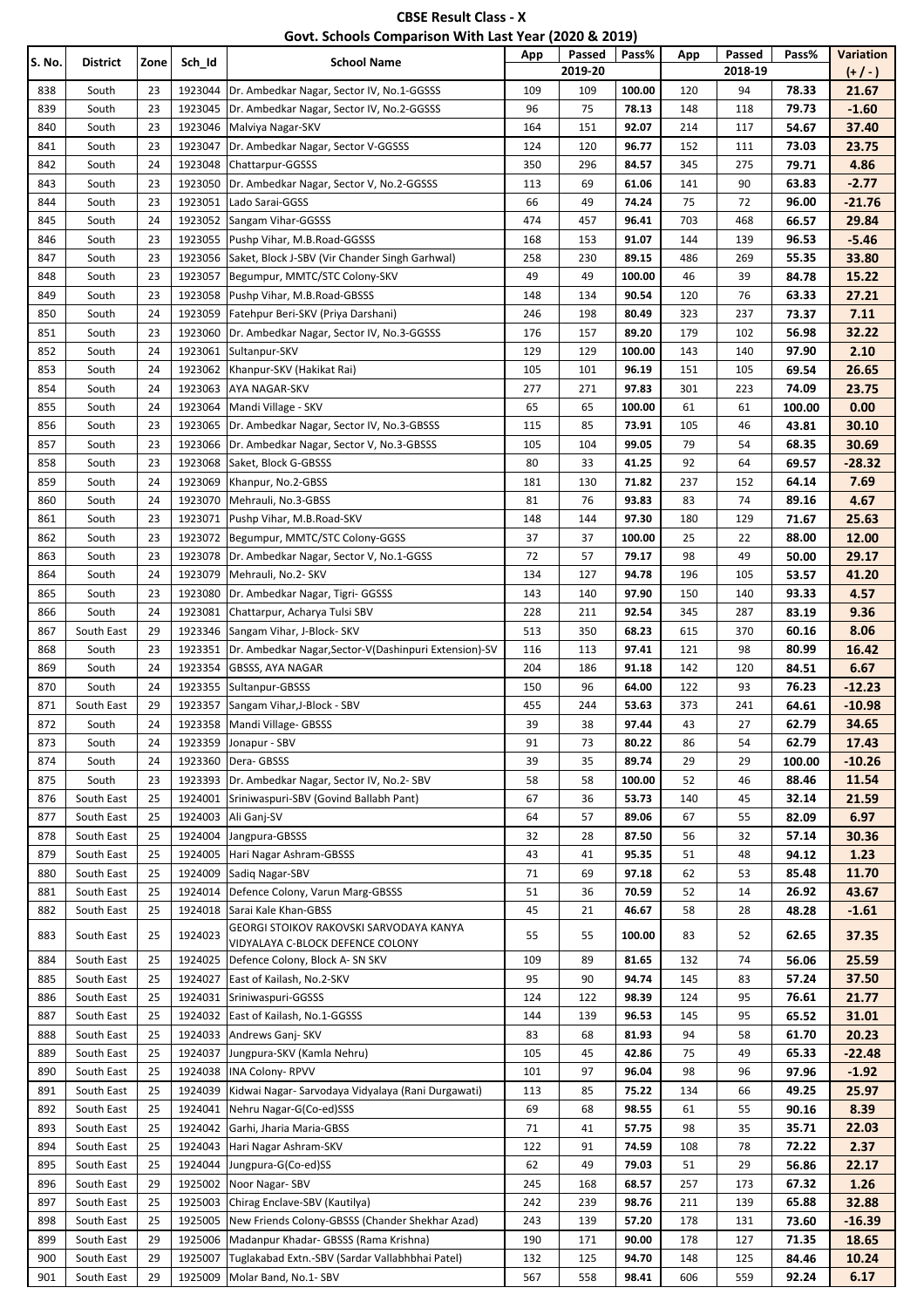| <b>CBSE Result Class - X</b>                          |  |
|-------------------------------------------------------|--|
| Govt. Schools Comparison With Last Year (2020 & 2019) |  |

| S. No.     | <b>District</b>          | Zone     | Sch_Id             | <b>School Name</b>                                                       | App        | Passed<br>2019-20 | Pass%          | App        | Passed<br>2018-19 | Pass%          | <b>Variation</b><br>$(+/-)$ |
|------------|--------------------------|----------|--------------------|--------------------------------------------------------------------------|------------|-------------------|----------------|------------|-------------------|----------------|-----------------------------|
| 902        | South East               | 29       | 1925011            | Kalkaji, No.2-GBSSS                                                      | 88         | 64                | 72.73          | 162        | 66                | 40.74          | 31.99                       |
| 903        | South East               | 29       | 1925012            | Kalkaji, Block G-GBSSS                                                   | 88         | 70                | 79.55          | 117        | 65                | 55.56          | 23.99                       |
| 904        | South East               | 29       | 1925014            | Tuglakabad Village-GBSSS                                                 | 180        | 123               | 68.33          | 178        | 70                | 39.33          | 29.01                       |
| 905        | South East               | 29       | 1925015            | Badarpur, No.1-GBSSS                                                     | 303        | 274               | 90.43          | 232        | 152               | 65.52          | 24.91                       |
| 906        | South East               | 29       | 1925016            | Kalkaji, DDA Flats, Phase II-GBSSS                                       | 119        | 115               | 96.64          | 137        | 81                | 59.12          | 37.51                       |
| 907        | South East               | 29       | 1925017            | Tuglakabad, Railway Colony- SBV                                          | 509        | 282               | 55.40          | 521        | 261               | 50.10          | 5.31                        |
| 908        | South East               | 29       | 1925020            | Tuglakabad Extn., No.2-GBSSS                                             | 129        | 105               | 81.40          | 139        | 80                | 57.55          | 23.84                       |
| 909        | South East               | 29       | 1925024            | Kalkaji, DDA Flats, Phase II-GBSS                                        | 72         | 42                | 58.33          | 58         | 31                | 53.45          | 4.89                        |
| 910        | South East               | 29       | 1925027            | Tekhand - GGSSS                                                          | 186        | 147               | 79.03          | 194        | 112               | 57.73          | 21.30                       |
| 911        | South East               | 25       | 1925029            | Kalkaji, No.1-SKV (Veer Savarkar)                                        | 192        | 185               | 96.35          | 244        | 220               | 90.16          | 6.19                        |
| 912        | South East               | 29       | 1925031            | Tuglakabad, Railway Colony-SKV (Rani Jhansi)                             | 392        | 380               | 96.94          | 385        | 350               | 90.91          | 6.03                        |
| 913        | South                    | 23       | 1925032            | Green Park Extn.-SKV (Gargi)                                             | 102        | 100               | 98.04          | 121        | 90                | 74.38          | 23.66                       |
| 914        | South East               | 25       | 1925033            | New Friends Colony-SKV                                                   | 195        | 166               | 85.13          | 224        | 167               | 74.55          | 10.57                       |
| 915        | South East               | 29       | 1925035            | Noor Nagar-SKV                                                           | 242        | 203               | 83.88          | 269        | 240               | 89.22          | $-5.34$                     |
| 916        | South East               | 29       | 1925037            | Molar Band- SKV                                                          | 704        | 632               | 89.77          | 741        | 541               | 73.01          | 16.76                       |
| 917        | South East               | 29       | 1925038            | Kalkaji, No.2-SKV                                                        | 107        | 94                | 87.85          | 106        | 87                | 82.08          | 5.77                        |
| 918        | South East               | 29       | 1925039            | Kalkaji, No.3-GGSSS                                                      | 208        | 194               | 93.27          | 173        | 147               | 84.97          | 8.30                        |
| 919        | South East               | 29       | 1925040            | Tuglakabad Village-SKV                                                   | 244        | 206               | 84.43          | 229        | 168               | 73.36          | 11.06                       |
| 920        | South East               | 29       | 1925041            | Kalkaji, DDA Flats, Phase II-GGSSS                                       | 69         | 59                | 85.51          | 86         | 62                | 72.09          | 13.41                       |
| 921        | South East               | 29       | 1925042            | Badarpur, No.1-GGSSS                                                     | 204        | 194               | 95.10          | 235        | 142               | 60.43          | 34.67                       |
| 922        | South East               | 29       | 1925045            | Kalkaji, DDA Flats, Phase II-GGSS                                        | 129        | 116               | 89.92          | 202        | 136               | 67.33          | 22.60                       |
| 923        | South East               | 29       | 1925046            | Tuglakabad, Railway Colony, No.2-GGSSS                                   | 372        | 335               | 90.05          | 352        | 257               | 73.01          | 17.04                       |
| 924        | South East               | 29       | 1925048            | Tuglakabad Extn.-GGSS                                                    | 120        | 117               | 97.50          | 115        | 83                | 72.17          | 25.33                       |
| 925        | South East               | 25       | 1925049            | Joga Bai-GGSSS                                                           | 240        | 180               | 75.00          | 340        | 220               | 64.71          | 10.29                       |
| 926        | South East               | 29       | 1925050            | Molar Band-GBSSS                                                         | 353        | 335               | 94.90          | 256        | 193               | 75.39          | 19.51                       |
| 927        | South East               | 29       | 1925051            | Badarpur, No.2-GBSSS                                                     | 367        | 295               | 80.38          | 390        | 276               | 70.77          | 9.61                        |
| 928        | South East               | 25       | 1925052            | Joga Bai-GBSSS                                                           | 207        | 101               | 48.79          | 154        | 68                | 44.16          | 4.64                        |
| 929        | South East               | 29       | 1925053            | Molar Band, No.2- GGSSS                                                  | 331        | 320               | 96.68          | 364        | 276               | 75.82          | 20.85                       |
| 930        | South East               | 29<br>29 | 1925054            | Badarpur, No.2-GGSSS                                                     | 165        | 155               | 93.94          | 135        | 128               | 94.81          | $-0.88$                     |
| 931<br>932 | South East<br>South East | 29       | 1925055            | Chitranjan Park-GBSSS                                                    | 145<br>275 | 96<br>247         | 66.21<br>89.82 | 152<br>260 | 69<br>113         | 45.39          | 20.81                       |
| 933        | South East               | 29       | 1925056<br>1925057 | Tughlakabad Extn.-SBV<br>Molar Band, No.2-GBSSS                          | 314        | 211               | 67.20          | 449        | 238               | 43.46<br>53.01 | 46.36<br>14.19              |
| 934        | South East               | 29       | 1925058            | Tughlakabad, Railway Colony, No.2-GBSSS                                  | 195        | 159               | 81.54          | 218        | 91                | 41.74          | 39.80                       |
| 935        | South East               | 25       | 1925059            | Lajpat Nagar, Ring Road-SBV (Shaheed Hemu Kalani)                        | 146        | 141               | 96.58          | 165        | 126               | 76.36          | 20.21                       |
| 936        | South East               | 29       | 1925060            | Chitranjan Park-SKV (Shyama Prasad Mukherjee)                            | 140        | 109               | 77.86          | 117        | 104               | 88.89          | $-11.03$                    |
| 937        | South East               | 29       |                    | 1925061 Tughlakabad Extn., No.1-SKV (Aruna Asif Ali)                     | 207        | 185               | 89.37          | 266        | 205               | 77.07          | 12.30                       |
| 938        | South East               | 29       | 1925062            | Madanpur Khadar- SKV                                                     | 362        | 280               | 77.35          | 473        | 293               | 61.95          | 15.40                       |
| 939        | South East               | 29       | 1925190            | Molar Band-GGSSS No. 3                                                   | 439        | 415               | 94.53          | 337        | 253               | 75.07          | 19.46                       |
| 940        | South East               | 25       | 1925246            | Masjid Moth-Sarvodaya(Co-ed) Vidyalaya                                   | 52         | 48                | 92.31          | 73         | 44                | 60.27          | 32.03                       |
| 941        | South East               | 29       | 1925247            | Badarpur, No.3-GBSSS                                                     | 195        | 154               | 78.97          | 202        | 92                | 45.54          | 33.43                       |
| 942        | South East               | 29       | 1925248            | Badarpur, No.3-GGSSS                                                     | 261        | 247               | 94.64          | 203        | 185               | 91.13          | 3.50                        |
| 943        | South East               | 29       | 1925249            | Tughlakabad Extn.-GBSSS No.3                                             | 112        | 76                | 67.86          | 90         | 55                | 61.11          | 6.75                        |
| 944        | South East               | 29       | 1925250            | Tughlakabad Extn.-GGSSS No.2                                             | 161        | 92                | 57.14          | 152        | 90                | 59.21          | $-2.07$                     |
| 945        | South                    | 23       | 1925333            | Shahpur Jat-S(Co-Ed)V                                                    | 71         | 63                | 88.73          | 65         | 62                | 95.38          | -6.65                       |
| 946        | South East               | 25       | 1925334            | Lajpat Nagar-RPVV                                                        | 96         | 96                | 100.00         | 102        | 99                | 97.06          | 2.94                        |
| 947        | South East               | 25       | 1925335            | LAJPAT NAGAR GOVT.(CO.ED)S.S.S                                           | 61         | 58                | 95.08          | 80         | 52                | 65.00          | 30.08                       |
| 948        | South East               | 29       | 1925339            | Madanpur Khadar Extn. J.J.Colony GBSSS                                   | 254        | 200               | 78.74          | 227        | 116               | 51.10          | 27.64                       |
| 949        | South East               | 29       | 1925340            | Madanpur Khadar Extn. J.J.Colony GGSSS                                   | 306        | 208               | 67.97          | 331        | 266               | 80.36          | -12.39                      |
| 950        | South East               | 29       | 1925341            | <b>HARKESH NAGAR GGSSS</b>                                               | 272        | 194               | 71.32          | 287        | 177               | 61.67          | 9.65                        |
| 951        | South East               | 29       | 1925342            | <b>HARKESH NAGAR GBSSS</b>                                               | 334        | 158               | 47.31          | 372        | 123               | 33.06          | 14.24                       |
| 952        | South East               | 29       | 1925345            | Jasola Village, GGSSS                                                    | 221        | 160               | 72.40          | 209        | 161               | 77.03          | $-4.64$                     |
| 953        | South East               | 29       | 1925353            | Jasola Village, GBSSS                                                    | 229        | 191               | 83.41          | 285        | 147               | 51.58          | 31.83                       |
| 954        | South East               | 29       | 1925356            | Tekhand - GBSSS                                                          | 215        | 114               | 53.02          | 228        | 113               | 49.56          | 3.46                        |
| 955        | South East               | 29       | 1925359            | Badarpur, Tajpur Pahari - GGSSS                                          | 221        | 176               | 79.64          | 284        | 241               | 84.86          | $-5.22$                     |
| 956        | South East               | 29       | 1925360            | Badarpur, Tajpur Pahari - GBSSS                                          | 215        | 122               | 56.74          | 290        | 141               | 48.62          | 8.12                        |
| 957        | South East               | 29       | 1925399            | Molar Band, No.3- GBSSS                                                  | 316        | 198               | 62.66          | 298        | 165               | 55.37          | 7.29                        |
| 958        | South East               | 29       | 1925400            | Molar Band, No.4- GGSSS                                                  | 337        | 292               | 86.65          | 518        | 355               | 68.53          | 18.11                       |
| 959        | South East               | 29       | 1925401            | Molar Band, No.1- GGSSS                                                  | 324        | 283               | 87.35          | 454        | 266               | 58.59          | 28.76                       |
| 960        | South East               | 29       | 1925402            | Molar Band, No.2- SBV                                                    | 393        | 340               | 86.51          | 471        | 227               | 48.20          | 38.32                       |
| 961        | South East               | 29       | 1925403            | Madanpur Khadar- GBSSS                                                   | 80         | 60                | 75.00          | 103        | 54                | 52.43          | 22.57                       |
| 962        | South East               | 29       | 1925404            | Madanpur Khadar- GGSSS                                                   | 185        | 145               | 78.38          | 171        | 111               | 64.91          | 13.47                       |
| 963        | South East               | 29       | 1925430            | Kalkaji School of Excellence                                             | 80         | 80                | 100.00         | ΝA         | ΝA                | ΝA             | <b>NA</b>                   |
| 964        | South East               | 29       | 1925431            | Madanpur Khadar Extn., Phase-III- Govt. Co-ed                            | 73         | 73                | 100.00         | ΝA         | ΝA                | ΝA             | <b>NA</b>                   |
|            |                          |          |                    | Sarvodaya Vidyalaya<br>Madanpur Khadar School of Excellence, J.J Colony, |            |                   |                |            |                   |                |                             |
| 965        | South East               | 29       | 1925432            | Phase-II                                                                 | 79         | 79                | 100.00         | ΝA         | ΝA                | ΝA             | <b>NA</b>                   |